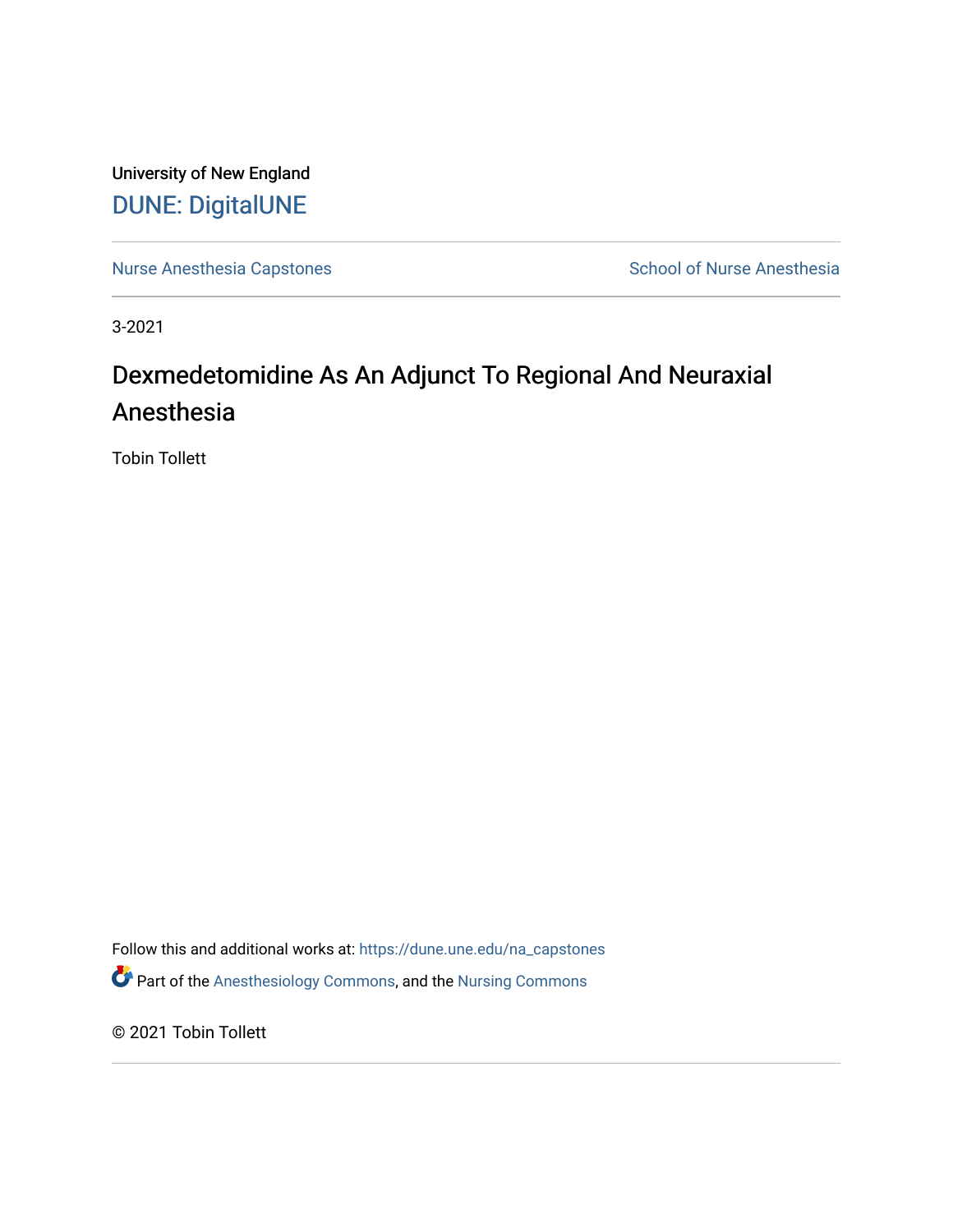# **Dexmedetomidine as an Adjunct to Regional and Neuraxial Anesthesia**

Tobin Tollett

University of New England

ANE 630: Research Practicum II

Dr. JoVanna Eisenbarth & Dr. Martin R. Blaney II

March 7, 2021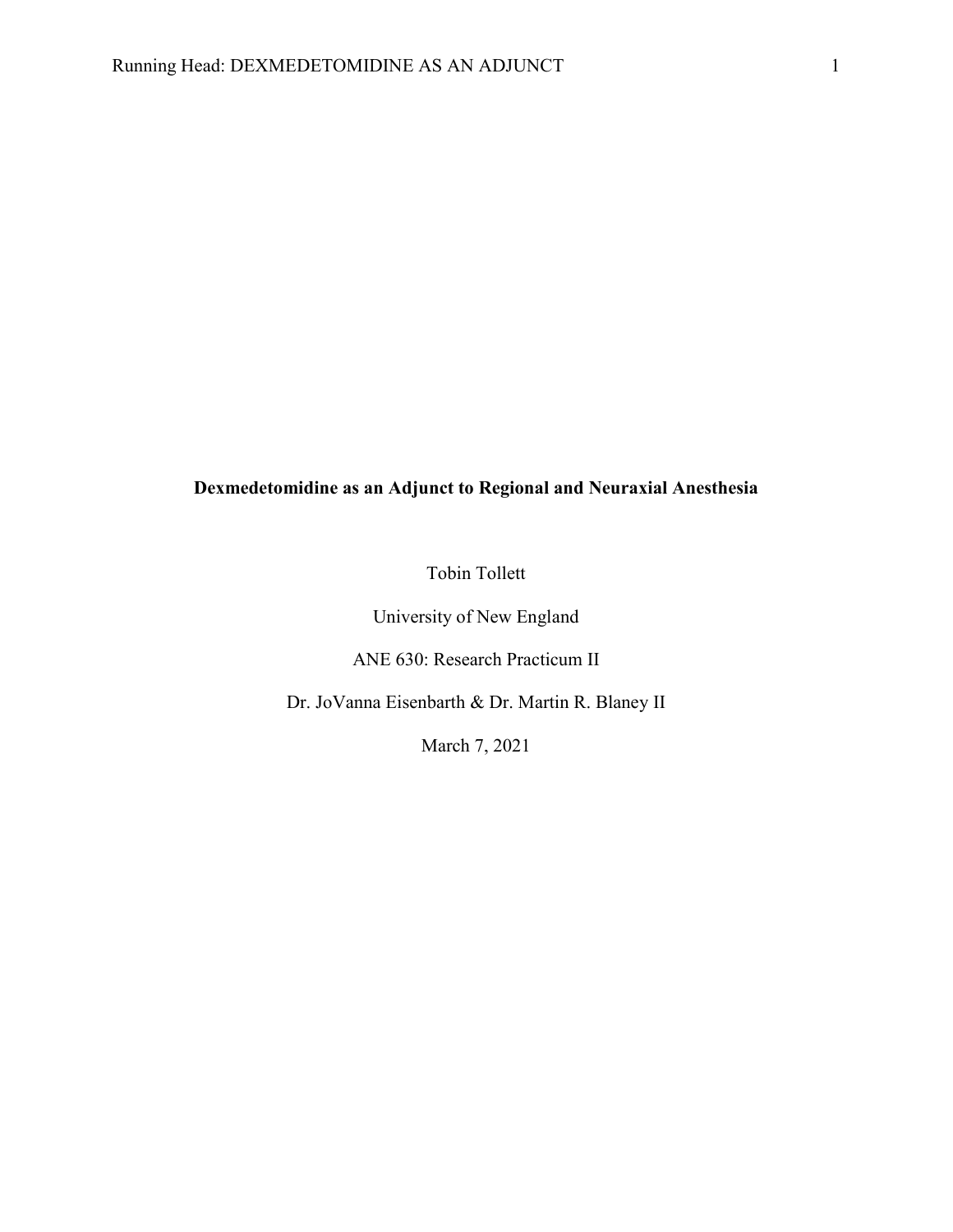#### **Abstract**

Regional and neuraxial anesthetic techniques are ever-expanding, and an understanding of the tools, medications, and adjuncts associated with these techniques is prudent for anesthesia providers. One goal of these techniques is to extend pain management beyond the initial surgical phase by using long-acting local anesthetics with or without adjunct medications. The purpose of this review is to detail the clinical utility, benefits, and risks of dexmedetomidine as an adjunct to regional and neuraxial anesthetic techniques. This review includes an analysis of literature of over 20 randomized controlled trials comparing the use of dexmedetomidine to other adjuncts in common regional and neuraxial techniques in adult patients. This expanding body of research suggests dexmedetomidine may exert desirable effects as an adjunct to regional and neuraxial anesthesia.

*Keywords:* Dexmedetomidine, Intravenous Regional Anesthesia, Peripheral Nerve Block, Regional Anesthesia, Neuraxial Anesthesia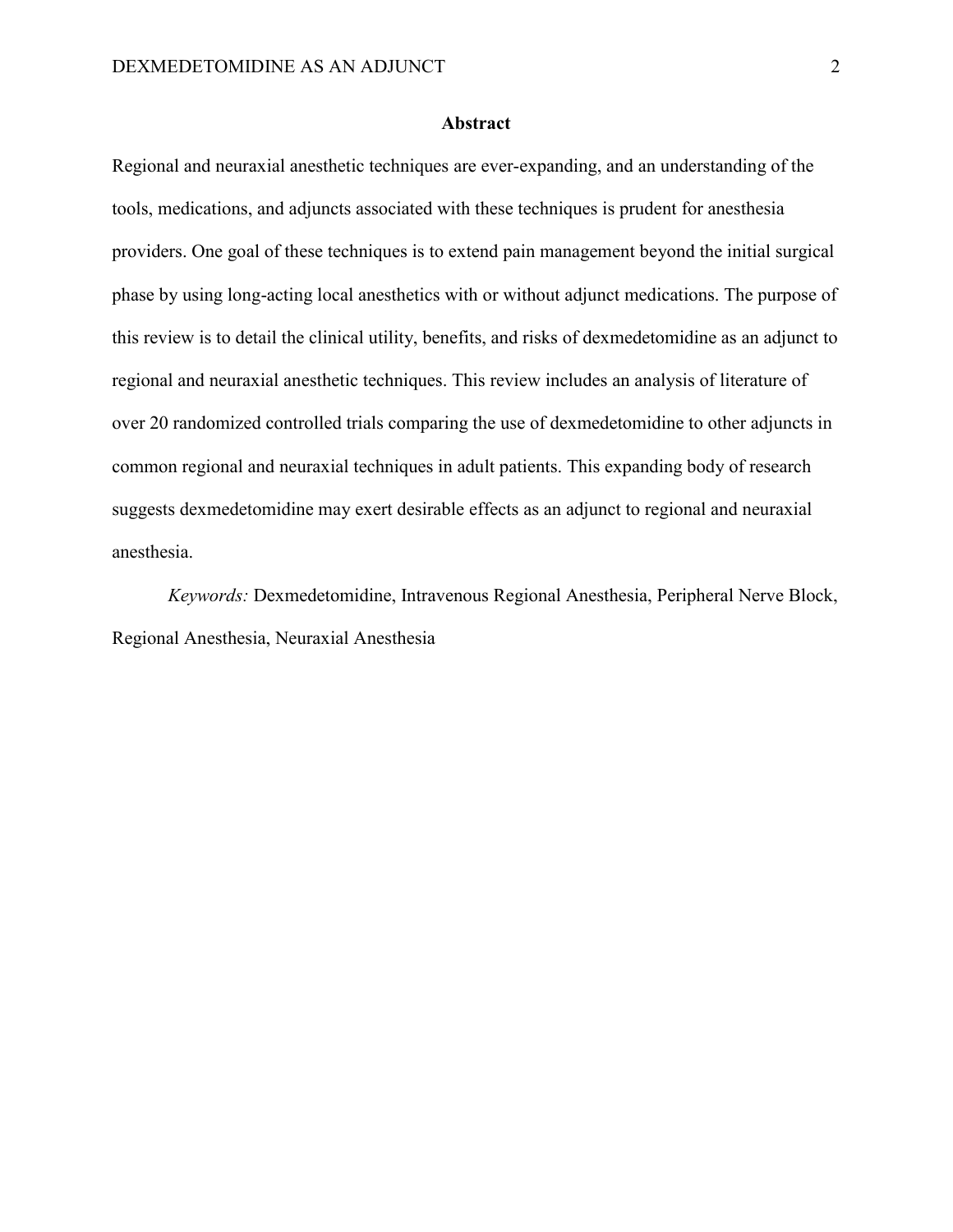# **Dexmedetomidine as an Adjunct to Regional and Neuraxial Anesthesia**

Regional and neuraxial anesthetic techniques are ever-growing and have become a mainstay in the field of modern anesthesia. These techniques are necessary for the provision of multimodal anesthesia and are often an element of enhanced recovery after surgery (ERAS) protocols (Kukreja, 2019). With this expanding use and popularity, anesthesia providers must maintain a solid foundation of knowledge regarding the methods, medications, and physical anatomy related to regional anesthesia (Butterworth IV et al., 2013). Relative to this understanding, in addition to traditionally used local anesthetics, is the use of adjunct medications to accentuate certain regional anesthesia characteristics.

Adjunct medications may be given to improve the analgesic effect of local anesthetics or to prolong the duration of action of neuronal blockade. With an abundance of adjunct medications from which to choose, anesthesia providers are confronted with choosing the best or most efficacious adjunct possible. A plethora of medications have shown evidence of improving block qualities, though there is no clear leader with ideal characteristics (Kukreja et al., 2019). An ideal additive to local anesthetics quickens the onset of sensory blockade, prolongs sensory blockade without prolonging motor blockade, has little to no adverse effects, and is compatible with local anesthetics (Kukreja et al., 2019). Common adjuncts are often of differing pharmacologic classes and thus have different mechanisms of action and safety profiles (Kukreja et al., 2019).

Dexmedetomidine, an alpha-2  $(\alpha$ -2) adrenoreceptor agonist, contains sedative, anxiolytic, sympatholytic, and analgesic properties. Typically, dexmedetomidine is used for sedation in the intensive care unit (ICU) or for procedural sedation. Dexmedetomidine is not currently Food and Drug Administration (FDA) approved for use as an adjunct to regional anesthesia, however,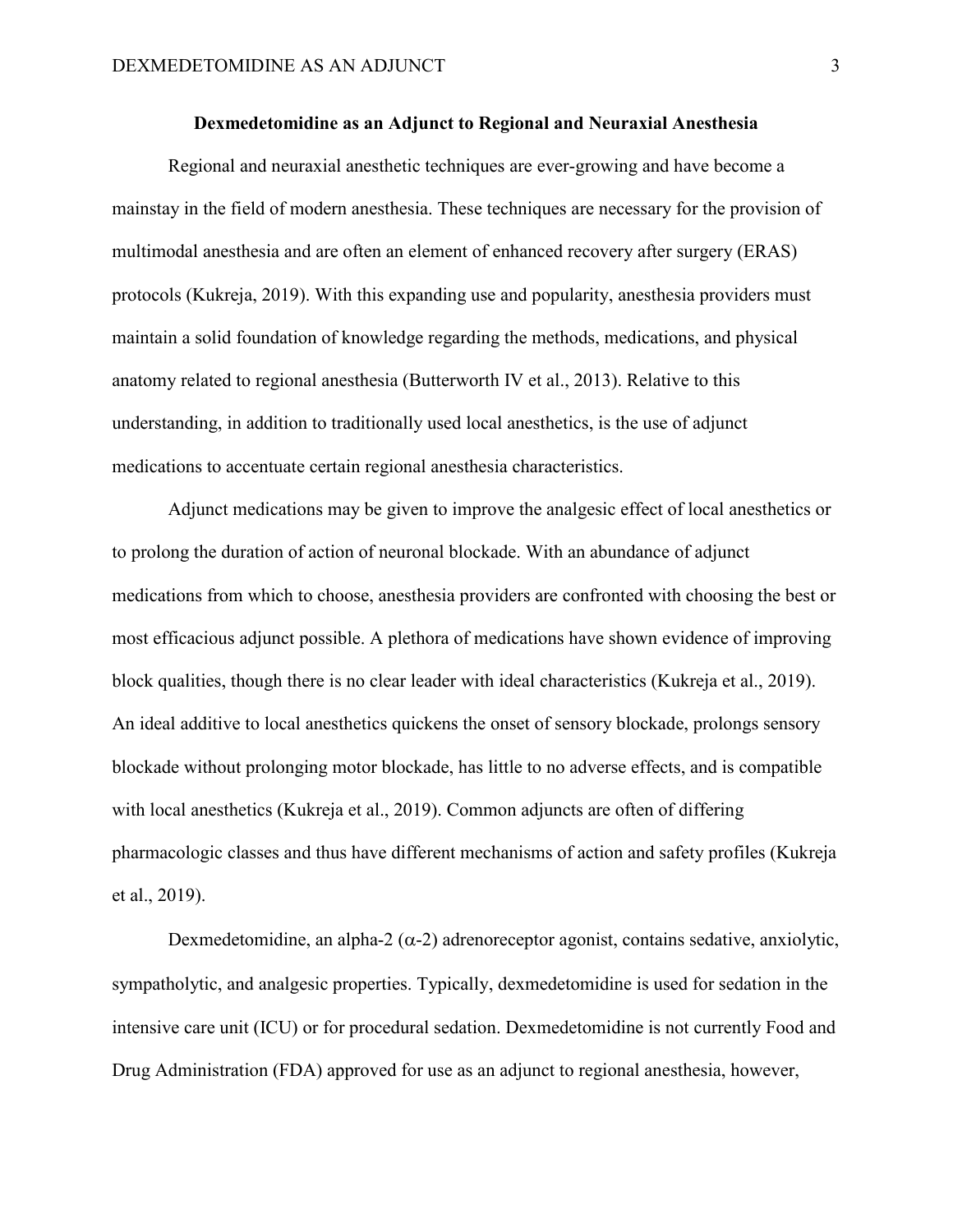there is a growing body of literature regarding its use in these techniques (Marhofer & Brummett, 2016; Weerink et al., 2017). The purpose of this review is to outline the current understanding of dexmedetomidine as an adjunct to regional anesthesia and neuraxial anesthesia. Included in this analysis is a literature review of more than 20 randomized controlled trials that studied the effects of dexmedetomidine as an adjunct to local anesthetics compared to other common adjuncts. The trials reviewed pertain to intravenous regional anesthesia (IVRA), peripheral nerve blockade (PNB), as well as epidural and spinal anesthetic techniques. Limitations of current literature and recommendations for future research are discussed.

# **Literature Review**

# **Intravenous Regional Anesthesia**

#### *Sensory Blockade*

When comparing 0.5% lidocaine alone to 0.5% lidocaine with 0.5 mcg/kg dexmedetomidine for IVRA in American Society of Anesthesiologists (ASA) physical class I and II patients undergoing hand or forearm surgeries, Subramanya et al. (2017) noted that the onset of sensory blockade was shortened with statistical significance  $(p < 0.001)$  when dexmedetomidine was utilized. Similarly, in a comparison between 0.5 mcg/kg dexmedetomidine, 8 mg dexamethasone, and 8 mg lornoxicam (non-steroidal anti-inflammatory drug, NSAID) added to 0.5% lidocaine versus 0.5% lidocaine control in ASA I, II, and III patients undergoing forearm or hand surgery, those who received dexmedetomidine had a statistically significant reduction in the time to onset of sensory blockade ( $p \le 0.001$ ). The group that received lornoxicam additive also showed a statistically significant decrease in the time to onset of sensory blockade when compared to the dexamethasone and control groups ( $p \le 0.001$ ) (Hamawy & Bestarous, 2019). Modir et al. (2017) also studied IVRA block characteristics by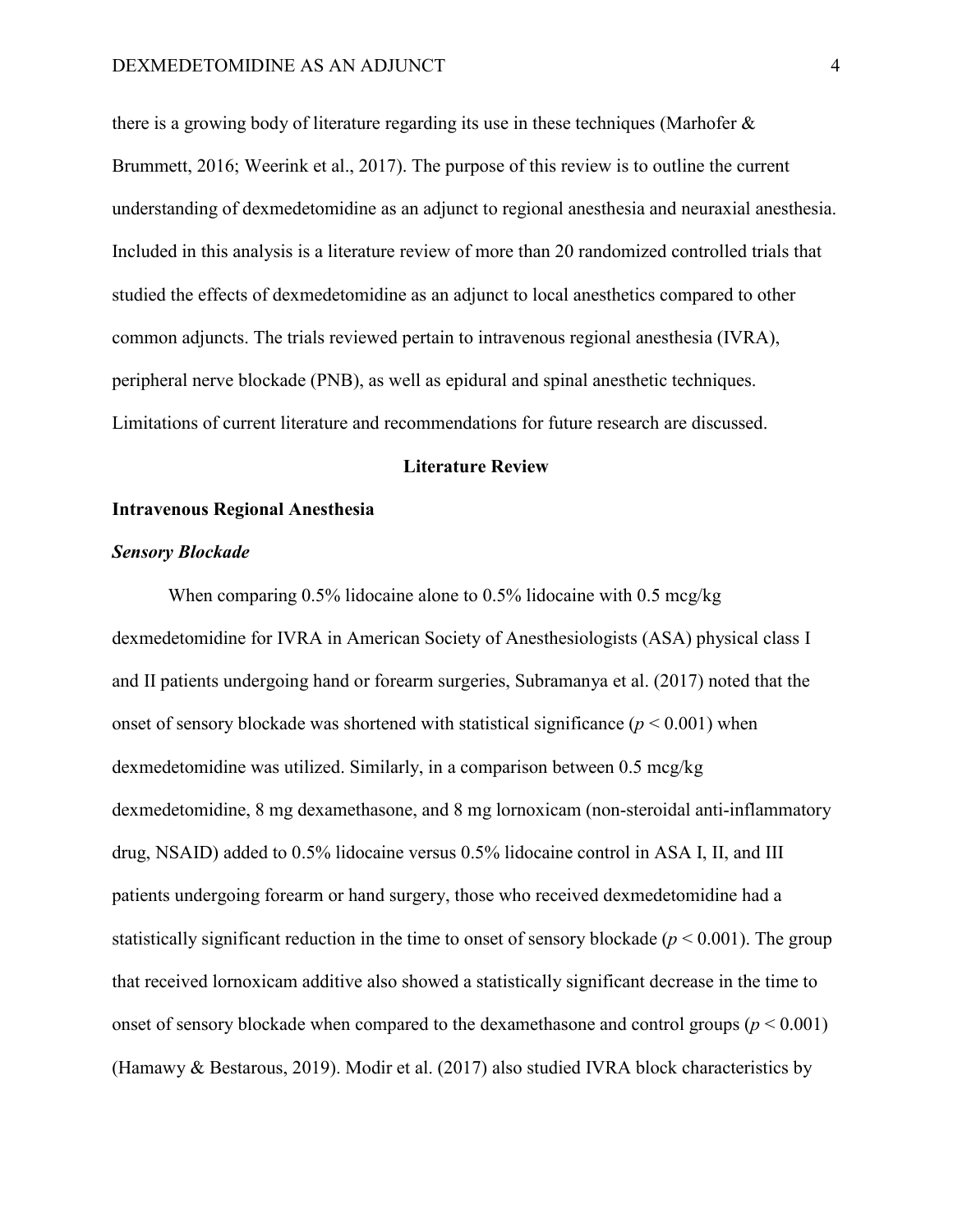comparing 1 mcg/kg dexmedetomidine and 30 mg ketorolac added to 0.5% lidocaine in ASA I and II patients admitted for forearm or hand surgery. Those patients who received ketorolac had a reduction in the time to onset of analgesia when compared to the dexmedetomidine group, albeit non-significant. However, both the ketorolac group and the dexmedetomidine group showed a statistically significant reduction in the time to onset of analgesia (*p* < 0.001) (Modir et al., 2017). Modir et al. (2017) did not delineate what specifically constituted the onset of analgesia, only that this was a recorded data point. Lornoxicam is not currently available in the United States, however, comparing it to other additives is useful for reference.

The clinical relevance of the onset of sensory blockade with IVRA is far surpassed by the clinical relevance of the duration of sensory blockade. Subramanya et al. (2017) showed that patients who received the additive dexmedetomidine with 0.5% lidocaine for IVRA had a mean duration of postoperative analgesia of 30.16 minutes, while those who received 0.5% lidocaine alone had a mean postoperative analgesia duration of 7.3 minutes (*p* < 0.001). Quality of sensory blockade was also reported in this study. Patients who received dexmedetomidine for IVRA showed a higher incidence of "excellent" quality of sensory blockade, while those who received lidocaine alone showed a higher incidence of "moderate" quality ( $p < 0.001$ ) (Subramanya et al., 2017). Comparing fentanyl supplementation intraoperatively, patients in the lidocaine control group had a mean dose of 21.66 mcg [Standard Deviation (SD) 12.68 mcg] fentanyl, whereas those in the dexmedetomidine group had a mean dose of 1.66 mcg (SD 6.34 mcg) fentanyl ( $p <$ 0.001) (Subramanya et al., 2017).

Modir et al. (2017) reported that adding dexmedetomidine or ketorolac to 0.5% lidocaine significantly lengthened the average time to initial onset of pain after tourniquet deflation when compared to lidocaine control. In this study, a significant increase of average time to initial onset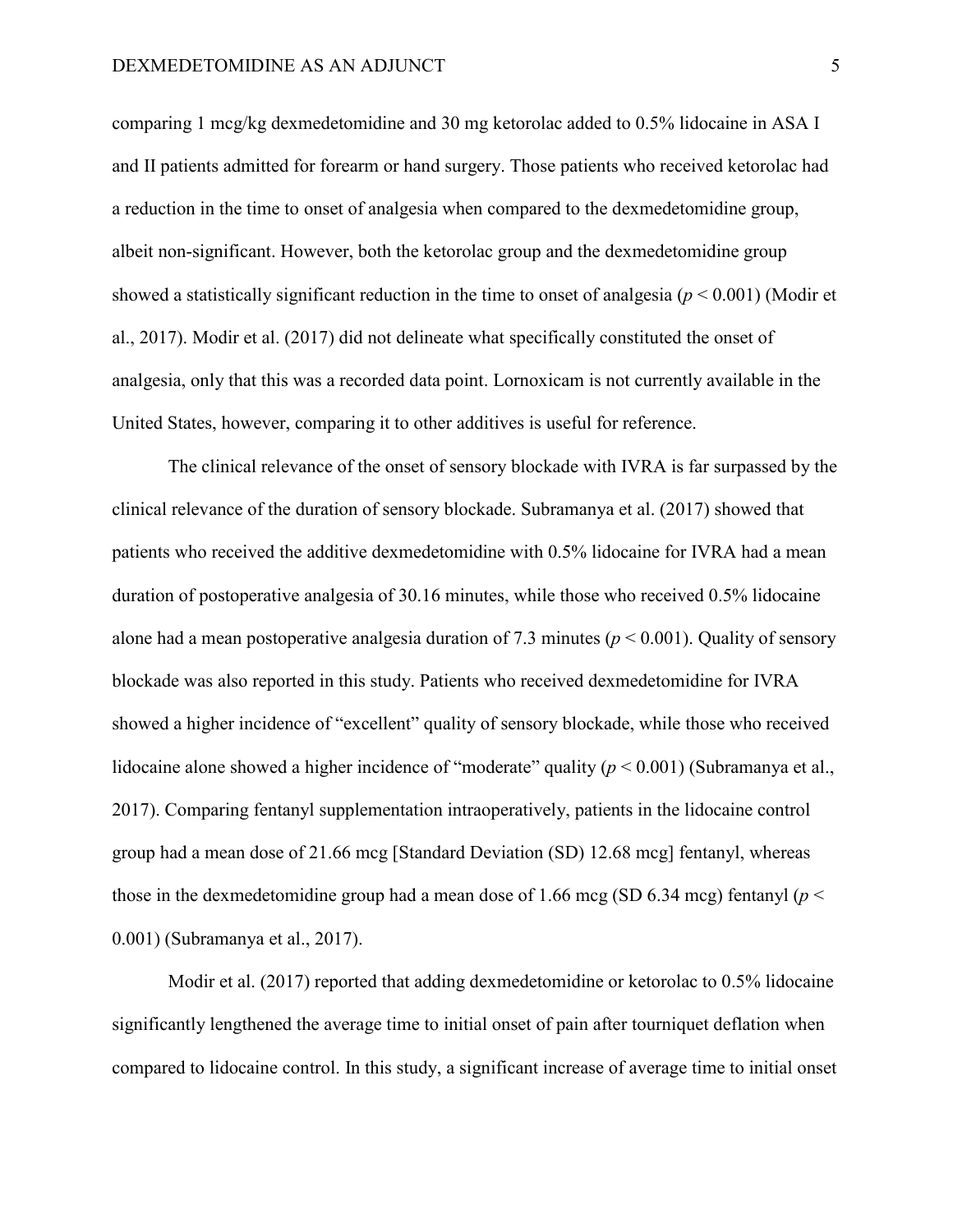of pain after tourniquet deflation was also noted of ketorolac in comparison to dexmedetomidine, with mean durations until initial pain onset of  $52.53$  and  $55.70$  minutes, respectively ( $p < 0.0001$ ) (Modir et al., 2017). This data is similar to that of Hamawy & Bestarous (2019), who showed the additives dexmedetomidine or lornoxicam in 0.5% lidocaine significantly increased the duration of sensory blockade, significantly prolonged the first postoperative request for analgesia, and significantly decreased the amount of postoperative analgesic utilization when compared to additive dexamethasone or lidocaine control  $(p < 0.001)$ .

Discomfort at the level of the tourniquet is a time-limiting factor of IVRA (Barash et al., 2017). When dexmedetomidine was added to lidocaine for IVRA, Subramanya et al., (2017) found that visual analog scale (VAS) scores for tourniquet pain intraoperatively and pain for the first 6-hours postoperatively were significantly lower compared to the lidocaine control group (*p* < 0.001). In a comparison of ketorolac, dexmedetomidine, or lidocaine control, VAS scores intraoperatively at 15 and 30 minutes after block placement were found to be significantly lower in the ketorolac and dexmedetomidine groups compared to control (Modir et al., 2017). However, at 45 minutes after block placement, VAS scores were significantly lower in the ketorolac, dexmedetomidine, and control groups, respectively (Modir et al., 2017). Alternatively, Hamawy & Bestarous (2019) reported no significant difference in the intraoperative incidence of tourniquet pain requiring supplemental fentanyl between dexamethasone, dexmedetomidine, lornoxicam, and lidocaine control groups.

#### *Motor Blockade*

Onset and duration of motor blockade are also relevant block characteristics with IVRA. During a surgical procedure, motor blockade can facilitate a smoother procedure, but a prolonged motor blockade postoperatively may impact early mobilization or raise a concern of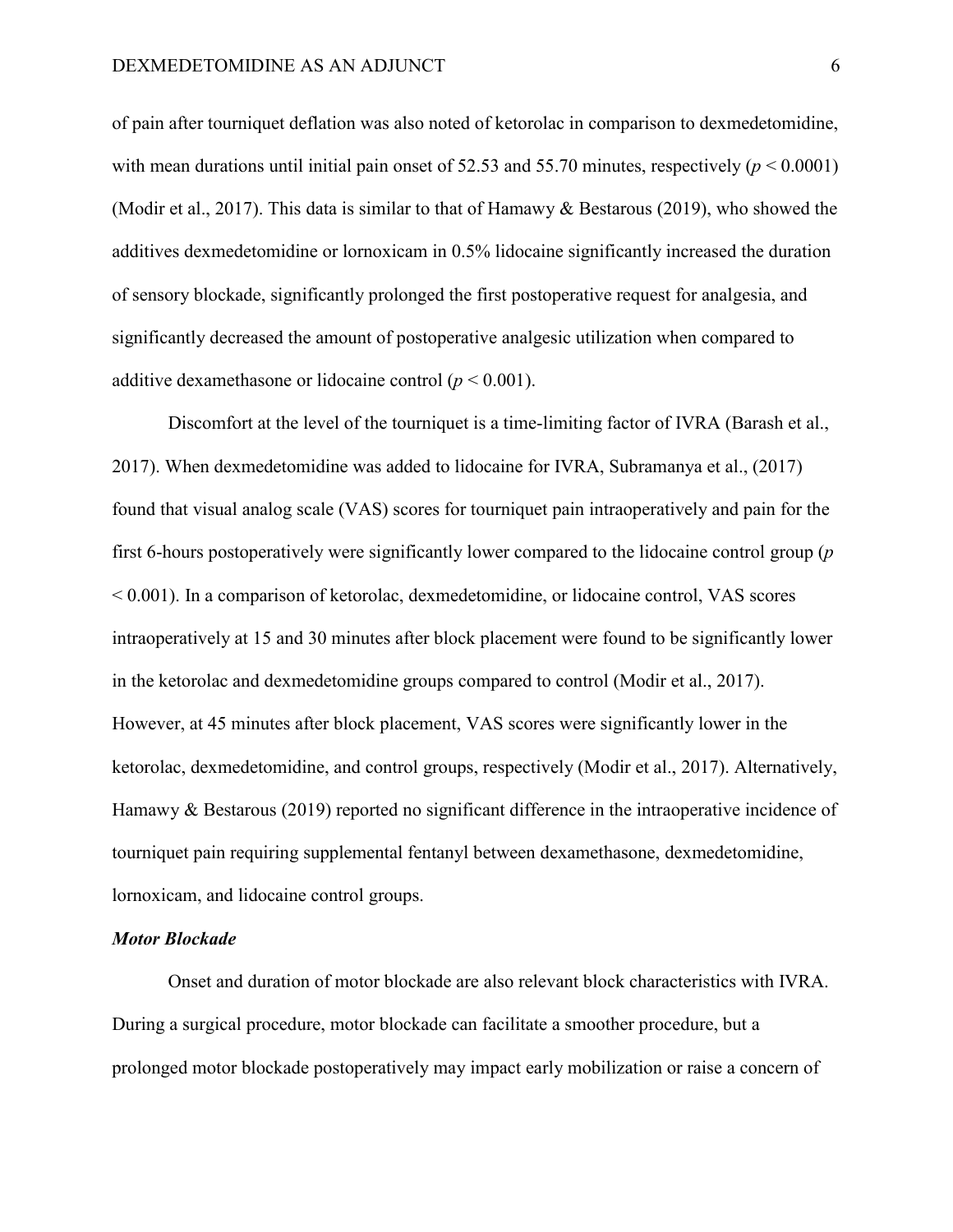potential nerve injury. Studies have failed to outline consistent differences among additives to IVRA, including dexmedetomidine. For instance, when using 0.5 mcg/kg dexmedetomidine additive to 0.5% lidocaine, researchers reported a significantly faster time to onset of motor blockade compared to lidocaine control (*p* < 0.001) (Subramanya et al., 2017). However, in a comparison of additive 0.5 mcg/kg dexmedetomidine, 8 mg dexamethasone, 8 mg lornoxicam, and 0.5% lidocaine control, the authors showed no statistical difference in time to onset or duration of motor blockade between groups (Hamawy & Bestarous, 2019).

# *Adverse Effects*

Intravenous Regional Anesthesia is a generally safe, technically easy, and usually rapid method to provide anesthesia for surgical procedures to the extremity (Nagelhout & Elisha, 2018). When using local anesthetic alone, the biggest risk is Local Anesthetic Systemic Toxicity (LAST), which can stem from tourniquet failure leading to systemic administration of a large amount of local anesthetic (Nagelhout & Elisha, 2018). In addition to LAST, adverse outcomes can arise from utilization of additives to local anesthetics.

Hamawy & Bestarous (2019) reported with statistical significance that at three minutes after tourniquet release, both heart rate and mean arterial blood pressure (MAP) were lower in patients who received dexmedetomidine additive versus lornoxicam (*p* < 0.001), dexamethasone  $(p < 0.01)$ , or control ( $p < 0.01$ ). For those who received dexmedetomidine, data showed an average heart rate of 85.1 beats per minute (bpm) (SD 5.6 bpm) and an average MAP of 63.4mmHg (SD 5.8 mmHg) and authors noted that no patients required treatment for bradycardia or hypotension. Heart rate and MAP differences at baseline, immediately after tourniquet inflation, and immediately before surgical incision were not significant (Hamawy & Bestarous, 2019). Modir et al. (2017) reported no significant differences in heart rate, systolic blood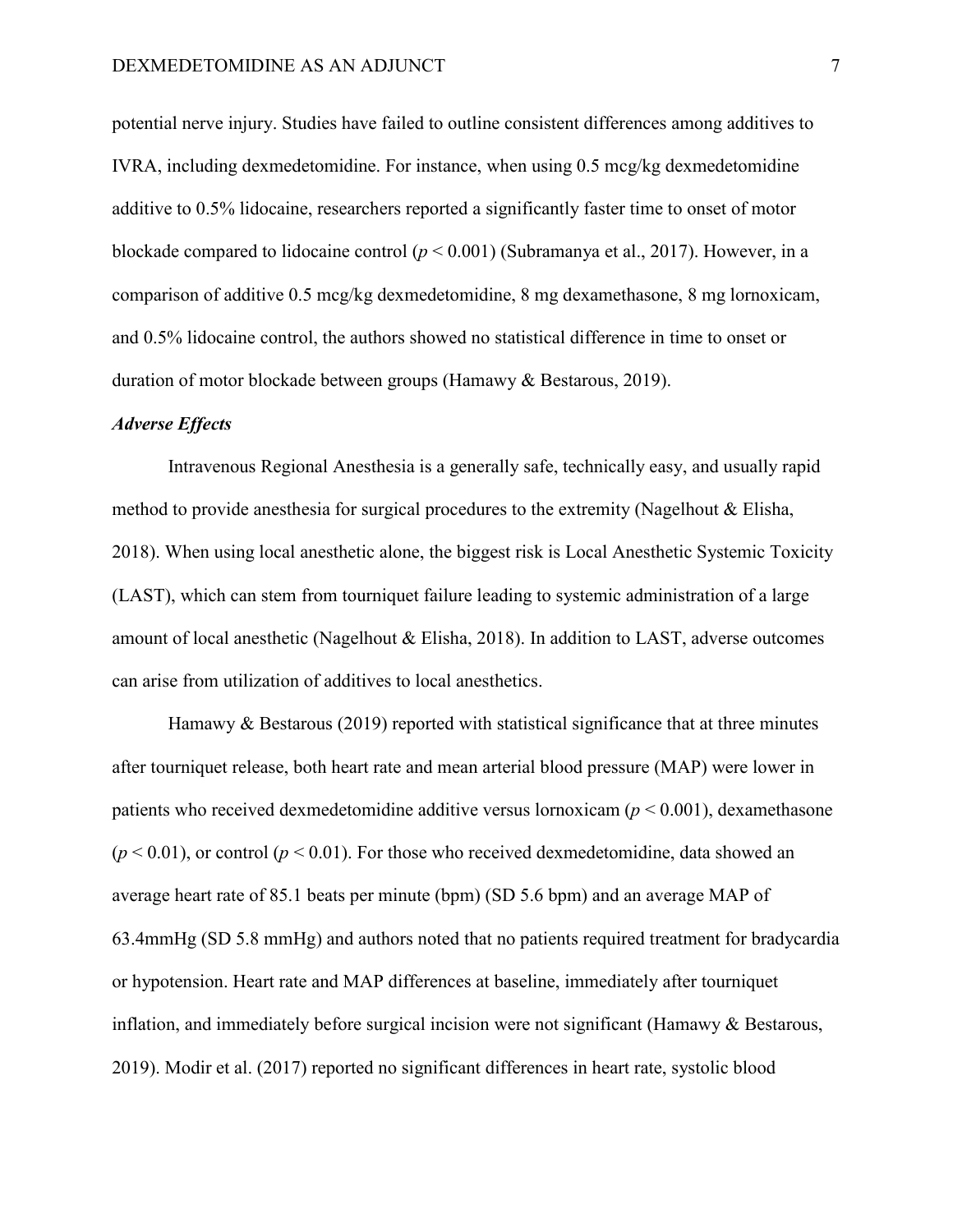pressure (SBP), or diastolic blood pressure (DBP) after tourniquet deflation between dexmedetomidine, ketorolac, and control groups. The authors failed to report the time interval from tourniquet deflation to measurement of these hemodynamic parameters (Modir et al., 2017). While no statistical comparison of heart rate or MAP data was shown, Subramanya et al. (2017) reported that two patients in the dexmedetomidine group required atropine for bradycardia upon deflation of the tourniquet. Additionally, the dexmedetomidine group was noted to have significantly higher sedation scores during the first two hours after tourniquet deflation (*p* < 0.001) (Subramanya et al., 2017). Modir et al. (2017) measured respiratory status as a function of arterial oxygen saturation and found no significant differences between groups. The incidence of nausea, vomiting, shivering, and pruritus was not discussed in any of the aforementioned articles.

# **Peripheral Regional Anesthesia**

#### *Sensory Blockade*

Time to onset of sensory block with PNB is not often clinically relevant, as regional anesthesia and general anesthesia are commonly used in conjunction to provide balanced anesthesia (Nagelhout & Elisha, 2018). However, in a double-blind randomized control trial (RCT) of ASA I and II patients undergoing elective upper extremity surgery with infraclavicular brachial plexus blockade (IBPB) using 0.5% ropivacaine with either 150 mg magnesium or 100 mcg dexmedetomidine additive, the dexmedetomidine group had a significantly shorter time to onset of sensory blockade (*p* < 0.000) (Abu Elyazed & Mogahed, 2018). In a double-blind RCT of ASA I and II patients undergoing elective upper limb orthopedic surgeries with supraclavicular brachial plexus blockade (SBPB) using 0.5% bupivacaine with either 50 mcg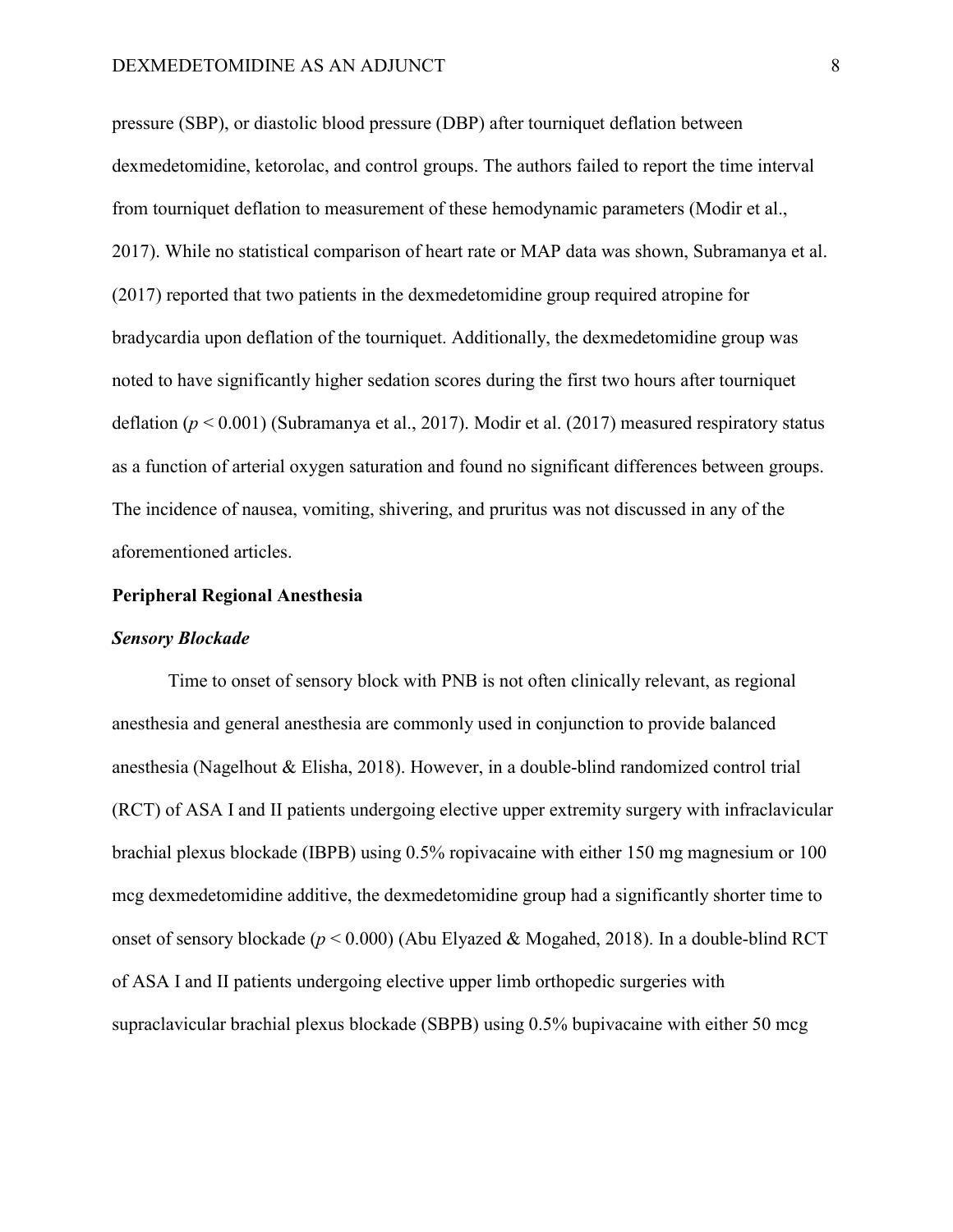fentanyl or 75 mcg dexmedetomidine, those in the dexmedetomidine group had a faster time to onset of sensory blockade (*p* < 0.001) (Lotfy et al., 2020).

Yet, in an RCT comparing  $\alpha$ -2 agonists clonidine (1 mcg/kg) and dexmedetomidine (1 mcg/kg) in 0.25% bupivacaine for SBPB in patients undergoing orthopedic surgery of the upper limb, authors found no significant difference in the time to onset of sensory blockade (Tripathi et al., 2016). Tripathi et al. (2016) did find a significant difference in the duration of sensory blockade, with significant prolongation in the dexmedetomidine group compared to the clonidine group, with mean durations of 502.66 and 316.67 minutes respectively  $(p < 0.001)$ . These findings were consistent with the data presented by Abu Elyazed & Mogahed (2018) and Lotfy et al. (2020), which also showed significant prolongation of sensory blockade with the addition of dexmedetomidine (*p* < 0.000). Lotfy et al. (2020) noted a significant difference in the duration of sensory blockade not only between the dexmedetomidine group versus the fentanyl and control groups but also between the fentanyl group versus the control group ( $p < 0.001$ ).

Analgesia is the basis for, and a critical component of PNB. In a double-blind RCT of patients undergoing elective thyroid surgery using bilateral cervical plexus blockade (CPB), patients who received 40 mcg dexmedetomidine in 0.35% bupivacaine with 1:200,000 epinephrine showed statistically significant decreases in the 24-hour meperidine consumption compared to patients who received 0.35% bupivacaine with 1:200,000 epinephrine control. The dexmedetomidine group also had significantly lower postoperative VAS scores between the sixand 16-hour time points, as well as significantly increased time to first opioid request postoperatively (*p* < 0.001) (Elmaddawy & Mazy, 2018). Manzoor et al. (2018) conducted a double-blind RCT of ASA I, II, and III female patients undergoing breast surgery utilizing pectoral nerve block type I and II (PECS I & II) with bupivacaine alone or with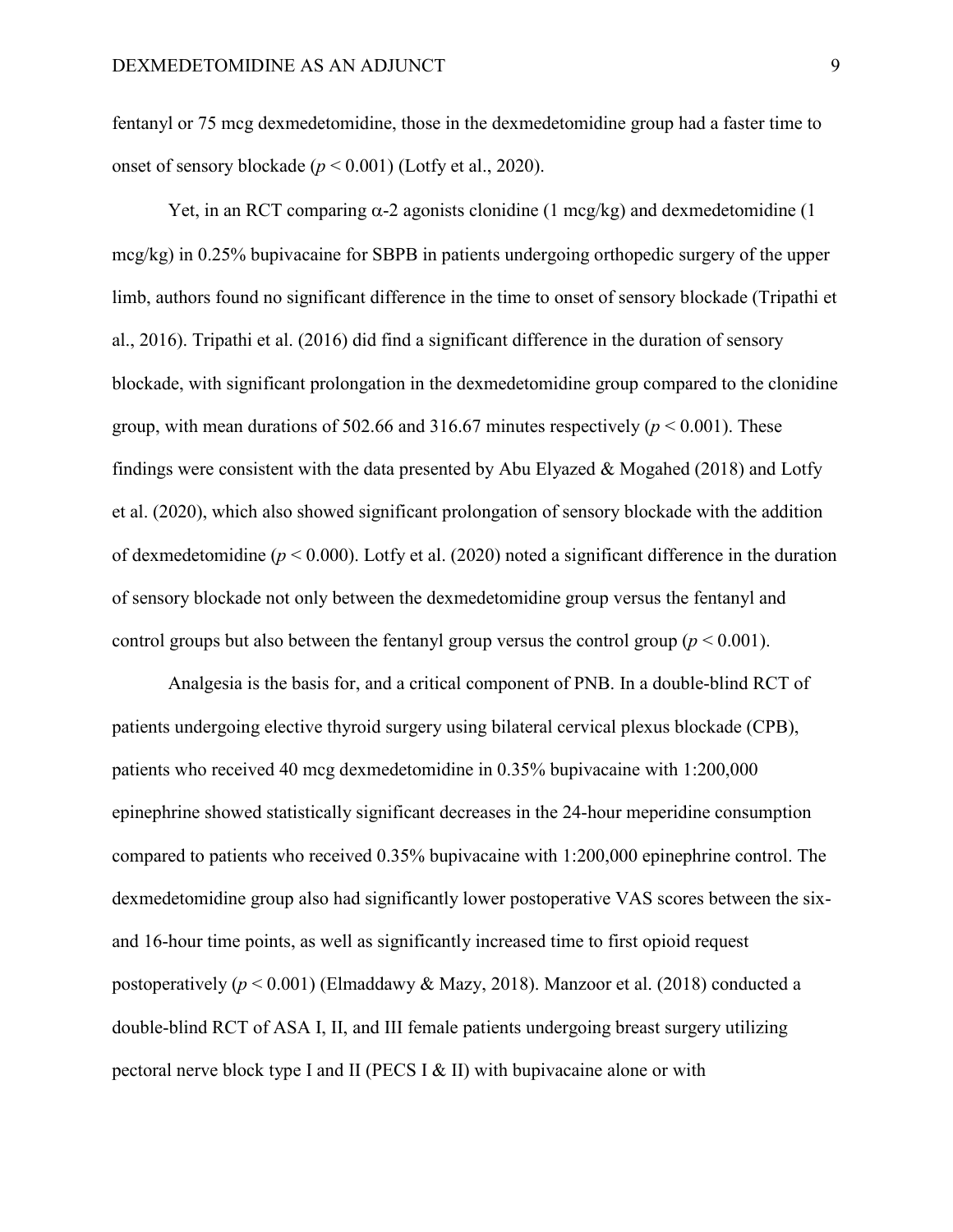dexmedetomidine additive. The dexmedetomidine group showed significantly lower postoperative VAS scores at rest and with the abduction of the ipsilateral arm  $(p < 0.001)$ (Manzoor et al., 2018). This correlated to a 40% increase in the duration of complete analgesia (VAS 0) in the dexmedetomidine group, a significantly prolonged time to the first administration of rescue analgesia, and a significantly lower 24-hour diclofenac requirement ( $p = 0.003$ ) (Manzoor et al., 2018). Abu Elyazed & Mogahed (2018) and Tripathi et al. (2016) also showed significant prolongation of the duration of analgesia in patients who received dexmedetomidine additive. Lotfy et al. (2020) reported a significantly prolonged time to the first request of rescue analgesics between dexmedetomidine, fentanyl, and control groups (*p* < 0.001). Researchers also recorded a significant decrease in 24-hour diclofenac consumption in the dexmedetomidine group, as well as a significant decrease in 24-hour meperidine consumption in both the dexmedetomidine and fentanyl groups (*p* < 0.001) (Lotfy et al., 2020).

#### *Motor Blockade*

A common goal with regional anesthesia is to prolong sensory blockade without significantly prolonging motor blockade. Motor blockade can improve surgical conditions and the onset and duration are important considerations when planning regional anesthesia, especially when considering additives. When magnesium was added to local anesthetic and compared to dexmedetomidine, both the time to onset and the duration of motor blockade were prolonged in the dexmedetomidine group (Abu Elyazed & Mogahed, 2018). When comparing the magnesium group to the 0.5% ropivacaine control group, there was no significant difference in time to onset of motor blockade, however, a significant prolongation of motor blockade in the magnesium group was reported (Abu Elyazed & Mogahed, 2018). In another comparison of two different additives, dexmedetomidine or fentanyl versus 0.5% bupivacaine control, the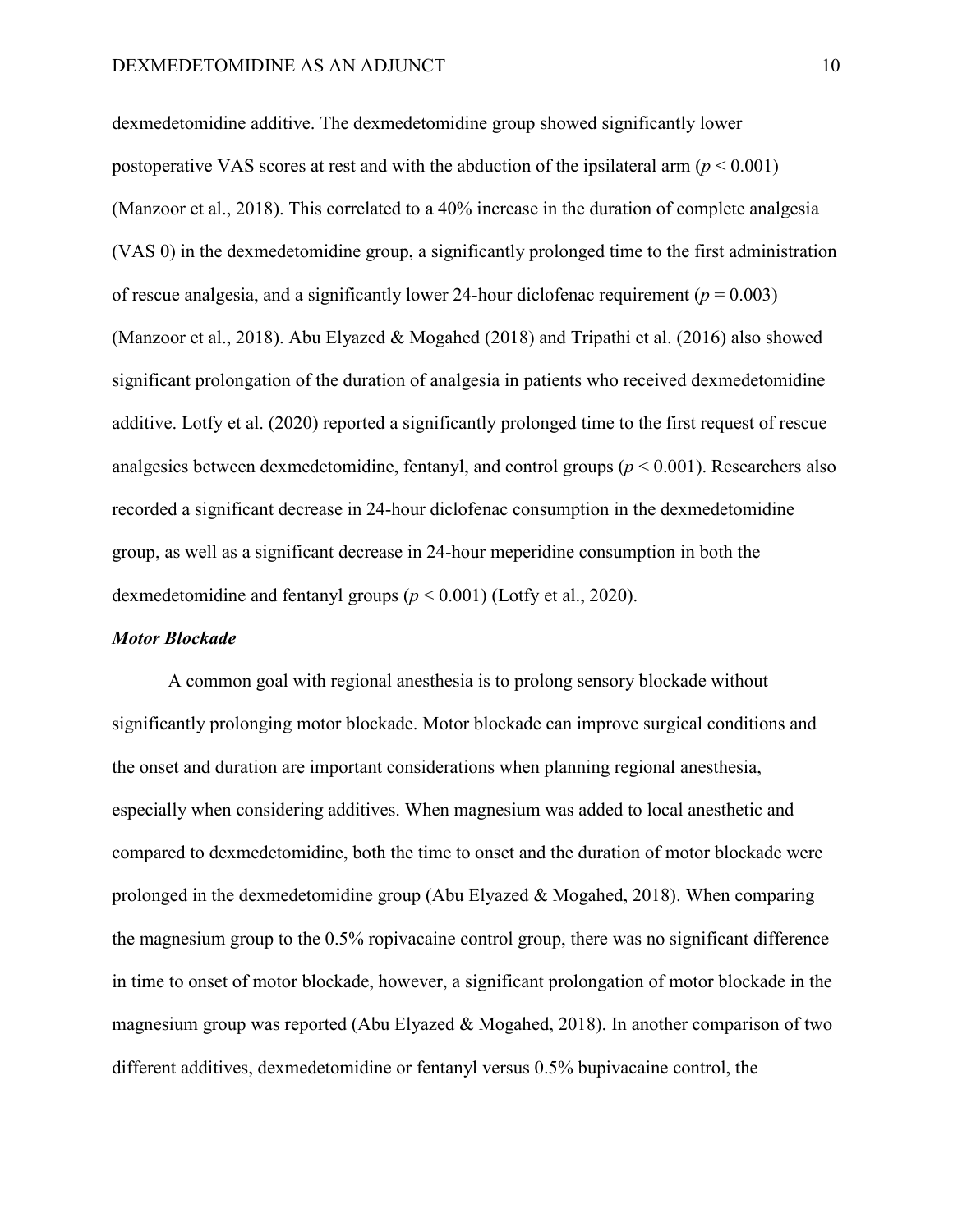dexmedetomidine group was found to have a significantly faster time to onset and longer duration of motor blockade (*p* < 0.001) (Lotfy et al., 2020). Though the fentanyl group did not show significance in time to onset of motor blockade, there was a significant motor blockade prolongation versus control (*p* < 0.001) (Lotfy et al., 2020). In an evaluation of either dexmedetomidine or clonidine at a dose of 1 mcg/kg each added to local anesthetic for SBPB, the time to onset of motor blockade was not significant between these two  $\alpha$ -2 agonists, while the duration of motor blockade was significantly prolonged in the dexmedetomidine group ( $p <$ 0.001) (Tripathi et al., 2016). Table 1 below outlines various adjunct medications used for PNB compared to dexmedetomidine.

# **Table 1**

| <b>Medication</b> | <b>Dose</b>                                            | <b>Local Anesthetic</b><br><b>Used</b> | <b>Sensory Block</b><br><b>Duration</b> (minutes) | <b>Duration of</b><br>Analgesia (minutes) |
|-------------------|--------------------------------------------------------|----------------------------------------|---------------------------------------------------|-------------------------------------------|
| Ropivacaine       | $175 \text{ mg } (35 \text{ ml}, 0.5\%)$<br>$+4$ ml NS |                                        | $362 + 53.6^{\circ}$                              | $403 + -53.4^{\circ}$                     |
| Magnesium         | $150 \text{ mg}$                                       | Ropivacaine (35 ml,<br>$0.5\%$         | $550 + -47.6^{\circ}$                             | $598 +/- 51.4^a$                          |
| Dexmedetomidine   | $100 \text{~mag}$                                      | Ropivacaine (35 ml,<br>$0.5\%$         | $636 + -54.8^{\circ}$                             | $684 + (-51.5^{\circ})$                   |
| Bupivacaine       | 150 mg (30 ml, 0.5%)                                   |                                        | $307 + -23.8^{b}$                                 | $249 + -37$ <sup>b</sup>                  |
| Fentanyl          | $50 \text{~me}$                                        | Bupivacaine (30 ml,<br>$0.5\%$         | $360 + 20.3b$                                     | $361 + (-20.7b)$                          |
| Dexmedetomidine   | 75 mcg                                                 | Bupivacaine (30 ml,<br>$0.5\%$         | $459 + (-49.3b)$                                  | $485 + (-13.1b)$                          |
| Clonidine         | $1 \text{ mcg/kg}$                                     | Bupivacaine (39 ml,<br>$0.25\%$        | $316 + (-45.2^{\circ})$                           | $349 + (-42.9°$                           |
| Dexmedetomidine   | $1 \text{~mg/kg}$                                      | Bupivacaine (39 ml,<br>$0.25\%$        | $502 + -43.7$ °                                   | $525 + (-42.8^{\circ})$                   |
| Dexamethasone     | $4 \text{ mg}$                                         | Bupivacaine (18 ml,<br>$0.5\%$         | $512 + (-36.8)$                                   | $635 + 38.6^d$                            |
| Dexamethasone     | 8 <sub>mg</sub>                                        | Bupivacaine (18 ml,<br>$0.5\%$         | $604 + (-48.9)$                                   | $1074 + -94$ <sup>d</sup>                 |

*Medication Doses and Associated Sensory Blockade and Analgesia Duration*

*Note: Data adapted from <sup>a</sup>Abu Elyazed & Mogahed (2018); <sup>b</sup>Lotfy et al., (2020); <sup>c</sup>Tripathi et al., (2016); & d Arjun, B.K. et al., (2019)*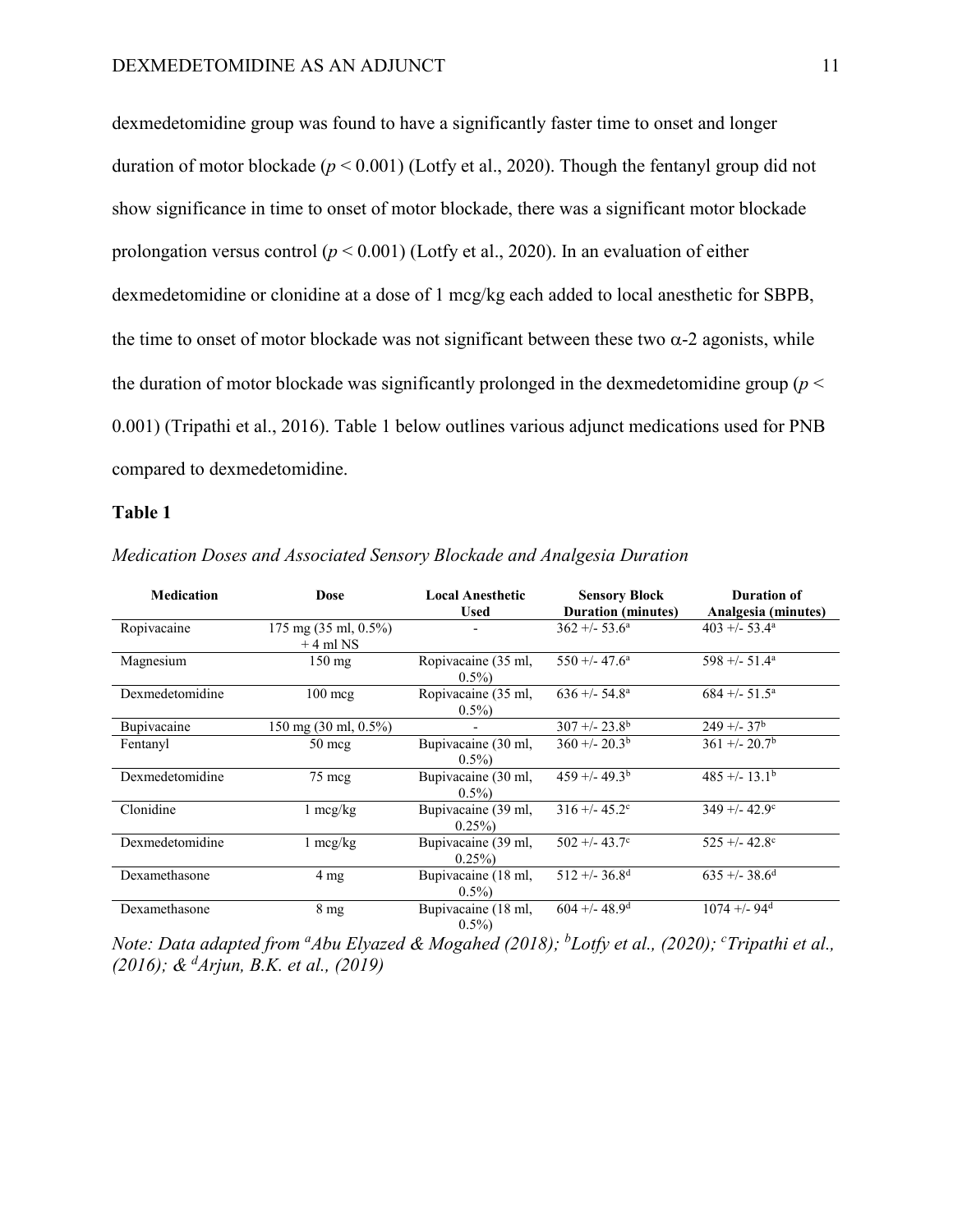# *Patient Satisfaction*

In assessing patient satisfaction, Manzoor et al. (2018) reported that more patients in the dexmedetomidine group rated postoperative analgesia at the top tier of the rating scale as excellent when compared to the plain bupivacaine control group for PECS I and II block. Abu Elyazed & Mogahed (2018) reported similarly, adding that both dexmedetomidine and magnesium as additives increased patient satisfaction when compared to ropivacaine alone for IBPB. Although patient satisfaction was not specifically addressed, Tripathi et al. (2016) discussed the quality of anesthesia as it related to the amount of postoperative supplemental analgesia required by the patient. Eighty percent of the patients in the dexmedetomidine group were rated at the top tier of the anesthesia quality scale as excellent, whereas 40% of patients who received clonidine were rated as excellent and this finding was statistically significant ( $p <$ 0.001) (Tripathi et al., 2016).

# *Adverse Effects*

Dexmedetomidine, when administered intravenously, can cause hemodynamic changes including hypertension, hypotension, and bradycardia. Abu Elyazed & Mogahed (2018) reported a statistically significant decrease in both heart rate and MAP in patients who received dexmedetomidine additive for IBPB, however, authors failed to report clinical significance or treatments of these altered hemodynamics. In another study, patients who received dexmedetomidine additive for SBPB showed significantly decreased heart rate and MAP from initial block placement to the 90-minute mark (Tripathi et al., 2016). Authors discussed that none of these patients required treatment for hypotension or bradycardia and that beyond the 90 minute mark, heart rate and blood pressure data were comparable between control and study groups (Tripathi et al., 2016). In patients who received dexmedetomidine additive for PECS I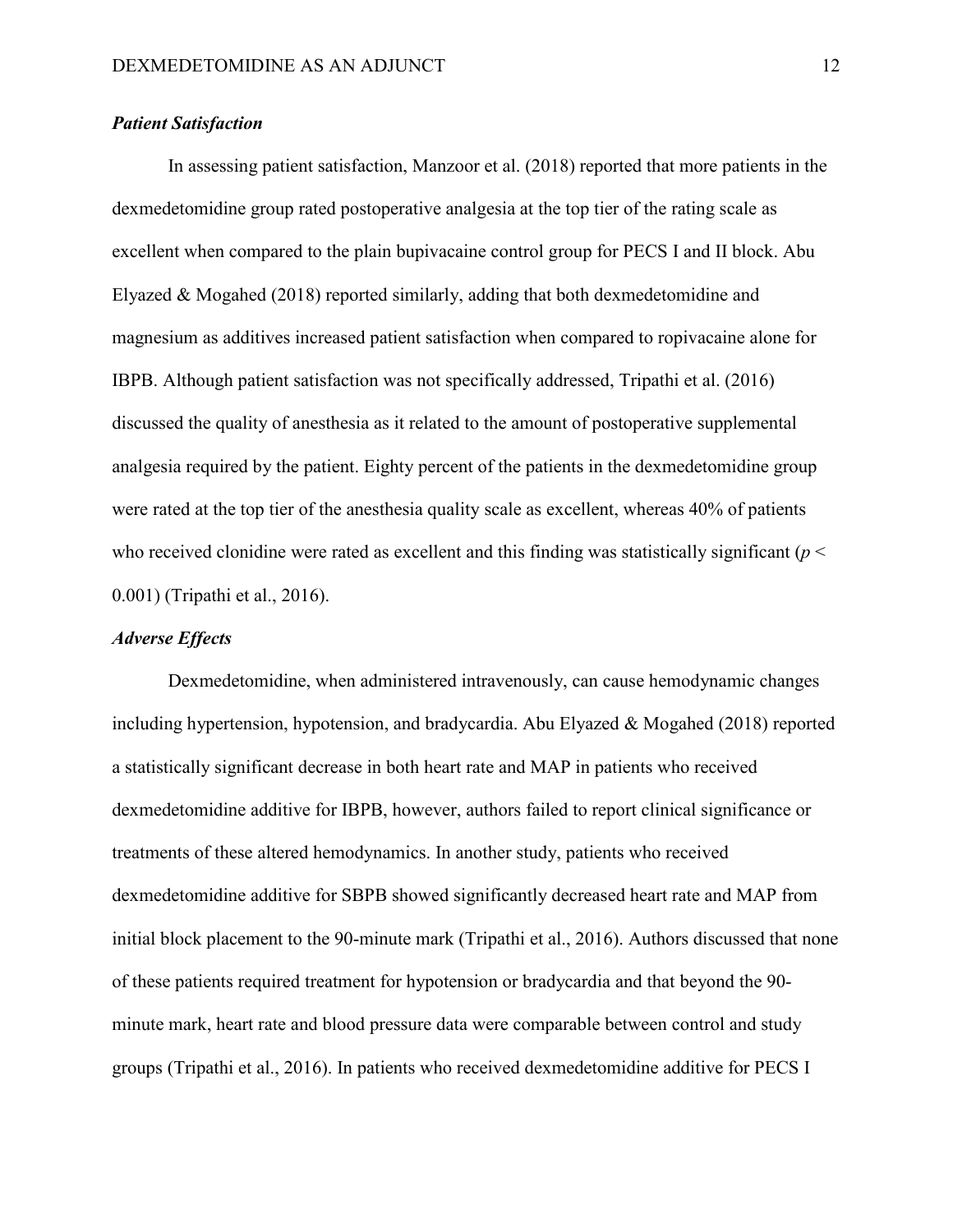and II blockade, statistically significant reductions in blood pressure measurements were noted at the 10-minute post-surgical incision point as well as the 1-hour postoperative point compared to 0.25% bupivacaine control ( $p < 0.001$ ) (Manzoor et al., 2018). These reductions were not clinically significant as none of the participants required hemodynamic support in the form of vasopressors (Manzoor et al., 2018). Whether in the control group or the study group, none of the patients had any incidence of bradycardia or hypotension (Manzoor et al., 2018). Furthermore, after receiving dexmedetomidine additive for superficial cervical plexus blockade, patients were noted to have significantly lower heart rates at 60, 75, 90, and 105 minutes after block placement (Elmaddawy & Mazy, 2018). The clinical significance of this finding was not acknowledged. Authors reported comparable MAP statistics between the control and study groups (Elmaddawy & Mazy, 2018).

In patients who received dexmedetomidine additive for SBPB, Ramsay Sedation Scores (RSS) were higher, suggesting increased sedation, at the 15- and 30-minute post-block time points, compared to fentanyl additive or control (Lotfy et al., 2020). The authors reported no significant difference in RSS between those who received fentanyl and the control group (Lotfy et al., 2020). Authors failed to report the clinical significance of this higher degree of sedation described with dexmedetomidine additive (Lotfy et al., 2020). Outcomes of nausea, vomiting, hematoma, hoarseness, and nerve injury were addressed by Elmaddawy & Mazy (2018) where authors found no significant differences in these postoperative complications between control and study groups.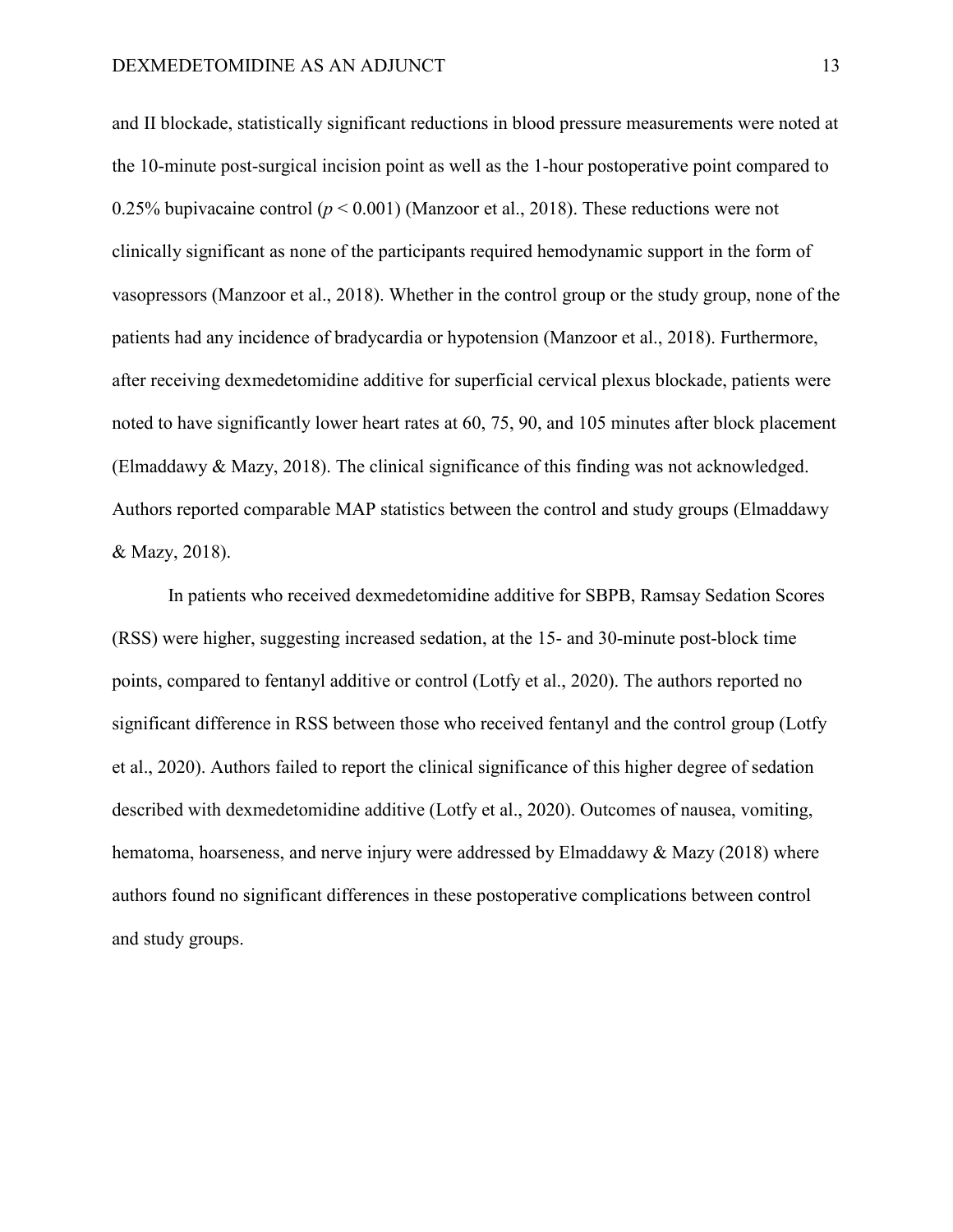# **Epidural Anesthesia**

# *Sensory Blockade*

When dexmedetomidine was compared to clonidine as an adjuvant for epidural anesthesia in patients undergoing lower limb orthopedic surgery, those who received dexmedetomidine showed faster onset of sensory analgesia to the T10 level (*p* < 0.00001) (Shaikh & Mahesh, 2016). This finding was similar to that of Kiran et al. (2018), who studied the adjuvants fentanyl and dexmedetomidine for epidural anesthesia in patients undergoing infraumbilical surgeries. In this study, the authors found that the onset of sensory blockade to the T10 level was significantly faster when 10 mcg dexmedetomidine was added to 18 ml of 0.5% ropivacaine on the initiation of epidural anesthesia, as compared to 20 mcg fentanyl ( $p < 0.003$ ) additive or ropivacaine control  $(p < 0.001)$  (Kiran et al., 2018). Fentanyl with ropivacaine was also significantly faster in providing sensory blockade than ropivacaine alone  $(p < 0.001)$  (Kiran et al., 2018). In comparing 0.5% ropivacaine or 0.5% bupivacaine, dexmedetomidine additive to either local anesthetic did not lead to any significant differences in onset of sensory blockade for patients undergoing lower abdominal or lower limb surgery, nor did authors show any differences in regression time of sensory blockade to the level of S1 (Srinivas Rao et al., 2016).

The addition of epidural dexmedetomidine leads to faster onset of sensory blockade, helps to achieve analgesia faster, and increases the duration of analgesia as well. This is described by Shaikh & Mahesh (2016), where the addition of 1 mcg/kg dexmedetomidine to 0.5% bupivacaine not only led to faster onset of sensory blockade but also aided in attaining the maximum level of analgesia in a shorter time compared to 2 mcg/kg clonidine. Although verbal rating scale (VRS) scores were comparable immediately after epidural placement up to the 220 minute mark, at each time interval beyond 220 minutes, patients who received clonidine reported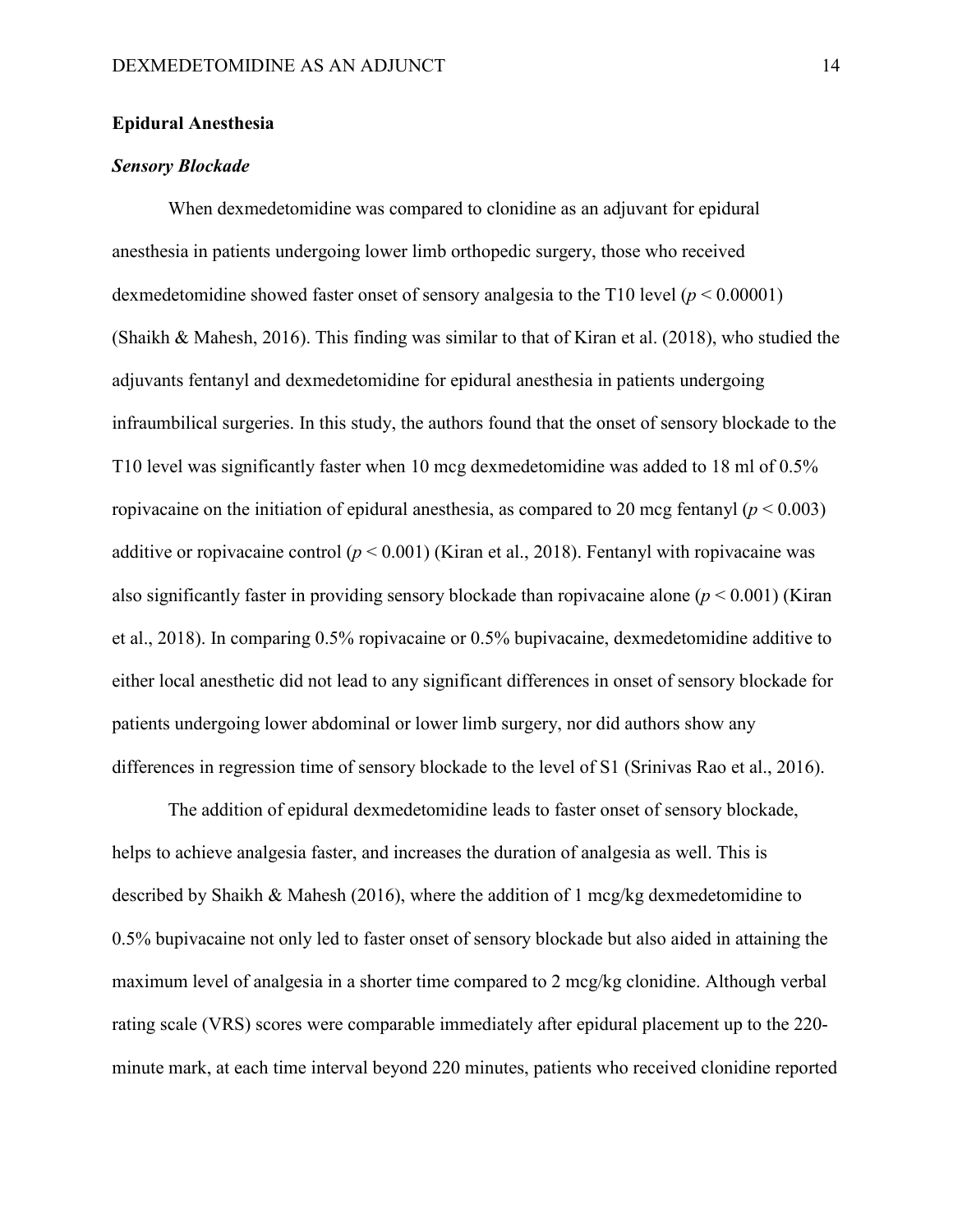significantly higher VRS scores than those who received dexmedetomidine  $(p < 0.0001)$ . Additionally, the duration of analgesia for the dexmedetomidine group was significantly prolonged and those who received clonidine required significantly earlier rescue analgesia (Shaikh & Mahesh, 2016). Similarly, when the epidural adjuvants dexmedetomidine or fentanyl were compared to ropivacaine alone, there were significant differences between all groups in the time from epidural placement to rescue analgesia, with the dexmedetomidine group showing the greatest prolongation of analgesia. The quality of anesthesia was similar between the fentanyl and dexmedetomidine groups. The total number of times the epidural was re-dosed was significantly lower in the dexmedetomidine, fentanyl, and control groups, respectively. (Kiran et al., 2018).

#### *Motor Blockade*

Dexmedetomidine also led to a faster onset and deeper level of motor blockade, as assessed by the Modified Bromage Scale (MBS) (Kiran et al., 2018). On the MBS, a score of 0 relates to no motor blockade, while a score of 3 is equivalent to a complete motor blockade (Miller et al., 2015). Kiran et al. (2018) not only reported that motor blockade onset was significantly faster, but also that an MBS score of 3 was attained in 100% of patients who received dexmedetomidine as an epidural additive to 0.5% ropivacaine, as compared with 80% and  $0\%$  in the fentanyl and ropivacaine control groups, respectively ( $p < 0.001$ ). In comparing the motor blockade onset times between  $\alpha$ -2 agonists clonidine or dexmedetomidine, patients who received 1 mcg/kg dexmedetomidine as an epidural adjuvant to 0.5% bupivacaine attained an MBS score of 3 significantly earlier than those who received 2 mcg/kg clonidine. Patients who received dexmedetomidine were also reported to have significantly increased time to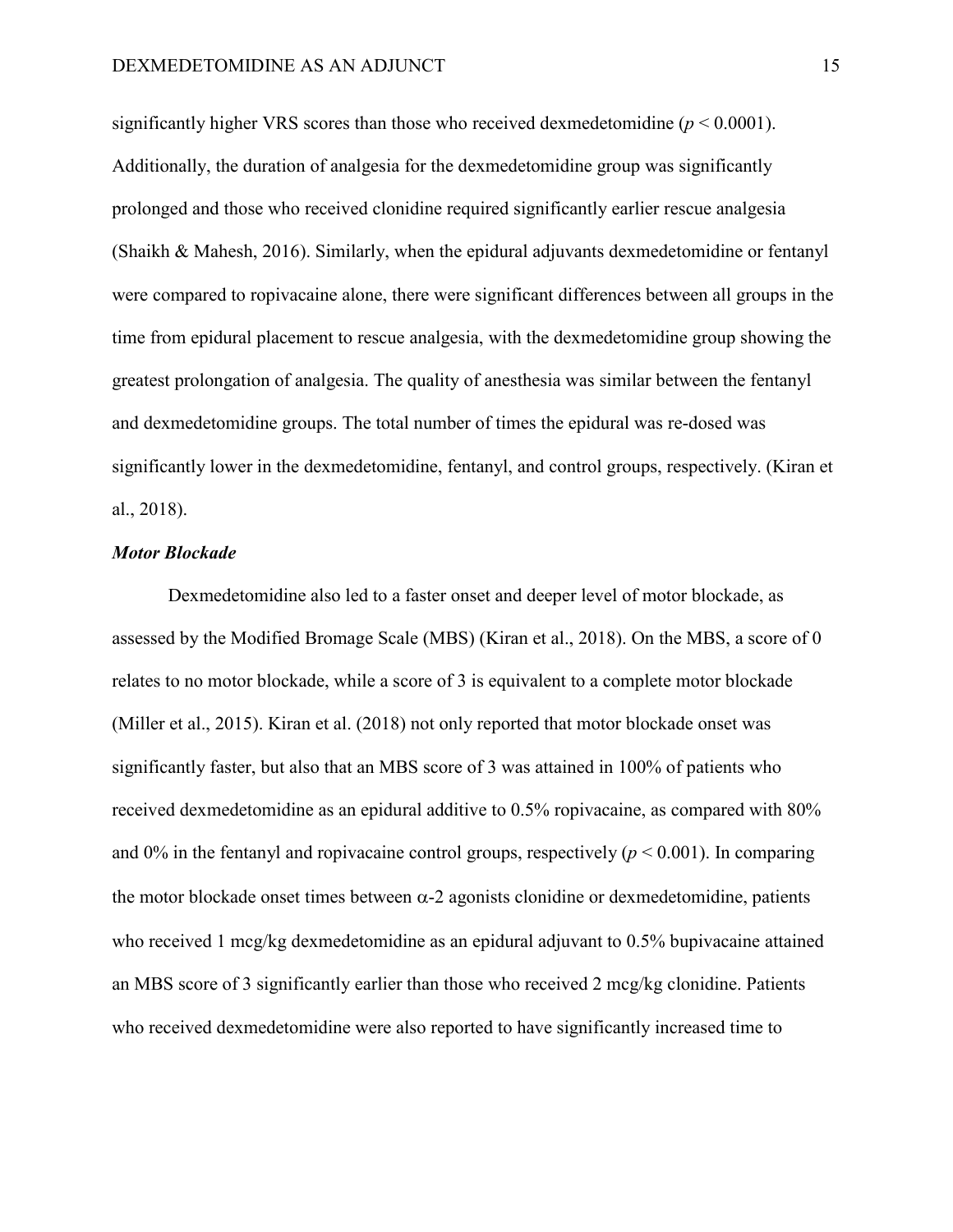regression back to an MBS score of 1, indicating prolongation of motor blockade (Shaikh & Mahesh, 2016).

# *Adverse Effects*

Dizziness, headache, nausea, vomiting, shivering, respiratory depression, and dry mouth were all noted adverse effects in the study by Shaikh & Mahesh (2016). When comparing the clonidine/bupivacaine group to the dexmedetomidine/bupivacaine group, there were no significant differences in the incidence of these adverse effects (Shaikh & Mahesh, 2016). In a comparison between epidural fentanyl/ropivacaine, dexmedetomidine/ropivacaine, or ropivacaine control, Kiran et al. (2018) reported no significant differences in the incidence of nausea, vomiting, pruritus, or shivering between groups. Though the fentanyl group had a higher incidence of pruritus, it was not statistically significant (Kiran et al., 2018). This study also reported that the incidence of hypotension and bradycardia was significantly higher in the dexmedetomidine group when compared to both the ropivacaine control and the fentanyl group (Kiran et al., 2018). These patients required treatment of hypotension with intravenous fluids or vasopressors, but it was not severe enough to warrant prolonged treatment (Kiran et al., 2018). The authors did not discuss the clinical significance of the higher incidence of bradycardia or whether anticholinergic treatment was required (Kiran et al., 2018). When comparing the  $\alpha$ -2 agonists clonidine and dexmedetomidine as adjuvants to epidural bupivacaine, no significant differences in blood pressure or heart rate were noted between groups (Shaikh & Mahesh, 2016). Authors also reported that there was no clinically significant incidence of bradycardia or hypotension at any time in either of the groups (Shaikh & Mahesh, 2016).

As an epidural adjuvant to bupivacaine, 1 mcg/kg dexmedetomidine was associated with a statistically significant increase in the level of sedation when compared to patients who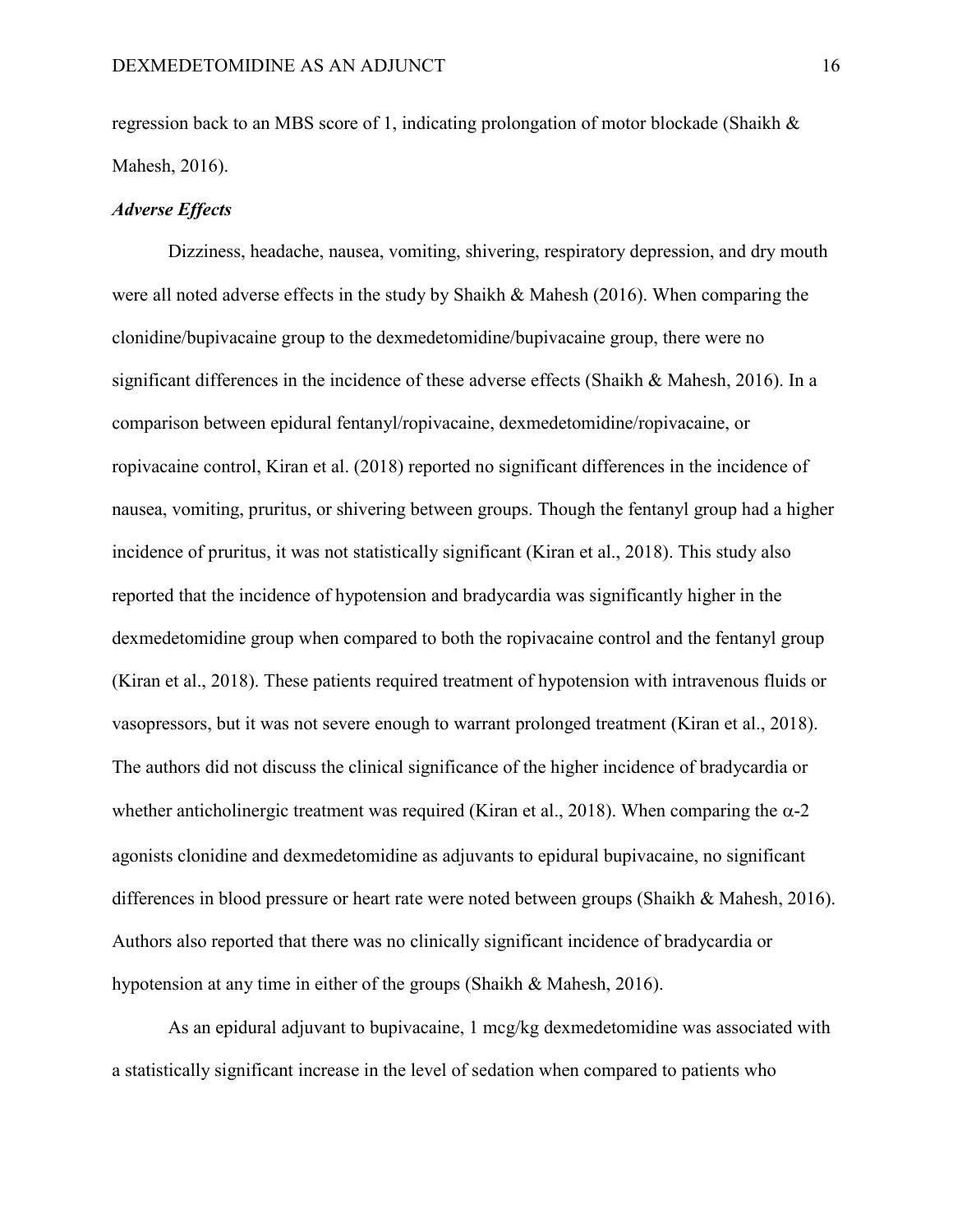received 2 mcg/kg clonidine (*p* < 0.00001) (Shaikh & Mahesh, 2016). This difference was noted from the time of epidural placement to 60-minute post-block placement, from which point the sedation scores were comparable between the two groups. The clinical significance of this sedation is not discussed, and authors failed to report if the sedation scale used was previously validated (Shaikh & Mahesh, 2016). Other studies fail to mention or compare sedation levels between study groups, which identifies a limitation of such studies (Kiran et al., 2018; Srinivas Rao et al., 2016).

#### **Spinal Anesthesia**

#### *Sensory Blockade*

In a spinal anesthesia comparison between 5 mcg dexmedetomidine, 100 IU calcitonin, or 25 mcg fentanyl additive to 0.5% bupivacaine for spinal anesthesia in patients undergoing lower limb surgeries, no significant differences in sensory blockade onset time were noted between any of the study groups or bupivacaine control (Jandial et al., 2018). There was statistically significant prolongation in the time to two-segment sensory regression, sensory regression to S1 from max sensory block height, and time to first rescue analgesia in patients who received dexmedetomidine, calcitonin, fentanyl, or plain bupivacaine, respectively (*p* < 0.000) (Jandial et al., 2018). Liu et al. (2019) reported similar results in a dose-finding study comparing intrathecal hyperbaric bupivacaine to intrathecal hyperbaric bupivacaine with dexmedetomidine additive in parturients undergoing elective cesarean section, showing no difference in the time to onset of sensory blockade to the T10 level. The duration of sensory blockade was significantly longer, and the overall consumption of postoperative narcotic was significantly less in those who received dexmedetomidine additive to hyperbaric bupivacaine (*p* < 0.05) (Liu et al., 2019).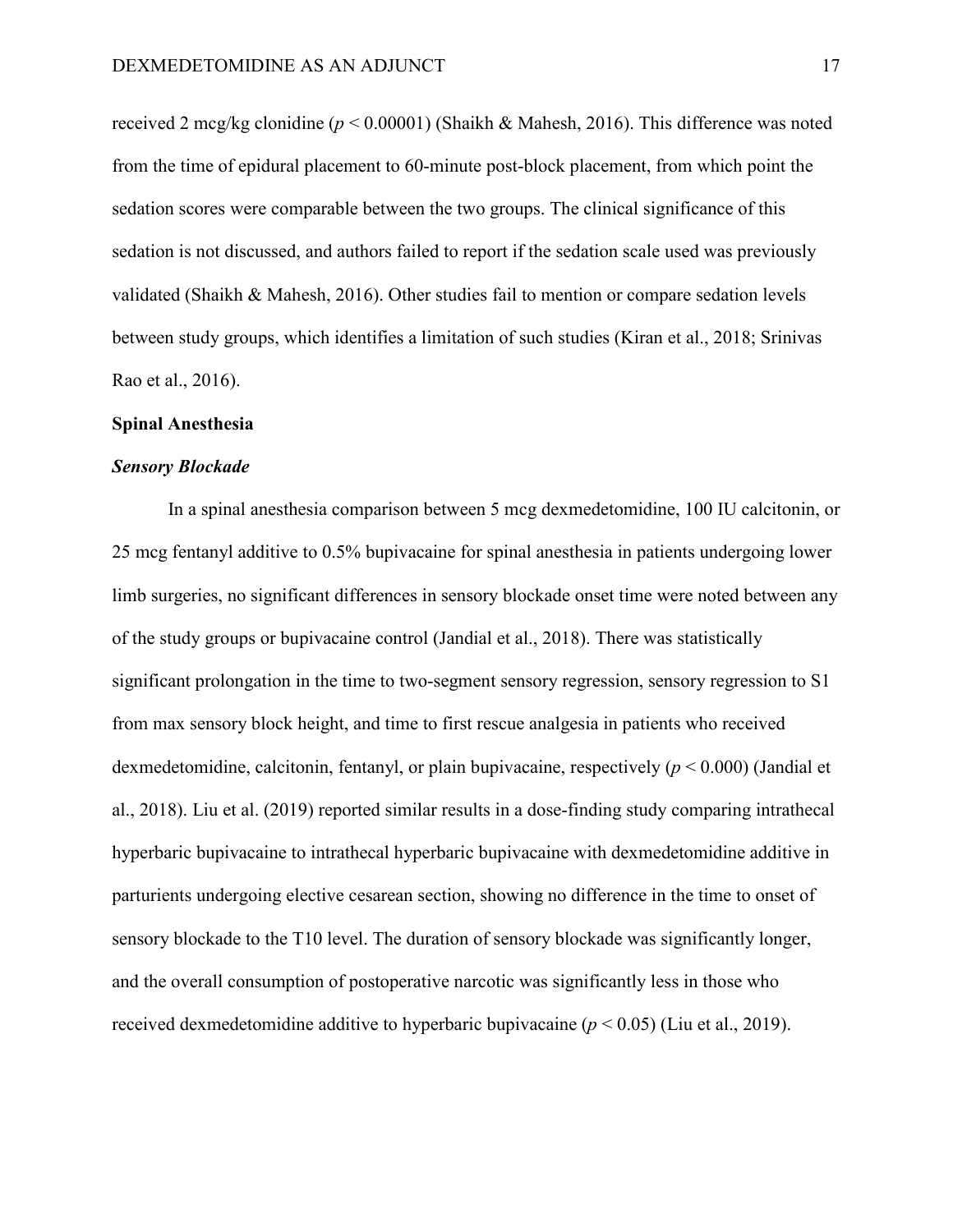Two separate studies by Sharma et al. (2020) and Sudhakar et al. (2017) researched the use of IV dexmedetomidine infusions as a supplement to spinal anesthesia compared to intrathecal addition of dexmedetomidine to hyperbaric bupivacaine. Sharma et al. (2020) administered 0.5 mcg/kg IV dexmedetomidine over 15 minutes to ASA I and II patients undergoing distal lower extremity orthopedic surgery 20 minutes before placement of subarachnoid blockade with 0.5% hyperbaric bupivacaine and compared to those who received 3 mcg dexmedetomidine as an additive to 0.5% hyperbaric bupivacaine for subarachnoid blockade. The time to regression of the sensory blockade to level S1 and the duration of analgesia were significantly prolonged in the group which received intrathecal dexmedetomidine, though the time to onset of sensory blockade was similar between groups (Sharma et al., 2020). Sudhakar et al. (2017) administered a 1 mcg/kg IV dexmedetomidine bolus over 10 minutes followed by 0.25 mcg/kg/hr IV infusion as a supplement to subarachnoid blockade using 0.5% hyperbaric bupivacaine and compared this to subarachnoid blockade using 16 mcg dexmedetomidine added to 0.5% hyperbaric bupivacaine in ASA I and II patients undergoing various lower abdominal and lower limb surgeries. The group that received intrathecal dexmedetomidine showed a consistently higher max height of sensory blockade, which was a statistically significant finding  $(p = 0.02)$ , as well as a shorter time to onset of sensory blockade  $(p = 0.03)$ , and a prolonged time to first rescue analgesic postoperatively ( $p < 0.01$ ), which was also a statistically and clinically significant finding (Sudhakar et al., 2017).

#### *Motor Blockade*

In ASA I and II parturients undergoing cesarean section, the onset of motor blockade was not significantly affected when dexmedetomidine was added to subarachnoid blockade with hyperbaric bupivacaine compared to hyperbaric bupivacaine control (Liu et al., 2019). Jandial et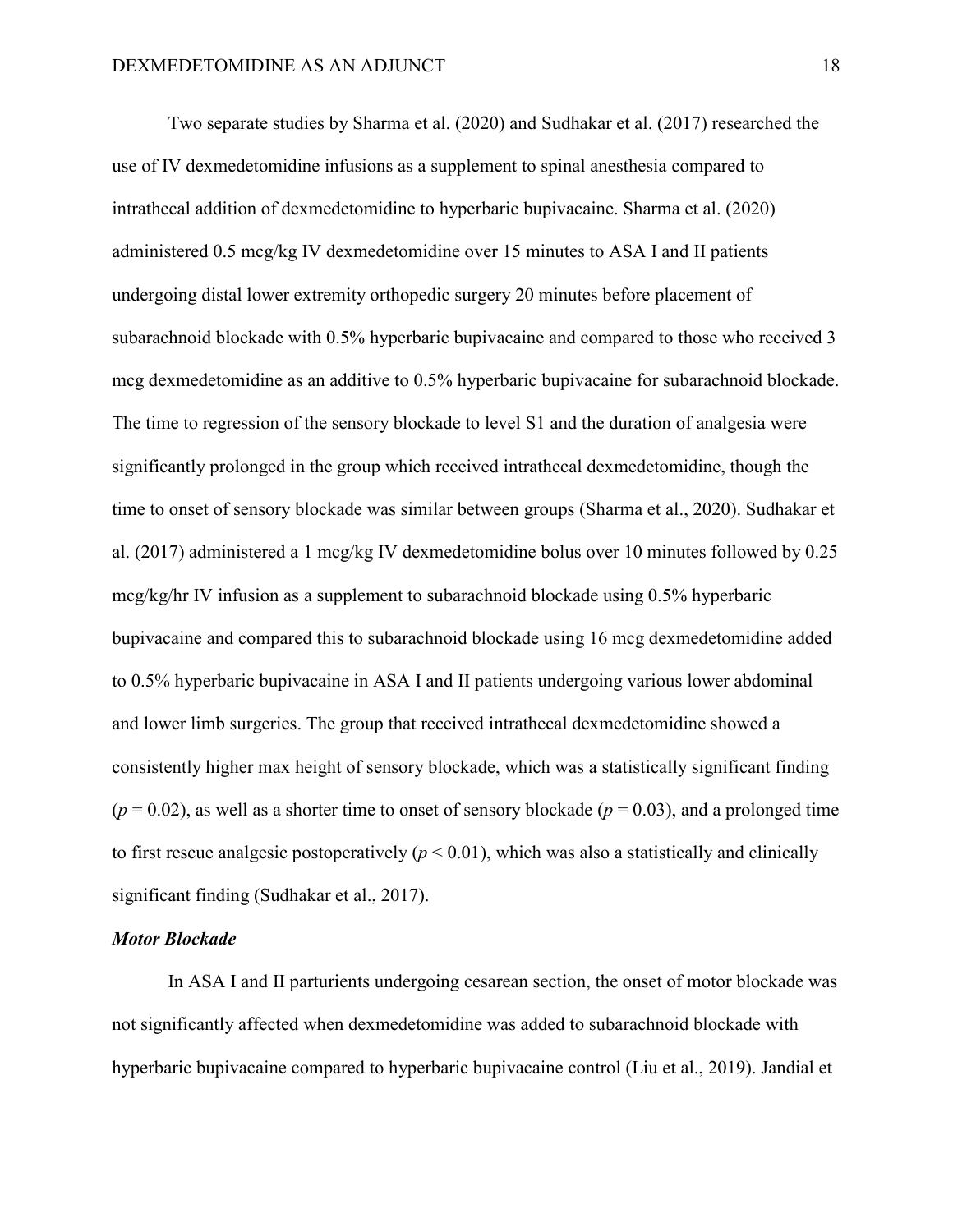al. (2018), when comparing intrathecal additives dexmedetomidine, calcitonin, fentanyl, and 0.5% bupivacaine control, similarly reported no difference in onset of motor blockade. In this study, dexmedetomidine as an additive to 0.5% bupivacaine showed a prolonged time to regression to an MBS score of 0. There was no significant difference in prolongation of motor blockade between the calcitonin, fentanyl, and control groups (Jandial et al., 2018). Intrathecal bupivacaine with 16 mcg dexmedetomidine additive was associated with a shorter mean time to onset ( $p = 0.01$ ) and a prolonged mean time of duration ( $p \le 0.01$ ) of motor blockade compared to bupivacaine spinal anesthesia with supplemental IV infusion of dexmedetomidine (listed previously). These findings were statistically and clinically significant (Sudhakar et al., 2017).

# *Patient Satisfaction*

Patient satisfaction is briefly discussed by Liu et al. (2019), assessing whether patients who received intrathecal bupivacaine/dexmedetomidine had higher satisfaction scores compared to those who received intrathecal bupivacaine control. In the intrathecal dexmedetomidine versus hyperbaric bupivacaine control groups, 63% and 55% of patients, respectively, rated their satisfaction of analgesia as excellent. The remainder of the patients in each group, 37%, and 45%, respectively, rated their satisfaction with analgesia as good. Statistical analysis showed that these findings were not statistically significant (Liu et al., 2019).

# *Adverse Effects*

Nausea, vomiting, hypotension, bradycardia, oxygen desaturation, pruritus, shivering, sedation, abdominal pain, and restlessness were described by Jandial et al. (2018) as authors compared the additives dexmedetomidine, calcitonin, fentanyl, and control for spinal anesthesia. Patients who received 100 IU calcitonin with 0.5% bupivacaine showed a higher incidence of nausea, vomiting, shivering, abdominal pain, and restlessness whereas those who received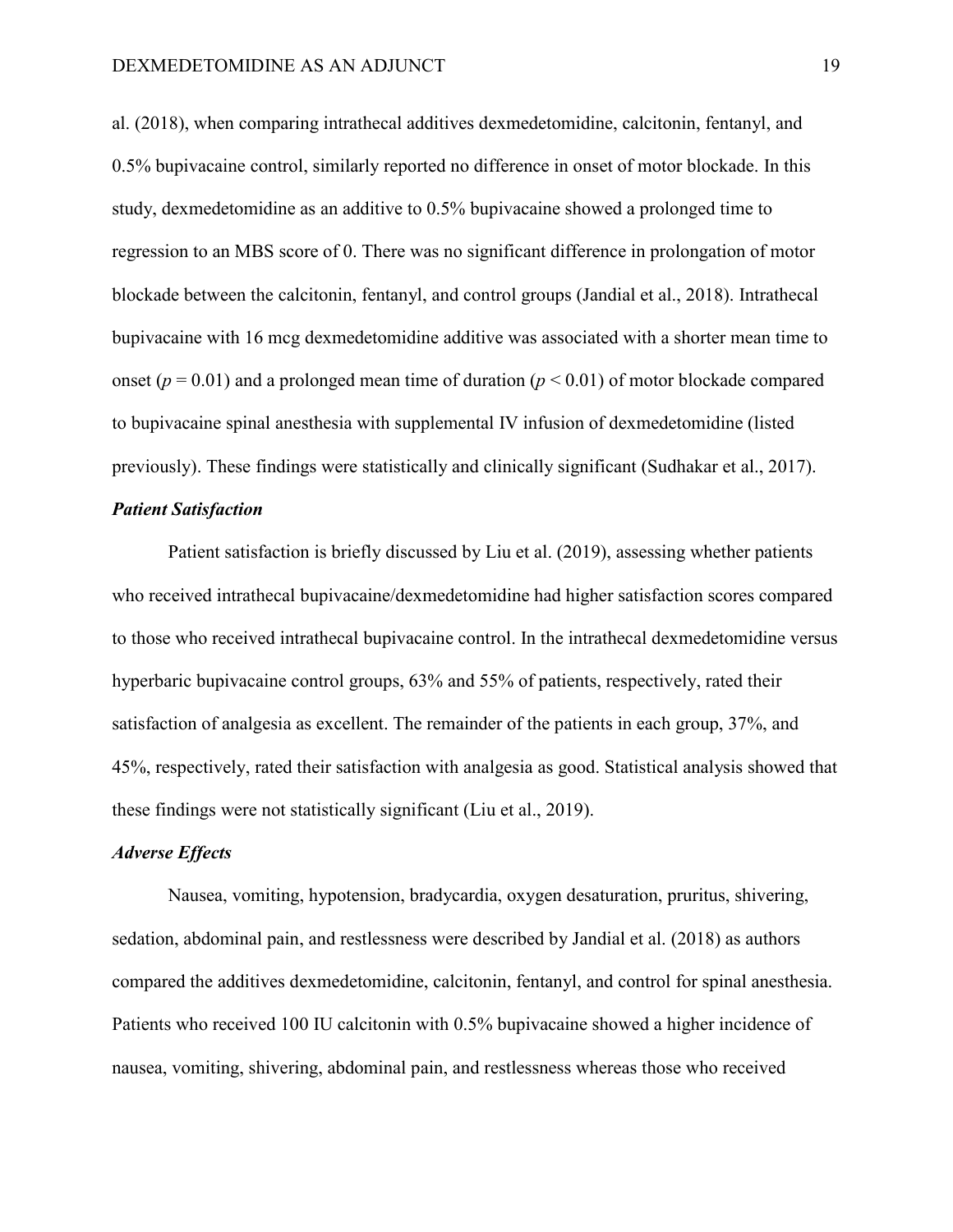fentanyl additive had a higher incidence of pruritus (Jandial et al., 2018). However, the authors failed to compare the incidence of each adverse event between groups, a critical limitation of this study. Similarly, Liu et al. (2019) described the adverse events of hypotension, bradycardia, nausea, vomiting, shivering, pruritus, and respiratory depression (arterial oxygen saturation less than 90% or a respiratory rate less than 12) in cesarean section patients undergoing spinal anesthesia with 5 mcg dexmedetomidine in hyperbaric bupivacaine. Statistical analysis revealed no significant differences in these adverse events compared to hyperbaric bupivacaine control (Liu et al., 2019). Sedation was listed as a secondary outcome measure in this study, but the authors failed to report on this data (Liu et al., 2019).

In a meta-analysis and trial sequential analysis of six RCT's, including 360 patients undergoing cesarean section with spinal anesthesia using intrathecal dexmedetomidine additive, Miao et al. (2018) reported on the incidence of shivering, post-operative nausea and vomiting (PONV), hypotension, and bradycardia. Shivering, the primary outcome of this meta-analysis, was significantly reduced when intrathecal dexmedetomidine was administered compared to other additives. There was no significant difference in the incidence of shivering with either 5 mcg or 10 mcg dexmedetomidine, suggesting a dose of 5 mcg may be sufficient to prevent shivering. Researchers found no significant differences in the incidence of PONV, hypotension, or bradycardia when using intrathecal dexmedetomidine versus other additives. Authors determined from the trial sequential analysis that no firm conclusions could be made until further research is completed on this topic (Miao et al., 2018).

The adverse effects of intrathecal dexmedetomidine and those from IV infusion of dexmedetomidine as a supplement to spinal anesthesia have also been compared. In Sharma et al. (2020), authors measured blood pressure, MAP, heart rate, respiratory rate, and arterial oxygen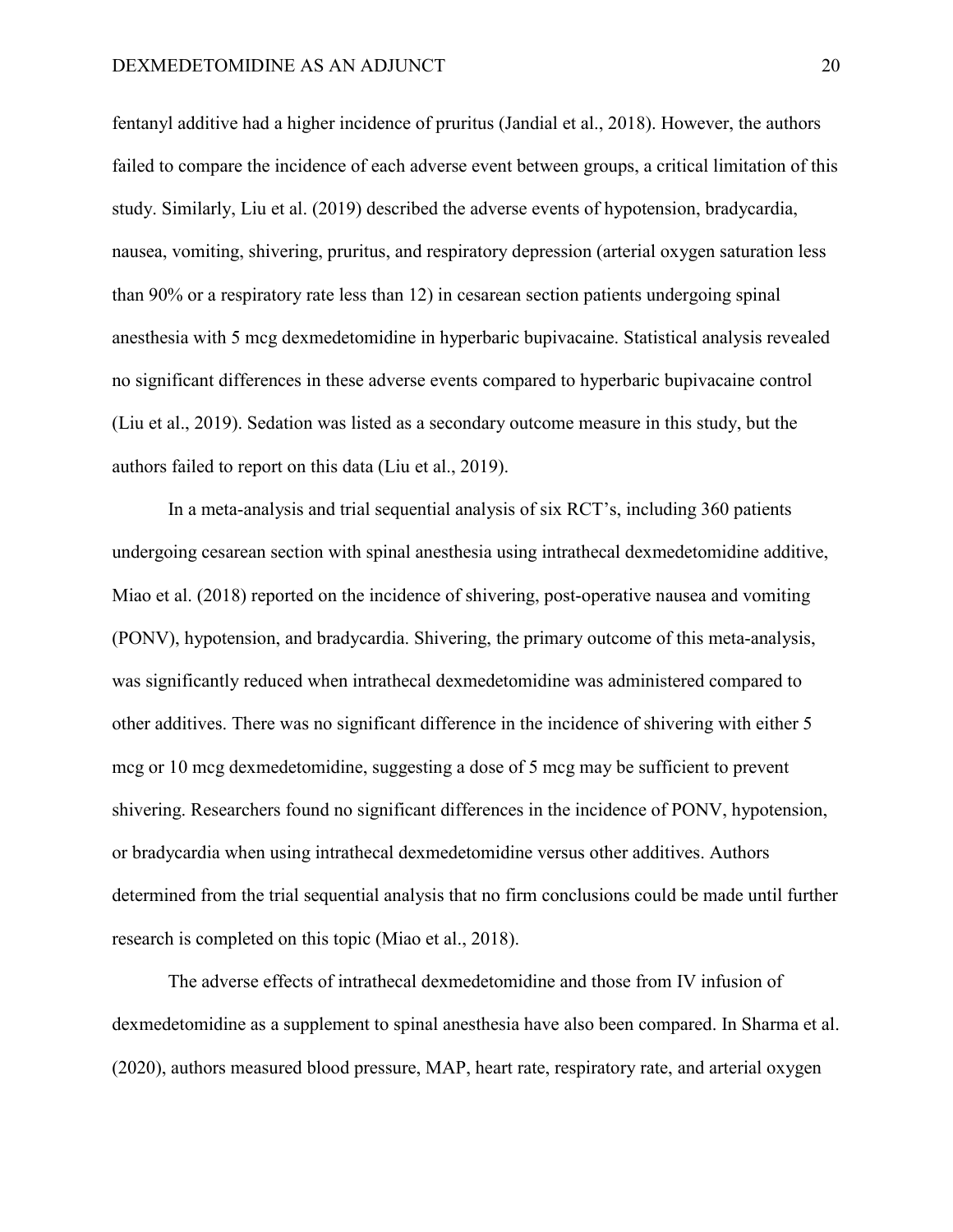saturation and found comparable data intraoperatively between intrathecal and IV dexmedetomidine. Statistical analysis was not completed, however. Increased sedation intraoperatively was seen in 33% of patients who received an intravenous infusion of 0.5 mcg/kg dexmedetomidine over 15 minutes, 20 minutes before spinal anesthesia, whereas none of the patients who received 3 mcg intrathecal dexmedetomidine exhibited intraoperative sedation. At 3 hours after subarachnoid block, none of the patients in either group exhibited sedation (Sharma et al., 2020). Comparing 16 mcg intrathecal dexmedetomidine additive or 1 mcg/kg IV dexmedetomidine over 10 minutes with 0.25 mcg/kg/hr IV maintenance, authors reported no clinically or statistically significant difference in the MAP or the incidence of hypotension between groups (Sudhakar et al., 2017). Patients who received IV bolus and infusion of dexmedetomidine showed a lower heart rate intraoperatively, a clinically and statistically significant finding. No significant difference in the incidence of bradycardia between groups was noted (Sudhakar et al., 2017).

#### **Discussion**

Regional anesthesia is an ever-growing and popular aspect of the total anesthesia landscape. Regional anesthesia encompasses PNB, IVRA, as well as spinal and epidural techniques collectively referred to as central neuraxial blockade (CNB). Modern regional anesthetic techniques are the result of evolution and enhancement from the late 1800s when regional anesthesia was first described (Miller et al., 2015). The injection of cocaine into peripheral areas for minor surgery in the 1880s was described by two American surgeons, William Halsted and Richard Hall (Miller et al., 2015). In 1898, cocaine was again described, along with its potential for use in surgical anesthesia, for injection into the spinal column by Augustus Bier and Theodor Tuffier (Nagelhout & Elisha, 2018). Regional anesthesia has been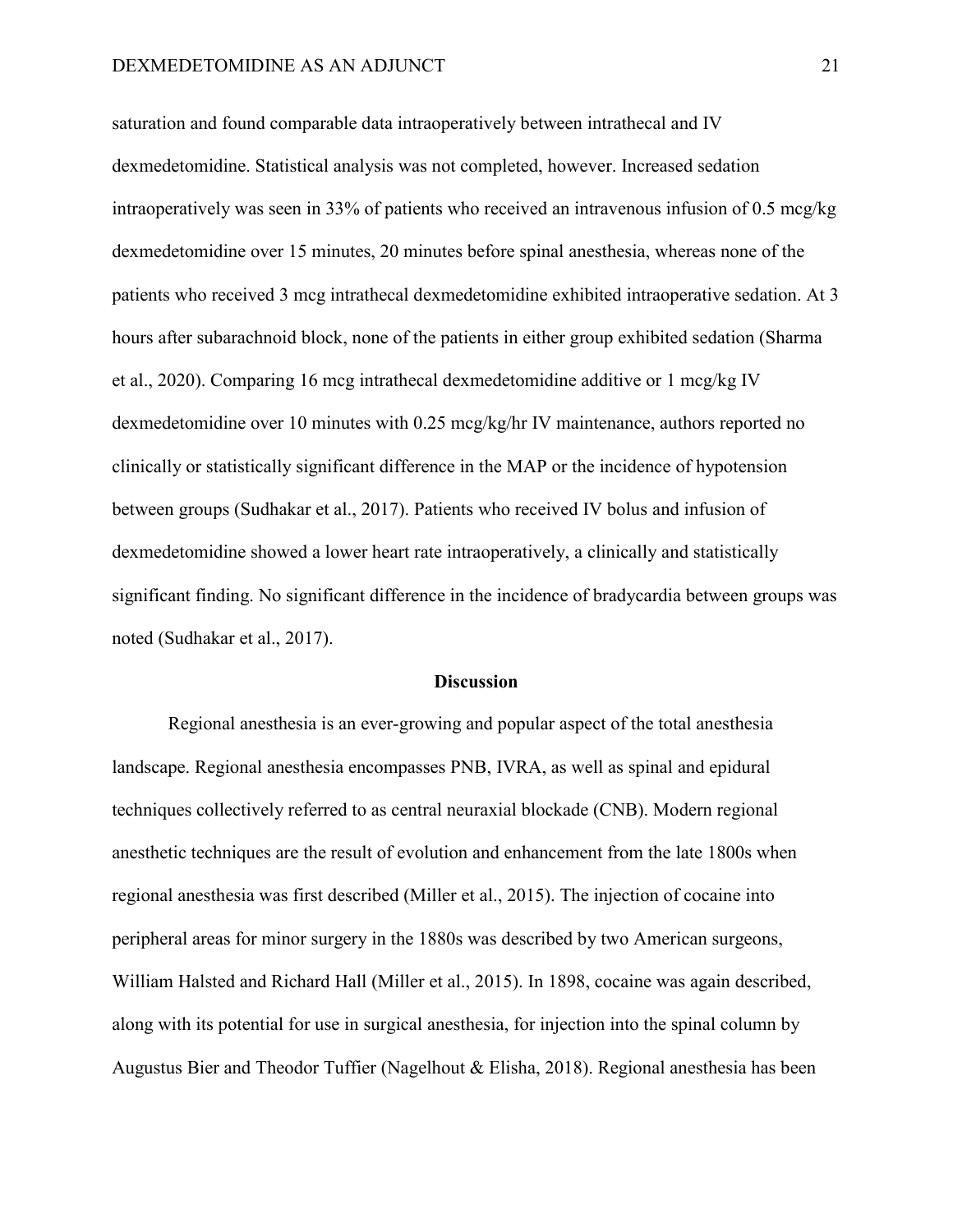shown to decrease postoperative pain, decrease the need for postoperative rescue pain medications, lower the incidence of nausea, shorten postanesthesia unit length-of-stay, and is associated with higher patient satisfaction (Miller et al., 2015).

While also providing analgesia, regional anesthesia may modulate the stress response, decrease systemic analgesic requirements and their associated adverse effects, lower general anesthesia requirements, and possibly reduce the development of chronic pain (Butterworth IV et al., 2013). With the gold-standard use of ultrasound technology, literature shows a higher success rate, shorter time to onset of blocks, better quality sensory blockade, reduction in pneumothorax incidence, and reduction in systemic toxicity (Lotfy et al., 2020). Today, as regional anesthesia gains popularity, a solid understanding of the methods, medications, and physical anatomy of regional anesthesia is essential for the comprehensive anesthesia provider (Butterworth IV et al., 2013). Relative to this understanding, along with a deep understanding of local anesthetics, is the knowledge of adjunct medications to potentiate the effects of local anesthetics.

#### **Local Anesthetics**

Local anesthetics are the foundation of regional anesthesia. There are two separate classes of local anesthetics used clinically for regional anesthesia: aminoamides and aminoesters. There are three structural segments to a local anesthetic: a lipophilic benzene ring, an intermediate ester or amide chain, and a hydrophilic amine end (Nagelhout & Elisha, 2018). With perineural local anesthetic administration, a specific region of the alpha subunit of the membrane-bound sodium channel is bound, inhibiting voltage-gated sodium channels, preventing channel activation, and thus, preventing sodium influx required for cell membrane depolarization (Butterworth IV et al., 2013).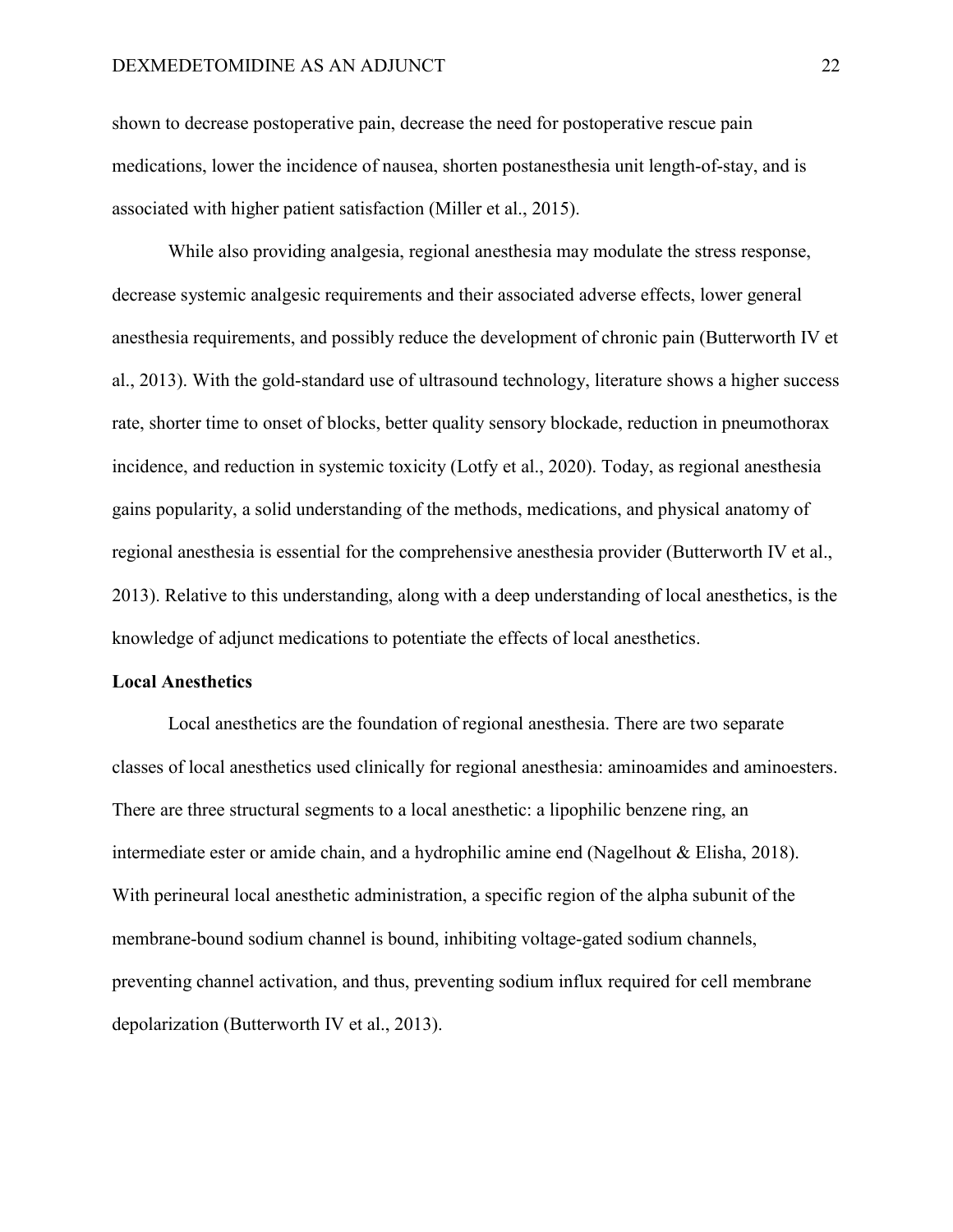The duration of action of a local anesthetic correlates with lipid solubility and protein binding (Nagelhout & Elisha, 2018). Local anesthetics with high lipid solubility and protein binding attach with more affinity to these structures in the area of the voltage-gated sodium channel, producing a prolonged blockade (Nagelhout & Elisha, 2018). Protein binding for mepivacaine, ropivacaine, and bupivacaine is approximately 65%, 94%, and 97%, respectively (Nagelhout & Elisha, 2018). Clinically, the duration of action of these local anesthetics increases as the percentage of protein binding increases (Nagelhout & Elisha, 2018). However, central nervous system toxicity and cardiovascular toxicity are also closely related to lipid solubility, and thus bupivacaine carries a higher risk of toxicity (Barash et al., 2017). An ideal local anesthetic for use in regional anesthesia provides a long duration of action, while also having little risk of systemic toxicity (Kukreja et al., 2019).

Local anesthetic adjuvants or additives are sometimes utilized to modulate the effects of local anesthetics. As previously stated, an ideal additive to local anesthetics quickens the onset of sensory blockade, prolongs sensory blockade without prolonging motor blockade, has few to no adverse effects, and is compatible with local anesthetics. Common adjuvants are often of differing pharmacologic classes and thus have different mechanisms of action and safety profiles (Kukreja et al., 2019). Local anesthetic additives commonly used for regional anesthesia include epinephrine, dexamethasone, fentanyl, morphine, tramadol, ketorolac, clonidine, dexmedetomidine, midazolam, ketamine, neostigmine, and magnesium (Stuart, 2011). It should be added that currently, epinephrine is the only FDA approved local anesthetic additive for regional anesthesia (Kukreja et al., 2019).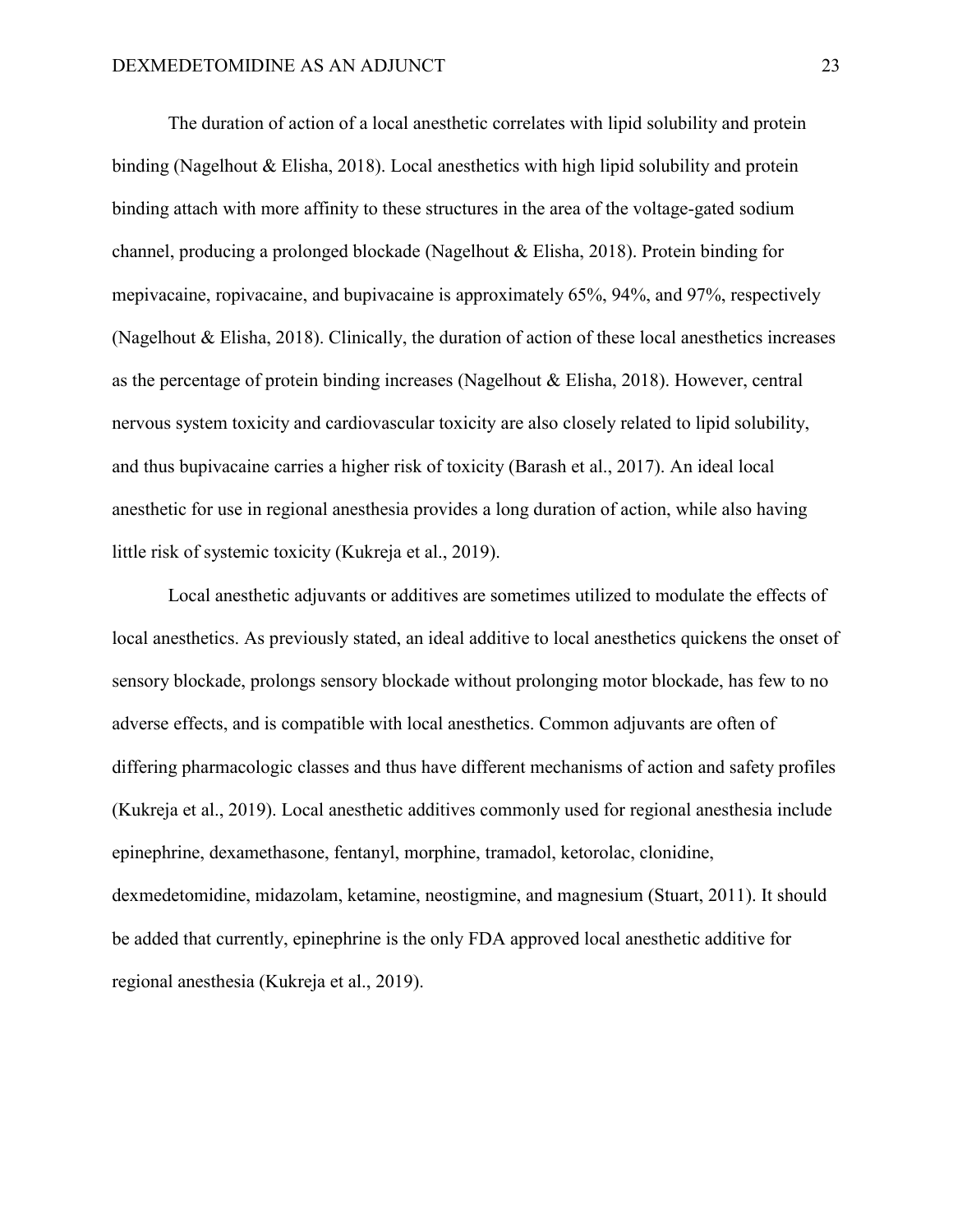# **Dexmedetomidine**

Dexmedetomidine is an alpha-2 adrenoreceptor agonist (Nagelhout & Elisha, 2018). Stimulation of  $\alpha$ -2 adrenoreceptors by dexmedetomidine leads to calcium channel inhibition, potassium channel activation, and protein release modulation which results in cellular hyperpolarization (Nagelhout & Elisha, 2018). The resultant clinical effect is sedation, anxiolysis, sympatholysis, and analgesia, all while exerting little effect on the respiratory drive (Nagelhout & Elisha, 2018). Dexmedetomidine is highly potent and selective for the  $\alpha$ -2 receptor, with an α-2:α-1 ratio of 1620:1 (Weerink et al., 2017). In comparison, clonidine, a closely related  $\alpha$ -2 agonist, has an  $\alpha$ -2: $\alpha$ -1 ratio of 220:1 (Weerink et al., 2017). The most common side effects of dexmedetomidine include hypertension, hypotension, and bradycardia which are related to its effect on vasoconstriction, sympatholysis, and baroreceptor-mediated parasympathetic activation (Weerink et al., 2017).

#### *Pharmacokinetics*

Absorption rate of dexmedetomidine is highly dependent on administration route (Weerink et al., 2017). Extravascular administration of dexmedetomidine, as is the case with peripheral regional blockade and neuraxial techniques, avoids high peak plasma levels normally seen with intravenous administration (Weerink et al., 2017). Dexmedetomidine is 95% proteinbound in the plasma, primarily metabolized and eliminated through hepatic biotransformation, and has an elimination half-life of 2.1-3.1 hours in healthy patients (Weerink et al., 2017).

# *Clinical Utilization*

Currently, dexmedetomidine is FDA approved for intravenous sedation of mechanically ventilated patients in the intensive care unit (ICU), as well as for procedural intravenous sedation of non-intubated patients (Nagelhout & Elisha, 2018). Sedation produced by dexmedetomidine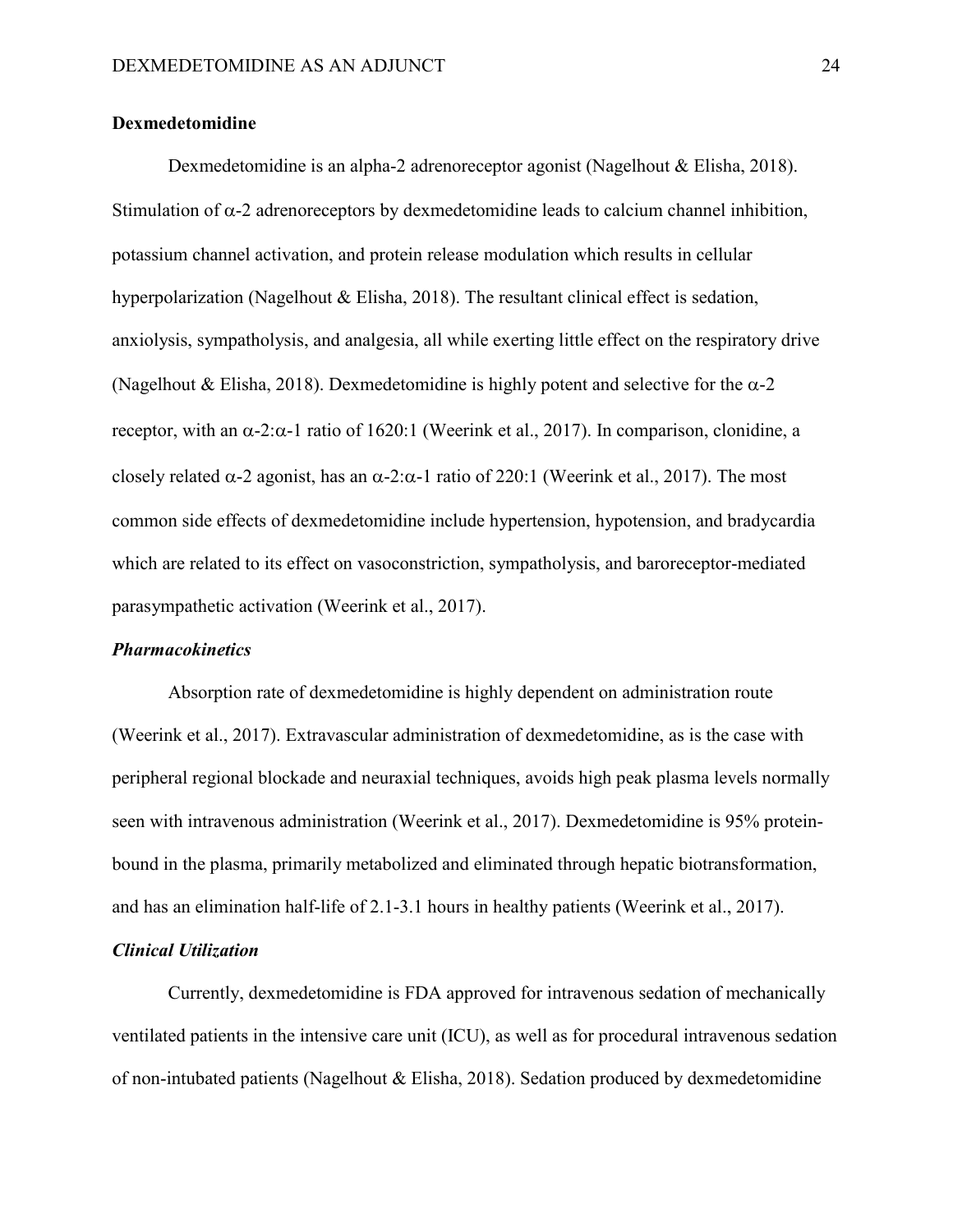closely resembles natural sleep and patients usually remain arousable (Nagelhout & Elisha, 2018). Dexmedetomidine use for off-label indications is often reported in the literature (Weerink et al., 2017). The addition of dexmedetomidine to regional anesthesia has shown promise in extending block duration (Weerink et al., 2017). Though not completely understood, the extension of neural blockade is thought to occur by prolonged hyperpolarization of sensory Cfibers as well as motor A-fibers, however to a lesser degree (Weerink et al., 2017). Central effects on the locus coeruleus may be a factor as well (Weerink et al., 2017).

# **Intravenous Regional Anesthesia**

Intravenous Regional Anesthesia is used for surgical procedures of the forearm, wrist, or hand but can be utilized for lower extremity procedures as well (Nagelhout & Elisha, 2018). IVRA is used for shorter procedures, as durations longer than one hour are often met with increased patient discomfort related to the tourniquet used to initiate and maintain the block (Nagelhout & Elisha, 2018). The greatest concern with IVRA is related to the intravascular administration of a large amount of local anesthetic and the potential for tourniquet failure or improper use leading to LAST (Nagelhout & Elisha, 2018).

After exsanguination of the extremity and the application of a tourniquet, generally, a 3 mg/kg volume of 0.5% lidocaine is delivered through a distal intravenous catheter (Miller et al., 2015). Rapid recovery from local anesthetics with deflation of the tourniquet can lead to undesirable postoperative pain (Miller et al., 2015). Compared to other regional anesthetic techniques, it is relatively difficult to provide ongoing postoperative analgesia with the use of IVRA (Subramanya et al., 2017). For this reason, adjuncts have been added to local anesthetics in an attempt to not only hasten the onset of analgesia, but also prolong analgesia beyond the deflation of the tourniquet (Subramanya et al., 2017).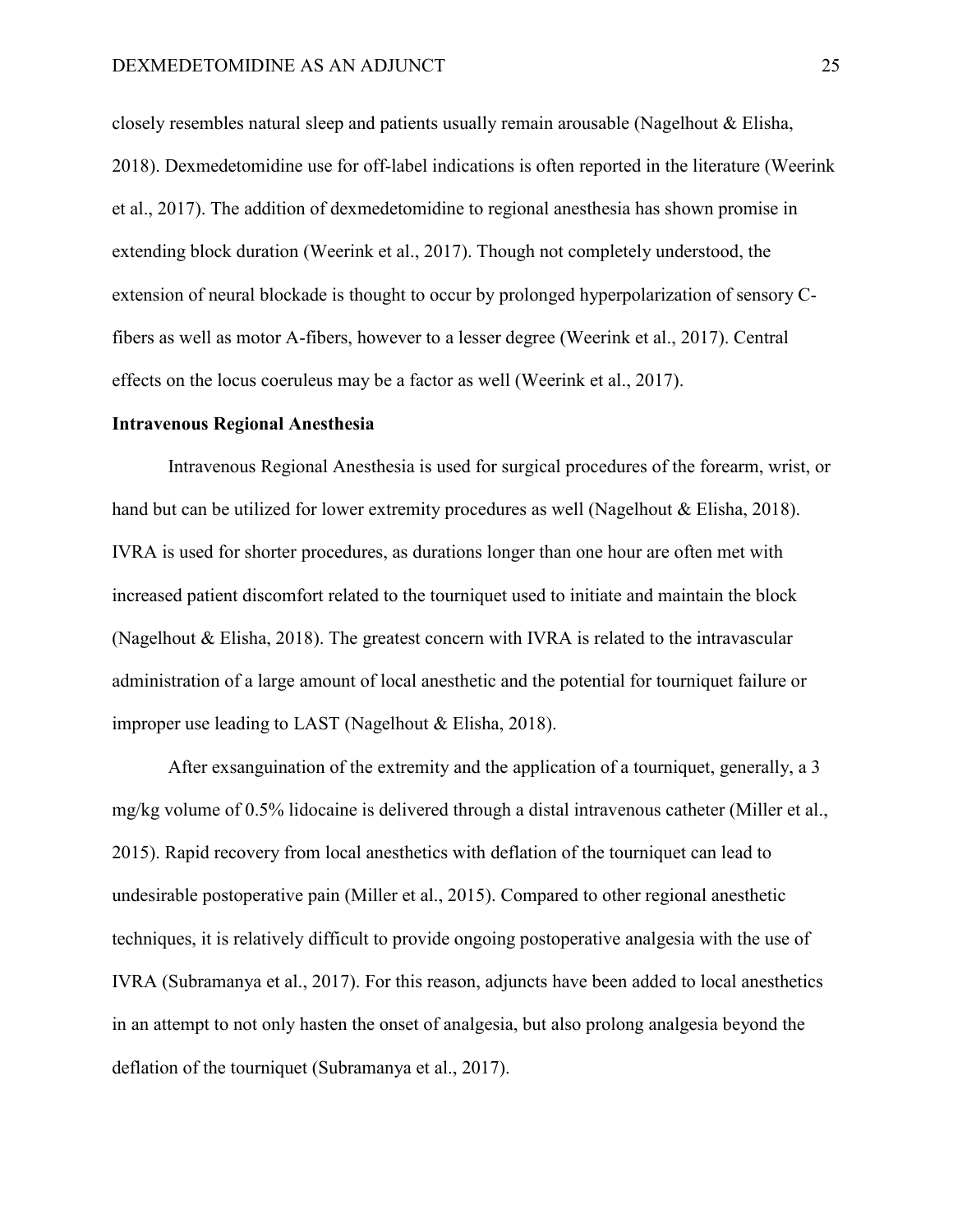# *Clinical Application*

The effects of adding dexmedetomidine to lidocaine for IVRA included faster sensory block onset, prolonged sensory blockade, and prolonged duration of postoperative analgesia compared to lidocaine alone (Bhaumik et al., 2016; Hamawy & Bestarous, 2019; Modir et al., 2017; Nilekani et al., 2016; Subramanya et al., 2017). Motor blockade onset times were also shorter, and the duration of motor blockade was longer with the use of dexmedetomidine and lidocaine than with lidocaine alone (Bhaumik et al., 2016; Nilekani et al., 2016). Dexmedetomidine also reduced the incidence of intraoperative tourniquet pain associated with IVRA (G. et al., 2020; Nilekani et al., 2016). This effect is especially promising, as tourniquet pain is often cited as the most limiting factor of IVRA (Nagelhout & Elisha, 2018). Generally, a weight-based dose between 0.5-1 mcg/kg added to lidocaine has been utilized in the literature with these positive outcomes.

Though adjunct dexmedetomidine exhibited these promising results, the NSAID ketorolac at a dose of 30 mg added to 3 mg/kg 0.5% lidocaine also proved to be effective at prolonging postoperative analgesia (Modir et al., 2017). Postoperative visual analog scale (VAS) scores were consistently lower with the use of both dexmedetomidine and ketorolac, but ketorolac was associated with lower VAS scores beyond 45 minutes post-tourniquet deflation (Modir et al., 2017). Additionally, 8 mg of lornoxicam, an NSAID not available in the United States, is more efficacious than lidocaine alone at decreasing onset and increasing duration of sensory blockade (Hamawy & Bestarous, 2019). Comparatively, dexamethasone at a dose of 8 mg did not improve any of these block characteristics or decrease pain postoperatively when combined with lidocaine (Hamawy & Bestarous, 2019). These results suggest that although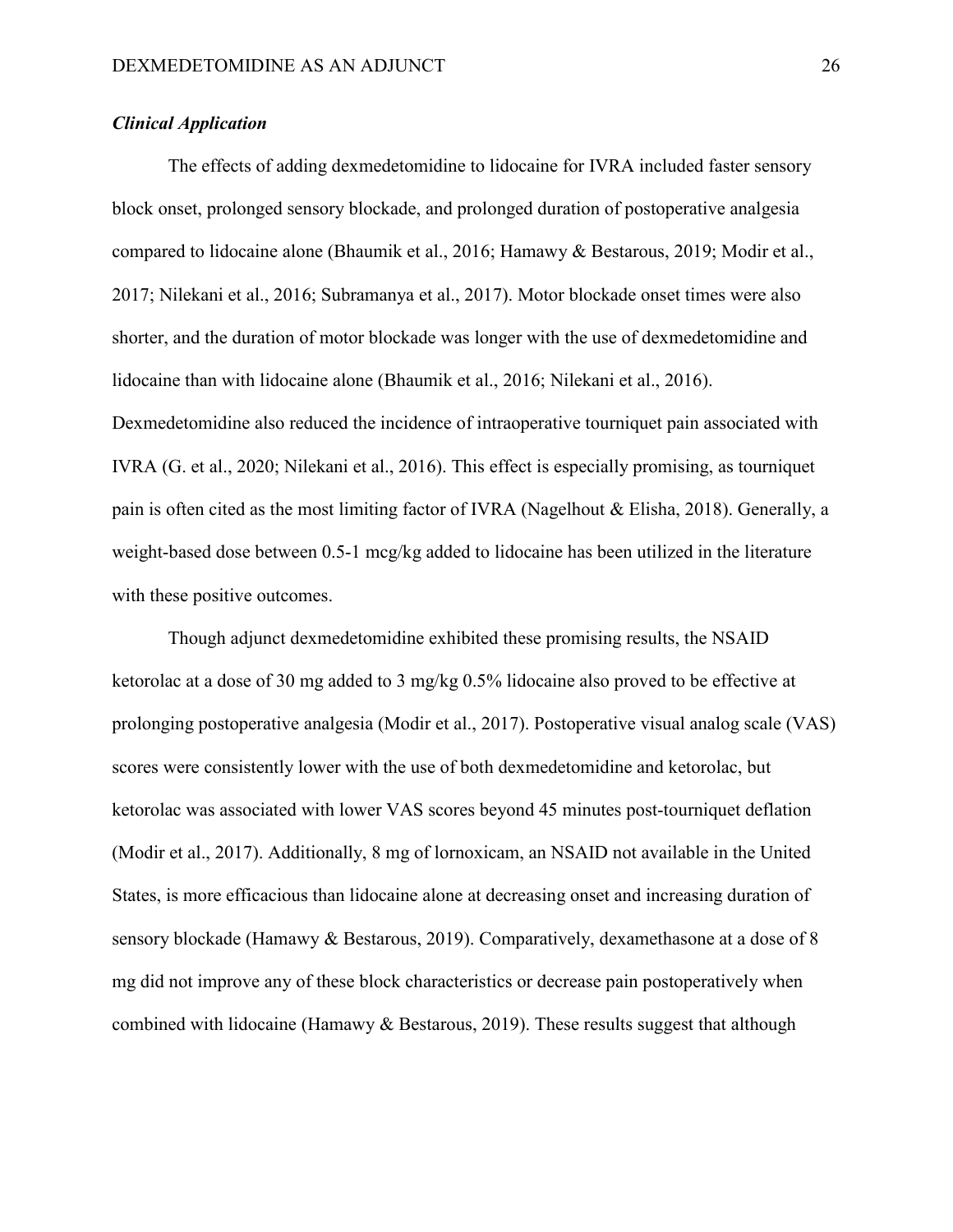dexmedetomidine has desirable effects as an adjunct to IVRA, other medications such as ketorolac or lornoxicam contain desirable properties as well.

# *Adverse Effects*

Traditional intravenous administration of dexmedetomidine predictably produces bradycardia, hypotension, and sedation (Subramanya et al., 2017). With tourniquet deflation using an IVRA technique, a large amount of previously isolated medication is introduced systemically. Relative to the known hemodynamic side effects of dexmedetomidine, heart rate and blood pressure are important considerations of its overall safety and efficacy for use in IVRA. Although some studies report no significant difference in blood pressure and heart rate (Bhaumik et al., 2016; Modir et al., 2017; Nilekani et al., 2016), other studies noted significant reductions in these metrics when dexmedetomidine was used (Hamawy & Bestarous, 2019; Subramanya et al., 2017). One study reported that no treatment was necessary for hypotension or bradycardia as the patients remained clinically stable (Hamawy & Bestarous, 2019). However, bradycardia associated with dexmedetomidine use was responsive to intravenous atropine (Subramanya et al., 2017). Whether patients who displayed bradycardia had a truly unstable hemodynamic status (concurrent hypotension, altered mental status, etc.) or solely met the treatment guidelines of the trial was not expounded upon (Subramanya et al., 2017).

Another effect of utilizing dexmedetomidine is the potential for sedation which may be a desirable or undesirable outcome, depending on immediate postoperative goals. Sedation scores have been reported to be slightly higher for two hours after tourniquet deflation. Unfortunately, the clinical significance is lacking in these cases (Subramanya et al., 2017). Alternatively, similar sedation scores have been reported with the use of dexmedetomidine when compared to lidocaine alone (Nilekani et al., 2016). The sedation produced by dexmedetomidine is dose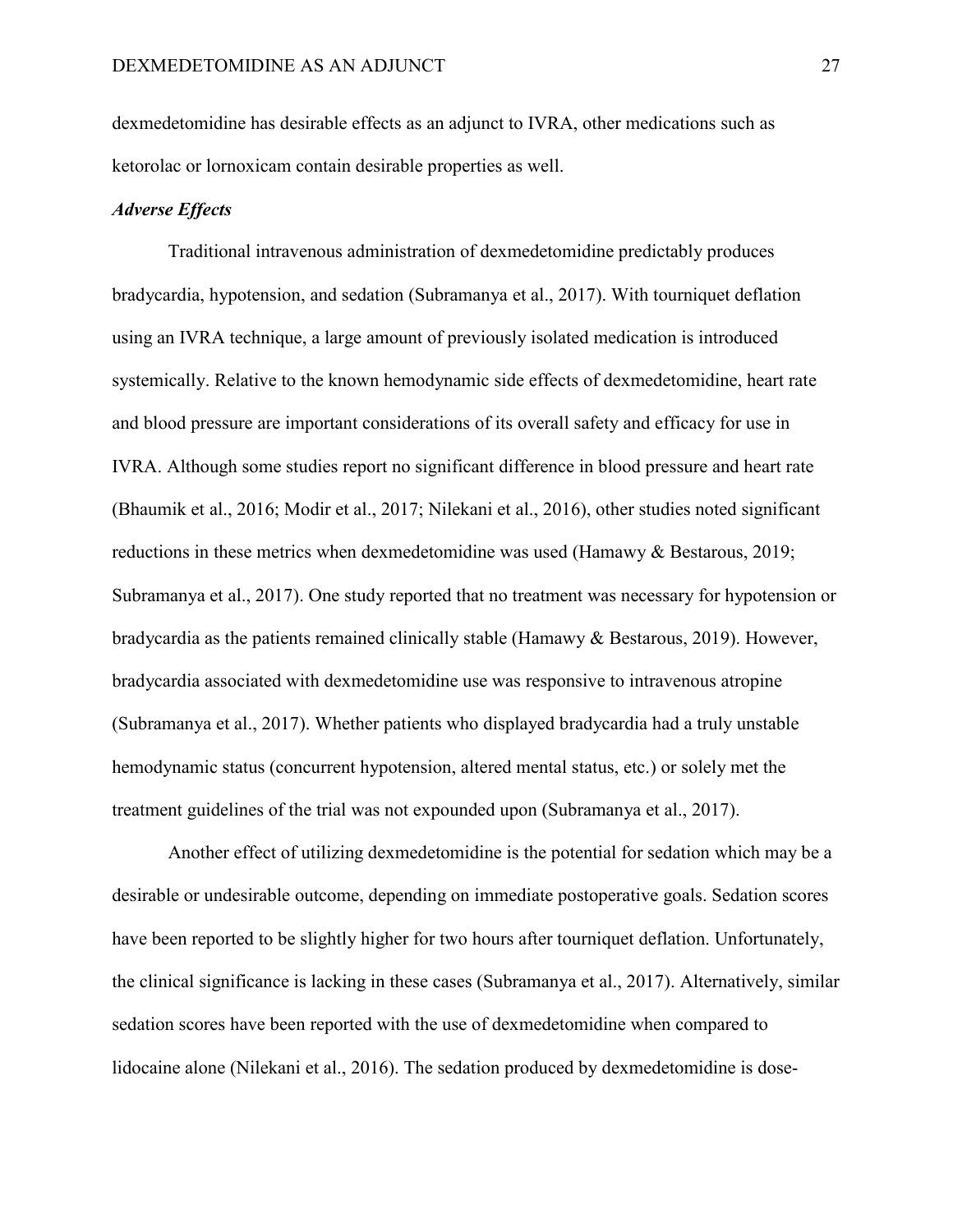dependent, resembles natural sleep, leaves patients readily arousable, and does not lead to respiratory depression (Nagelhout & Elisha, 2018). The cardiovascular effects produced by dexmedetomidine are also dose dependent (Nagelhout & Elisha, 2018). This suggests that using a smaller dose (0.5 mcg/kg) may exert less of an effect on hemodynamic variables as well as sedation levels, while still providing desirable effects related to the surgical and postsurgical neuronal blockade.

# **Peripheral Nerve Blockade**

Peripheral nerve blockade, generally used in conjunction with general anesthesia, is often used to provide ongoing pain relief in the postoperative period (Nagelhout & Elisha, 2018). Longer-acting local anesthetics are often employed for this reason, but there is a limitation to the duration that these local anesthetics will provide postoperative pain relief. Adjunct medications, including dexmedetomidine, are being utilized in regional anesthesia as they have been shown to prolong block duration and subsequently, the duration of postoperative analgesia (Lotfy et al., 2020).

# *Clinical Application*

The utility of an adjunct in peripheral regional anesthesia is often to shorten onset or prolong duration of sensory blockade. In three separate studies using dexmedetomidine for PNB, onset to sensory blockade onset was shorter, and duration of sensory blockade was prolonged, however the same was true for motor blockade onset and duration (Abu Elyazed & Mogahed, 2018; Lotfy et al., 2020; Tripathi et al., 2016). The authors of these studies failed to discuss whether this prolonged duration of motor blockade led to any negative outcomes or sequelae. Prolonged duration of motor blockade is not always desirable as patients may need to participate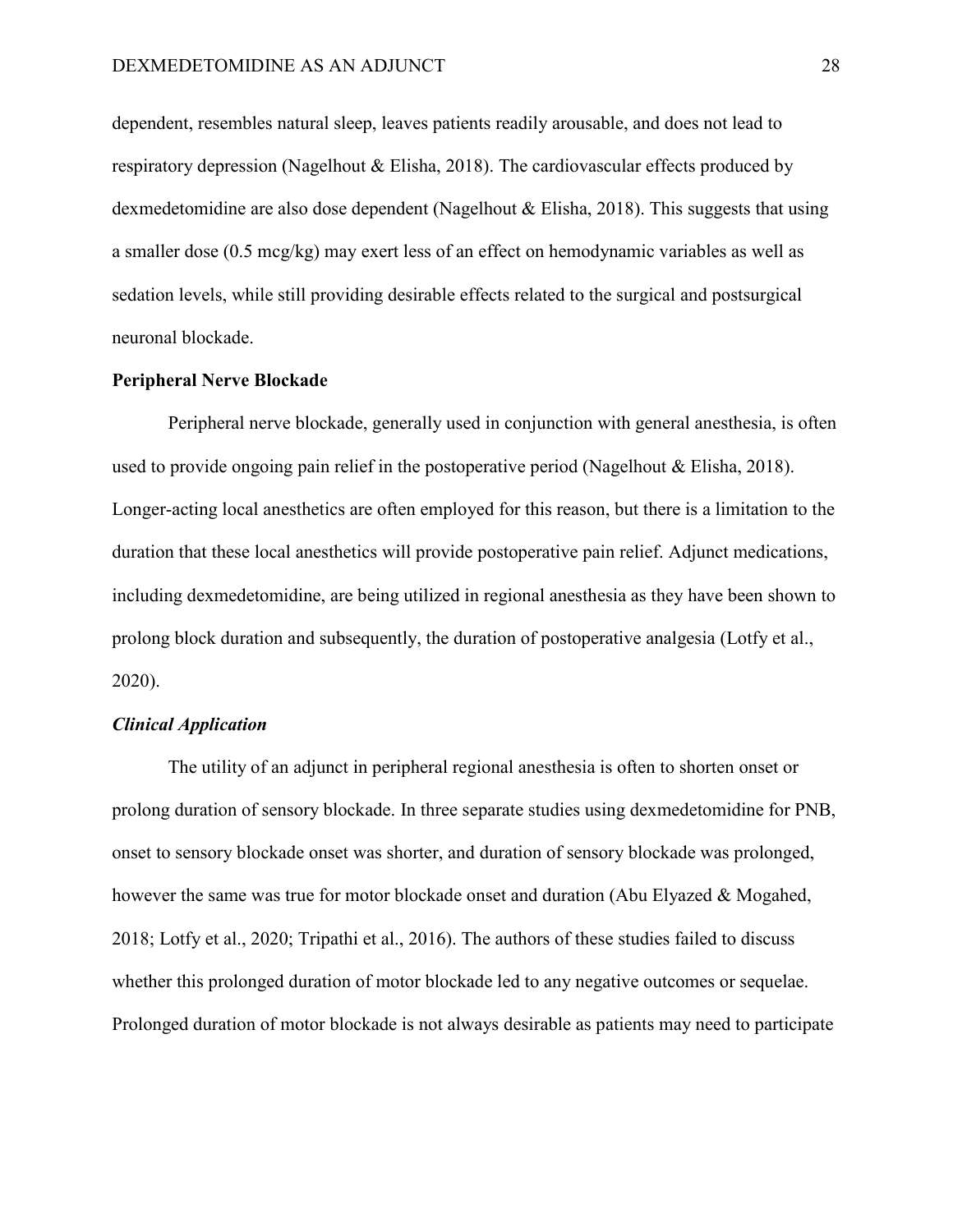in postoperative physical therapy (Kukreja et al., 2019). Thus, before using dexmedetomidine for peripheral regional anesthesia, it is prudent to assess a patient's postoperative course holistically.

Dexmedetomidine dosing is inconsistent throughout the literature. Some trials utilized weight-based dosing, which was usually 1 mcg/kg dexmedetomidine with local anesthetic (Manzoor et al., 2018; Tripathi et al., 2016). Alternatively, other trials utilized a predetermined standard dose mixed with local anesthetic for all participants, usually between 40-100 mcg. The variability of dosing regimens could be explained by the need for standardized research methods for each trial, but specific rationale is lacking. Dexmedetomidine metabolism in the liver is highly dependent on hepatic blood flow and cardiac output, as well as body size. Because of this, bodyweight is a factor in the overall metabolism of dexmedetomidine. The package inserts for two brands of commercially available dexmedetomidine specifically outline weight-based dosing, though this dosing method is specified for intravenous sedation (Weerink et al., 2017). Alternatively, as reported by Marhofer & Brummett (2016), a standard dose of 100 mcg for PNB may be the most efficacious dose for reducing side effects while maintaining desirable block characteristics. More research is warranted regarding the most effective dose of dexmedetomidine for use in peripheral regional anesthesia.

# *Adverse Effects*

Multiple studies outline the adverse effects of additive dexmedetomidine for peripheral nerve or fascial plane blockade. Blood pressure and heart rate data are most commonly reported, aligning with the known effects of dexmedetomidine administration. Decreased blood pressure and bradycardia can lead to hemodynamic instability, but these outcomes are not necessarily clinically relevant. In one study, dexmedetomidine led to increased incidence of hypotension and bradycardia, which was either managed with intravenous fluids, ephedrine boluses, or atropine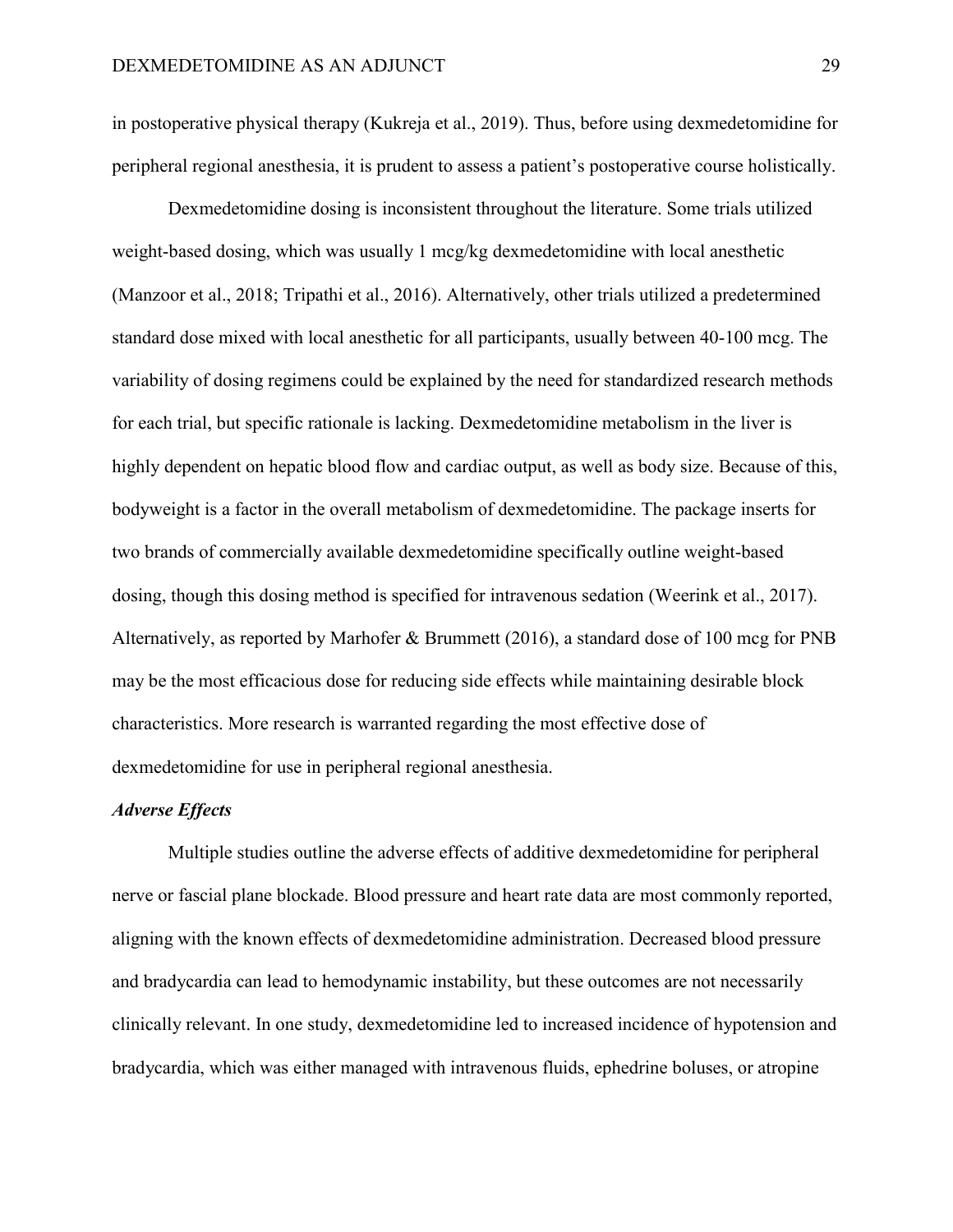0.5 mg (Abu Elyazed & Mogahed, 2018). Unfortunately, there was no discussion of the extent to which these rescue interventions were required for patients who experienced hypotension or bradycardia (Abu Elyazed & Mogahed, 2018). Additionally, hypotension and bradycardia treatment criteria were well-defined, but the specific patient baseline data was not (Abu Elyazed & Mogahed, 2018). If a patient who received dexmedetomidine exhibited hypertension initially or had a resting heart rate near 50 bpm at baseline, treatment may have been based not necessarily on hemodynamic instability but instead on trial criteria. In another study, the authors found no significant difference in mean blood pressure when dexmedetomidine was compared to bupivacaine alone (Elmaddawy & Mazy, 2018). However, a significantly decreased heart rate was noted between 60-105 minutes after block placement in patients who received dexmedetomidine (Elmaddawy & Mazy, 2018). Unfortunately, this study fails to outline whether treatment was administered (Elmaddawy & Mazy, 2018). In three other studies, heart rate, blood pressure, or both were decreased after the administration of dexmedetomidine, but treatment was not required for any of these trial participants (Lotfy et al., 2020; Manzoor et al., 2018; Tripathi et al., 2016).

Evidence suggests that dexmedetomidine can alter hemodynamic metrics, but not always with clinical significance. In either case, a thorough preoperative exam coupled with the understood, predictable and treatable side effects of dexmedetomidine enables providers to choose the safest and most appropriate anesthetic plan for a patient. Additionally, as regional anesthesia is often coupled with general anesthesia, requirements for general anesthesia may be lower when utilizing dexmedetomidine, as sensory and motor blockade onset are significantly faster and prolonged.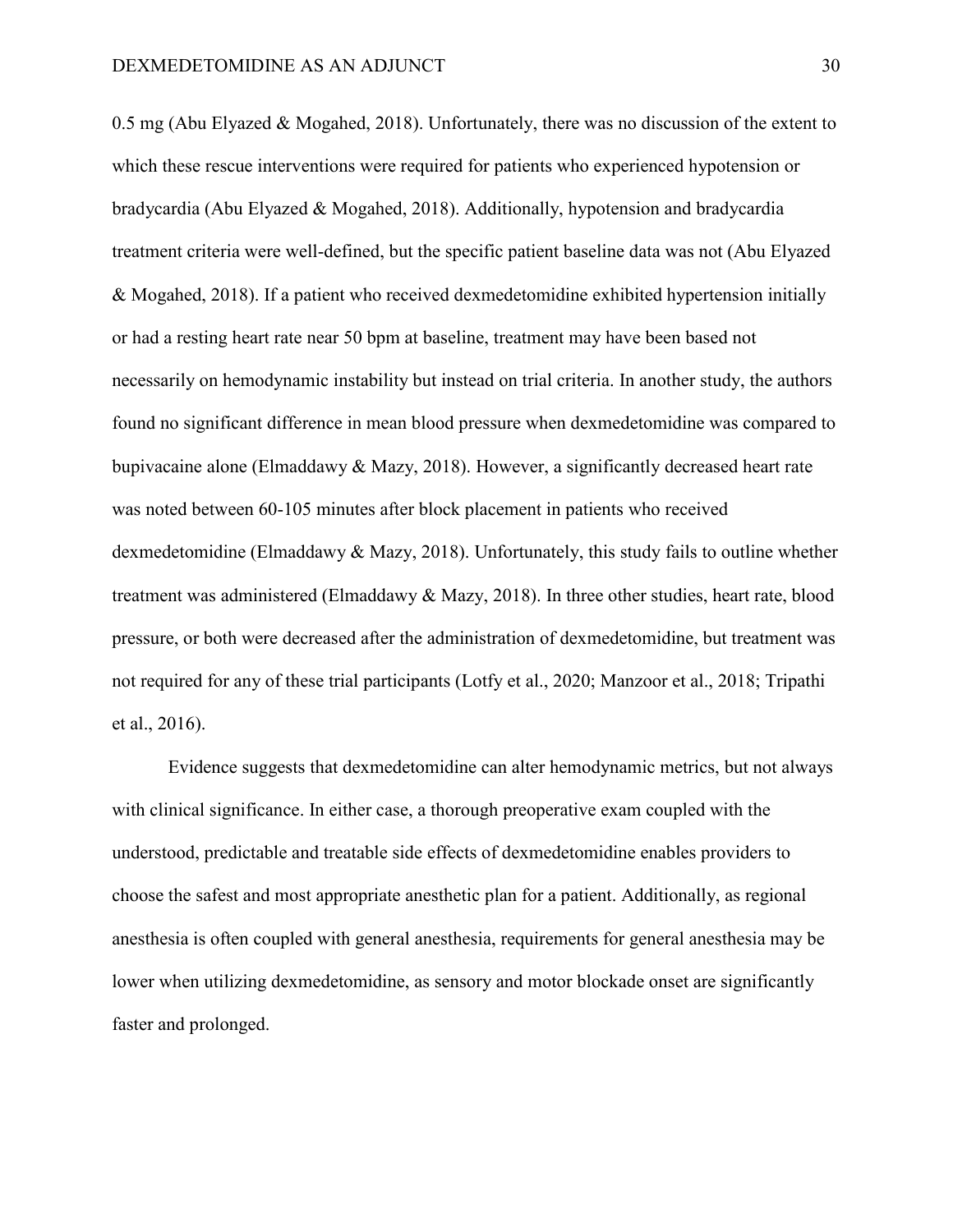# *Postoperative Analgesia*

Consideration not only for utilization of regional anesthesia but also for the utilization of additives including dexmedetomidine is the potential reduction in postoperative analgesic requirements. Studies of various PNB techniques utilizing dexmedetomidine additive consistently show a reduction in the amount of analgesia required within the first 24-hours (Elmaddawy & Mazy, 2018; Manzoor et al., 2018), as well as a reduction in the total analgesic requirements postoperatively (Abu Elyazed & Mogahed, 2018; Lotfy et al., 2020). There is also evidence that showed patient requests for rescue analgesia postoperatively were significantly prolonged compared to control groups (Elmaddawy & Mazy, 2018; Lotfy et al., 2020; Manzoor et al., 2018). Patients also tended to have greater satisfaction with the quality of blockade when dexmedetomidine was utilized (Abu Elyazed & Mogahed, 2018; Manzoor et al., 2018).

# **Epidural Anesthesia**

Central neuraxial blockade using epidural anesthesia can be used for a wide range of procedures and operations (Nagelhout & Elisha, 2018). Epidural anesthesia also allows for greater control over the degree of sensory and motor blockade when compared to spinal anesthesia (Nagelhout & Elisha, 2018). However, epidural anesthesia is reliant on the process of diffusion of the medication into the subarachnoid space and for this reason takes significantly longer to achieve analgesia and anesthesia (Nagelhout & Elisha, 2018). Epidural anesthesia utilizes local anesthetics primarily, but the addition of adjuncts is common (Kiran et al., 2018). The addition of opioids to epidural anesthesia carries the risk of pruritis and respiratory depression (Kiran et al., 2018). Utilizations of other effective adjuncts, including dexmedetomidine, has been shown to reduce the total local anesthetic dose and associated side effects (Kiran et al., 2018).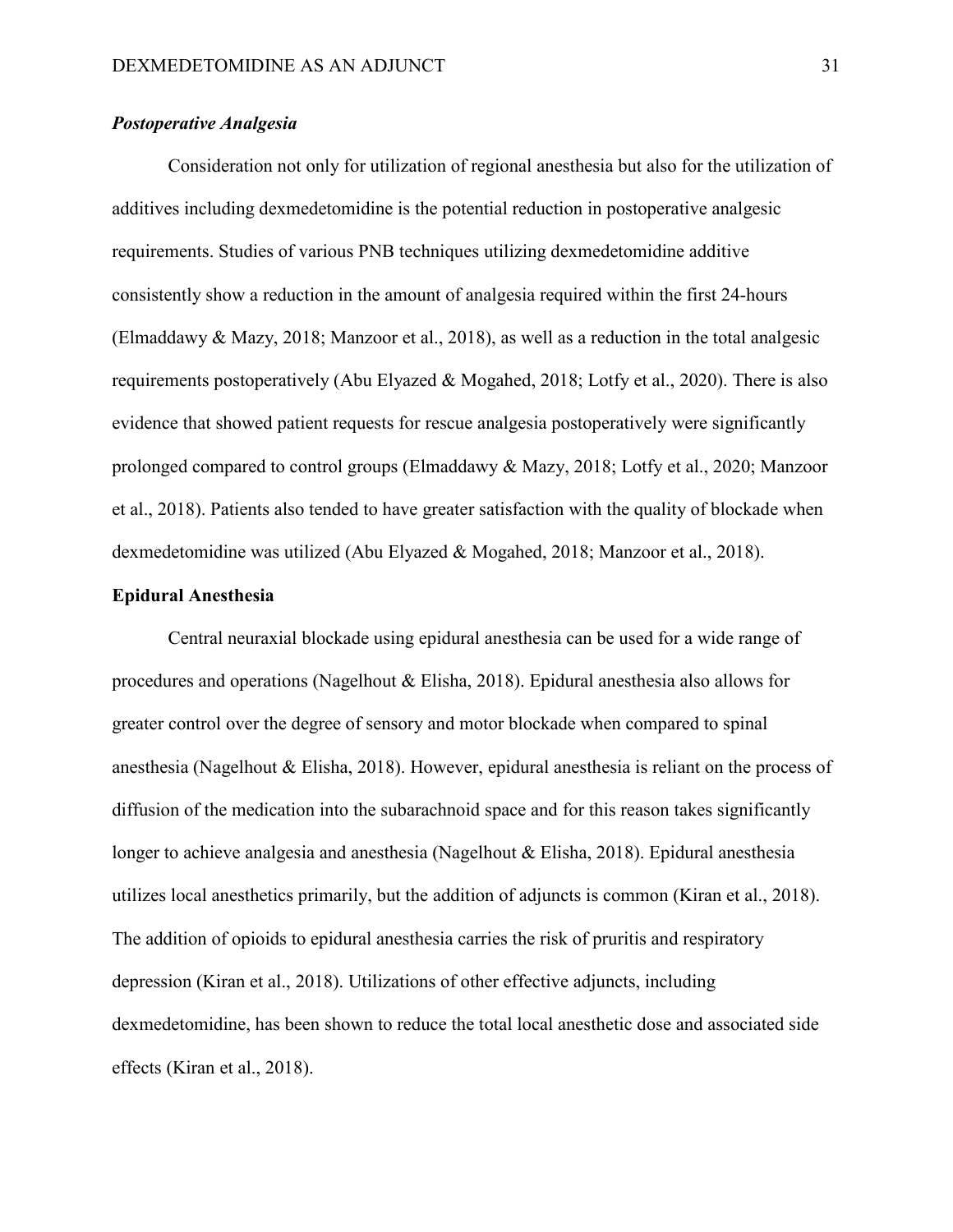# *Clinical Application*

Dexmedetomidine as an adjunct to epidural anesthesia has been utilized as both a singleshot dose with a subsequent local anesthetic infusion or as part of a combined local anestheticdexmedetomidine continuous infusion. This allows for the evaluation of each technique regarding block onset, duration, as well as post-operative pain and analgesia requirements. Dosing with epidural dexmedetomidine is variable in the reviewed literature. Single-shot doses ranged from 10-50 mcg combined with bupivacaine or ropivacaine, with rescue doses reported at a dose of 5 mcg dexmedetomidine combined with local anesthetic (Bharti et al., 2018; Kiran et al., 2018; Srinivas Rao et al., 2016). Alternatively, there are other reports of weight-based dosing regimens of 0.5-1 mcg/kg (Sekhar et al., 2019; Shaikh & Mahesh, 2016). With either method of dosing, the onset of sensory and motor blockade was significantly faster and prolonged when dexmedetomidine was used compared to fentanyl or clonidine. Postoperative time to rescue analgesia was also longer, and pain rating scores were lower with the use of dexmedetomidine (Kiran et al., 2018; Shaikh & Mahesh, 2016). Whether added to ropivacaine or bupivacaine, dexmedetomidine consistently shortened onset and prolonged the duration of sensory blockade, but there was a greater prolongation when used with bupivacaine (Srinivas Rao et al., 2016). This prolonged sensory blockade effect coincided with a prolonged motor blockade duration and must be weighed against the risk of immobility.

Care must be taken to avoid prolonged motor blockade for surgeries of shorter duration and required postoperative physical therapy. Ropivacaine with dexmedetomidine carries less cardiotoxic risk, includes a more stable hemodynamic profile, and allowed for earlier ambulation which may be more appropriate for same-day surgeries (Srinivas Rao et al., 2016). When compared to fentanyl with ropivacaine, dexmedetomidine was associated with prolonged sensory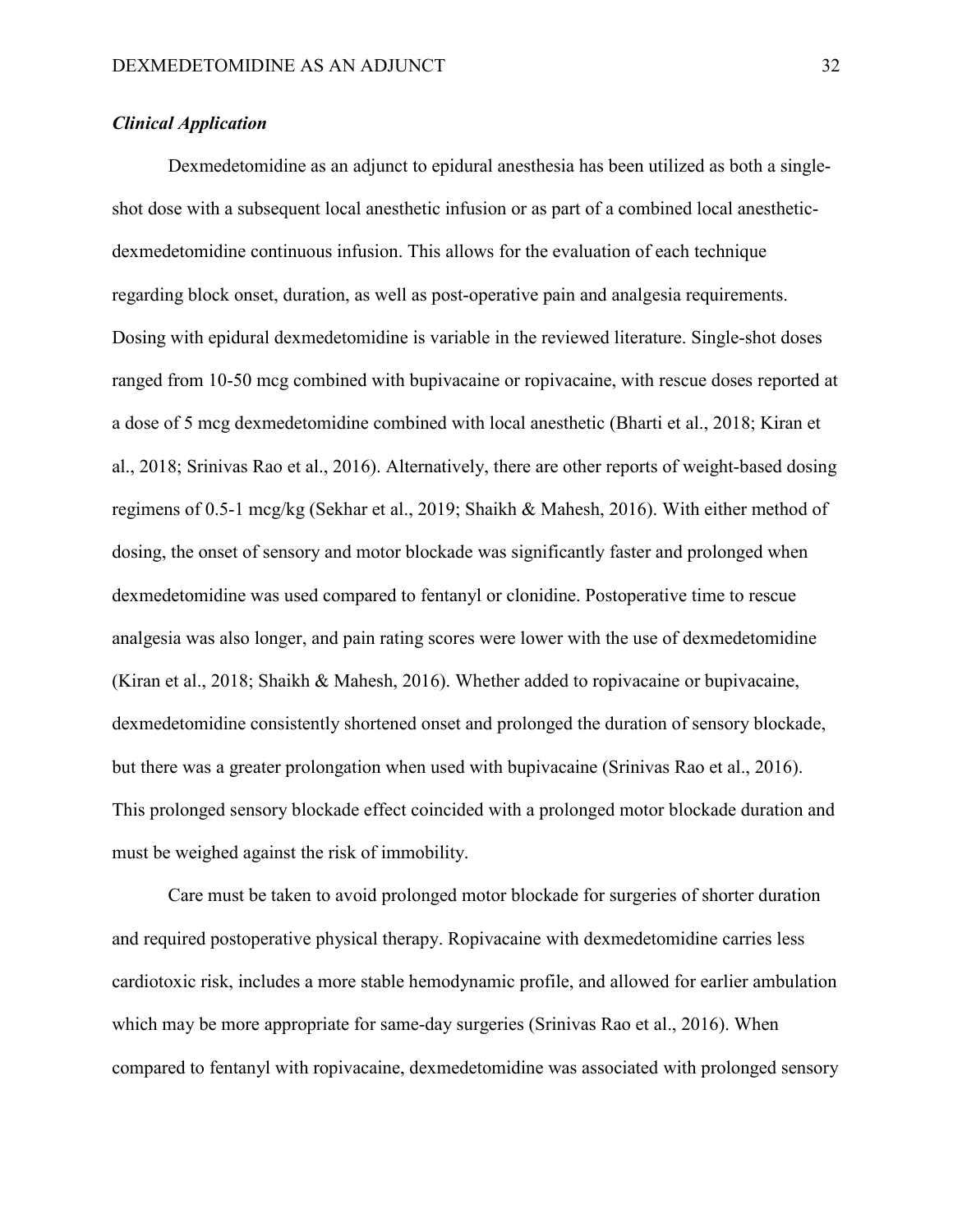and motor blockade. The downside to these effects was the incidence of hypotension, which was significant in patients who received dexmedetomidine, but it was treatable with intravenous fluids and vasopressors. The use of fentanyl was associated with a higher incidence of pruritis, which was also treatable with the use of histamine antagonists like diphenhydramine (Kiran et al., 2018; Nagelhout & Elisha, 2018).

Continuous epidural infusions of local anesthetic and dexmedetomidine have also been reported in the literature. Infusions of 0.1% bupivacaine with 0.5 mcg/ml dexmedetomidine at 6 ml/hour were effective in reducing morphine consumption, delaying time to first analgesic request, and decreasing overall pain intensity in the first 48 hours after gastrectomy, Whipple's procedure, pancreatectomy, or partial hepatectomy (Hetta et al., 2018). This effect was seen without clinically significant alterations in hemodynamic variables (Hetta et al., 2018). Additionally, 8 ml/hour infusions of 0.08% ropivacaine with 0.5 mcg/ml dexmedetomidine in parturients for labor analgesia was shown to decrease the incidence of postpartum urinary retention and was associated with higher blood pressures and arterial oxygen saturation compared to similar infusions of ropivacaine with 0.5 mcg/ml of sufentanil (Cheng et al., 2019).

Dexmedetomidine as an epidural adjunct has the potential to cause hemodynamic alterations in heart rate and blood pressure. These effects are often predictable and responsive to treatment. There is no apparent trend in the incidence or extent of hemodynamic alterations based on the dose of dexmedetomidine alone and central neuraxial local anesthetics can also affect hemodynamic metrics. The effects of adjunct dexmedetomidine can help to reduce the necessary dose of local anesthetics, however, which can reduce the overall side effects of sympathectomy associated with epidural anesthesia (Kiran et al., 2018).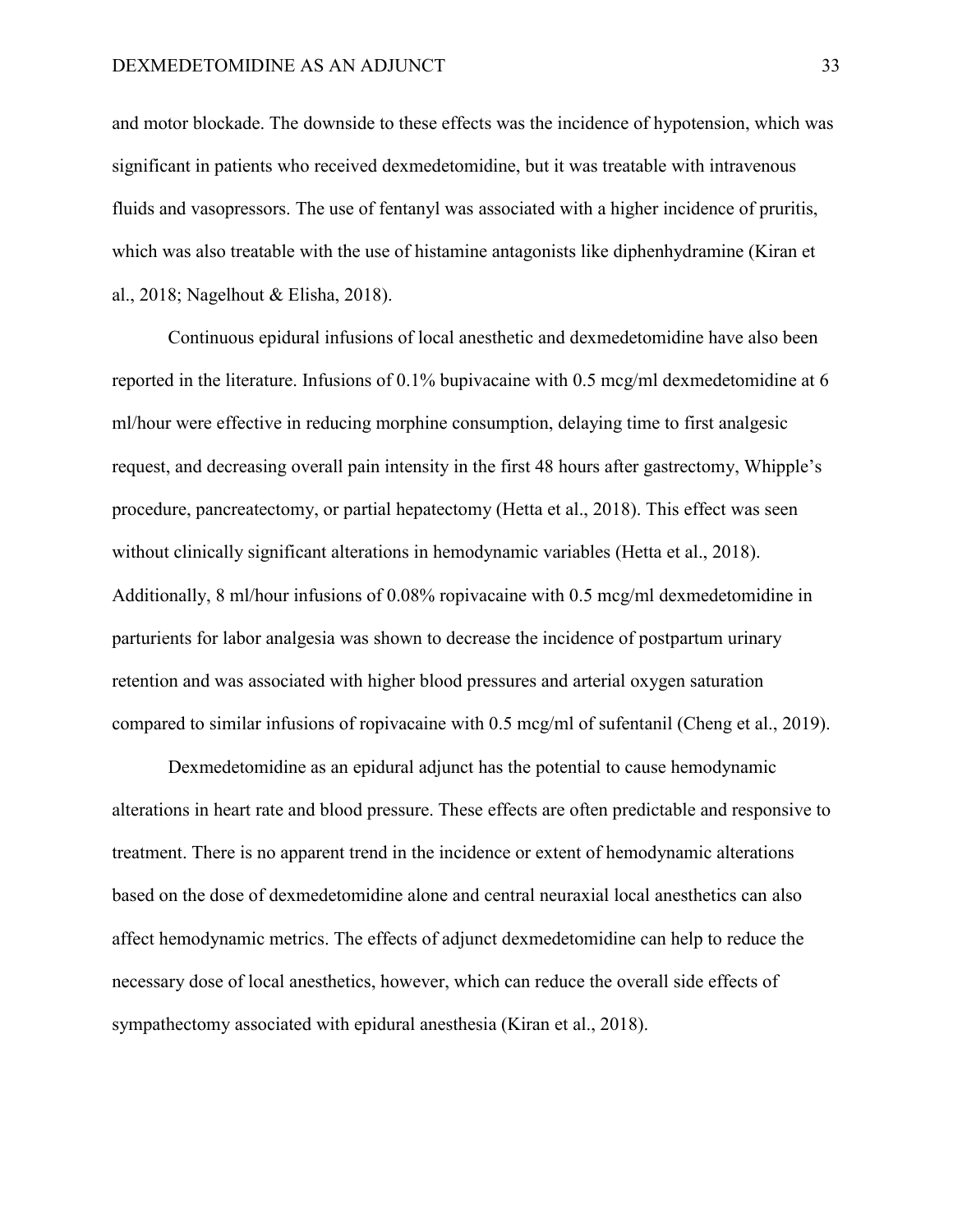# **Spinal Anesthesia**

Spinal anesthesia can be used for any type of procedure that epidural anesthesia can be used for, with the caveat that a single-shot spinal technique is limited by the duration of the medications injected. While an epidural catheter allows for re-dosing for ongoing anesthesia and analgesia, single-shot spinal anesthesia does not (Miller et al., 2015). Thus, the utility of adjunct medications to prolong the duration of spinal anesthesia can have profound impacts on postoperative analgesia.

# *Clinical Application*

Dosing of intrathecal dexmedetomidine ranges from 3-16 mcg in the literature, but most commonly was 5 mcg (Jandial et al., 2018; Liu et al., 2019; Sharma et al., 2020; Sudhakar et al., 2017). The use of intrathecal dexmedetomidine was associated with a 24% reduction in the subarachnoid bupivacaine dose for cesarean section patients, as well as reduced postoperative opioid consumption (Liu et al., 2019).

The use of intrathecal adjunct dexmedetomidine was not associated with a faster time to onset of sensory or motor blockade but the duration of sensory and motor blockade was significantly prolonged with its use. In patients who received intrathecal anesthesia with bupivacaine (0.5%, 2.5ml), sensory blockade mean duration was prolonged with the use of dexmedetomidine compared to control, calcitonin, and fentanyl (Jandial et al., 2018). Additionally, the average time to regression of motor blockade was prolonged with dexmedetomidine (Jandial et al., 2018). Postoperatively, the time to rescue analgesia was prolonged in patients who received adjunct dexmedetomidine (Jandial et al., 2018; Liu et al., 2019). Intrathecal dexmedetomidine was also associated with less shivering in the setting of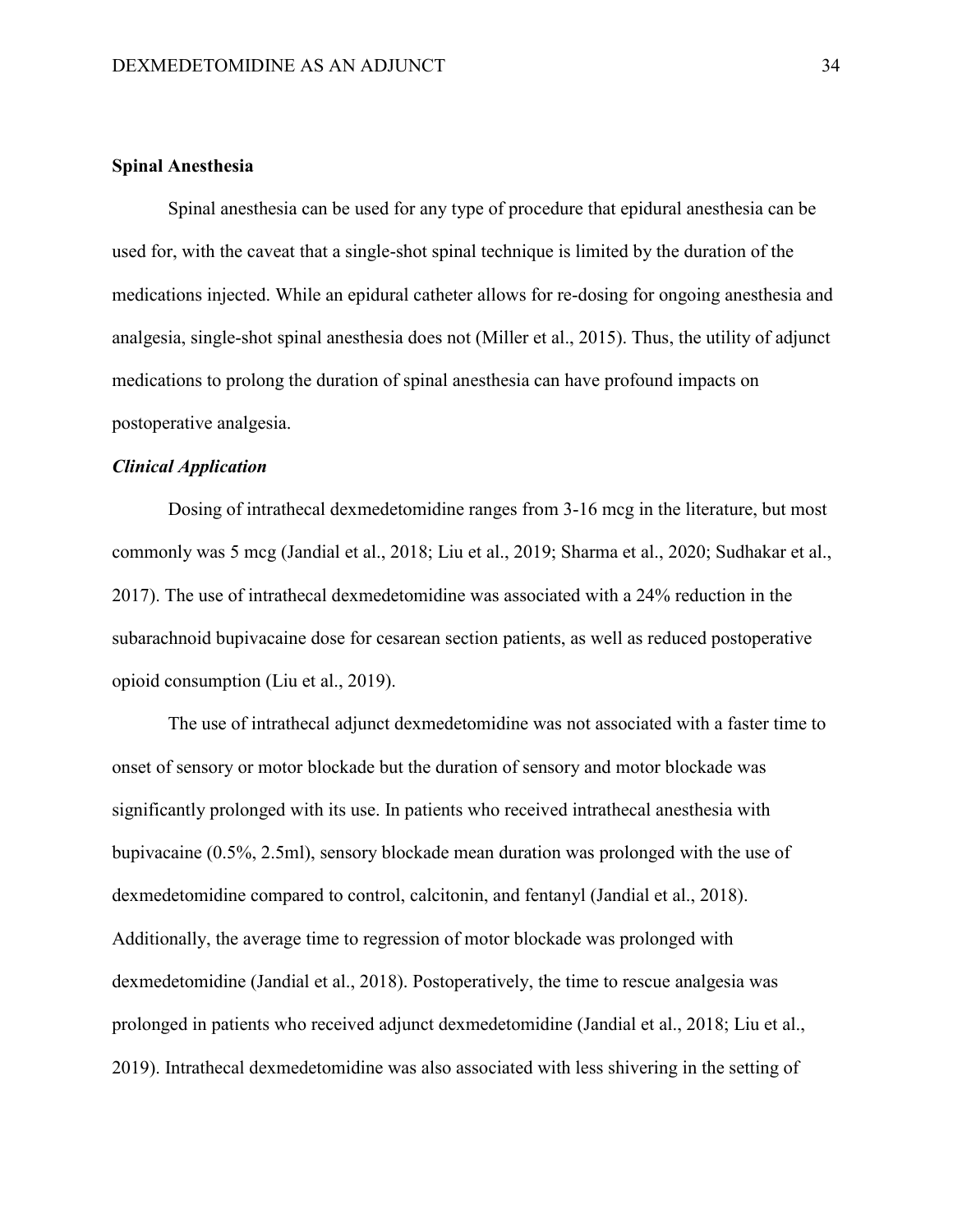cesarean section and did not increase the risk of postoperative nausea and vomiting, hypotension, or bradycardia (Miao et al., 2018).

Subarachnoid use of dexmedetomidine can exert desirable effects when coupled with local anesthetics. The prolonged duration of this technique with dexmedetomidine may be useful for longer surgical procedures of the lower extremities, even procedures that are traditionally done with general anesthesia. The clinical significance of prolonged motor blockade is not discussed in the reviewed literature but should be weighed against the benefits of using dexmedetomidine as an adjunct clinically. Dexmedetomidine lowers the ED95 of bupivacaine, thus a lower dose of bupivacaine with dexmedetomidine may prove to exert less of an effect on motor blockade. This should be further explored in future research.

Intrathecal administration of dexmedetomidine has also been compared to intravenous infusion of dexmedetomidine as a supplement to intrathecal anesthesia. Intrathecal dexmedetomidine in a dose as small as 3 mcg with 2.5 ml of 0.5% bupivacaine was associated with prolonged duration of analgesia, decreased 24-hour analgesic requirements, and lower pain scores postoperatively compared to intravenous dexmedetomidine (Sharma et al., 2020). The use of intrathecal dexmedetomidine was associated with a more stable hemodynamic profile than that of intravenous dexmedetomidine, even at a relatively low dose of 0.25 mcg/kg/hour following subarachnoid block with 0.5% bupivacaine (Sudhakar et al., 2017). The use of intrathecal dexmedetomidine was not associated with increased levels of sedation compared to intravenous dexmedetomidine (Sharma et al., 2020).

#### **Conclusion**

Regional anesthesia is a mainstay in the field of anesthesia and thus, anesthesia providers must remain competent to keep up with this ever-changing discipline. The details of providing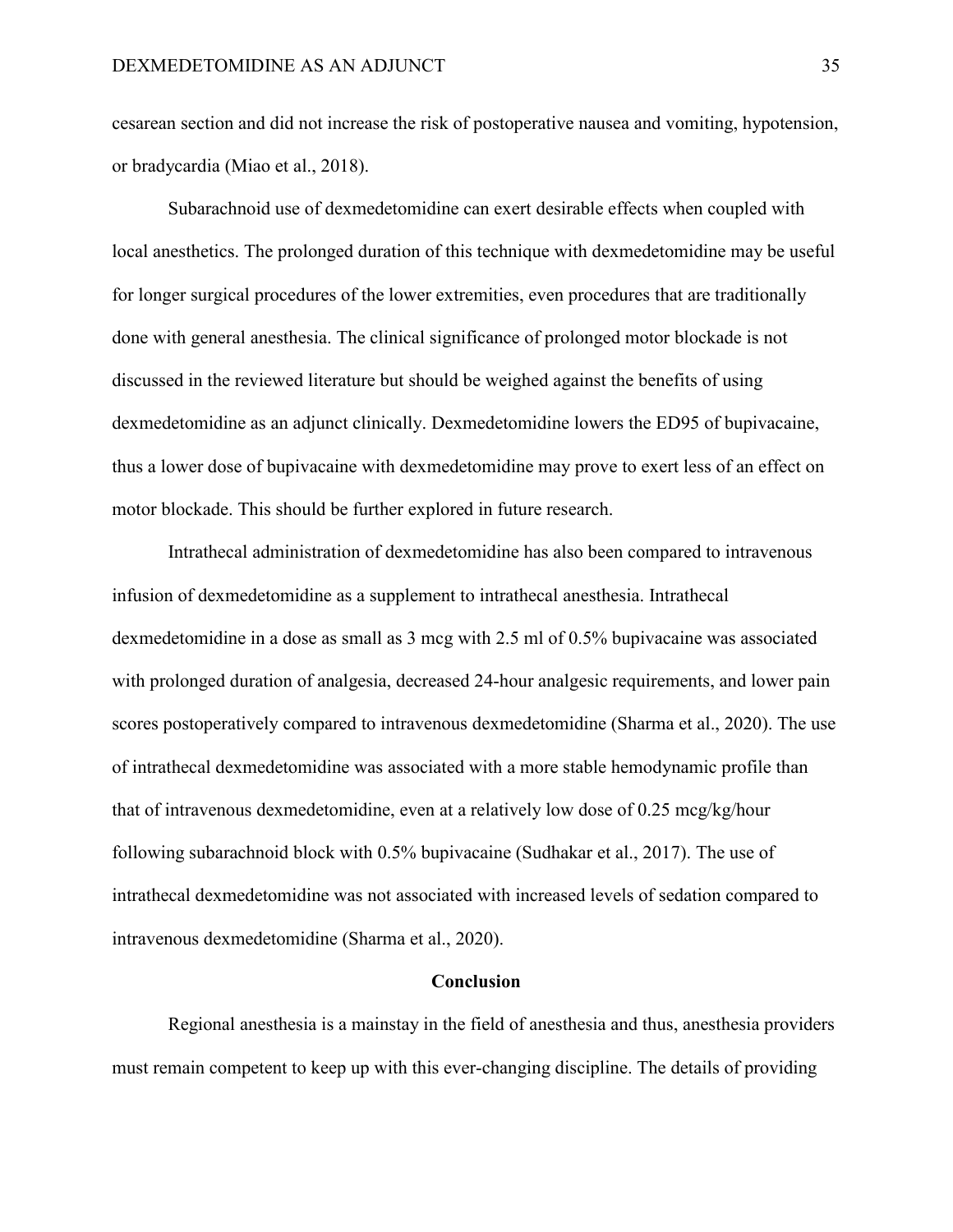regional anesthesia to patients are often in the hands of the anesthesia provider. A clinical dilemma that often arises is the choice of whether to add an adjunct medication to regional anesthesia and subsequently, which adjunct to add. A plethora of research exists in this realm, yet no adjunct medication holds a clear advantage over the rest. There are certain clinical aspects to each adjunct that are often useful, and when utilized appropriately, can provide desirable effects. These desirable effects might include decreased time to onset of surgical blockade, increased duration of sensory blockade, little to no effect on motor blockade duration, or decreased pain and opioid consumption postoperatively. However, the benefits of adjunct medication must be weighed against the risks and side effects associated with their use.

Dexmedetomidine is an appropriate adjunct medication in the literature, exhibiting desirable effects in regional anesthesia. These effects generally include decreased time to onset of blockade, increased duration of blockade, and decreased non-opioid and opioid consumption postoperatively. Amidst an opioid epidemic, the latter effect is particularly desirable, especially as patients are becoming acutely aware that opioid medications can lead to chemical dependency, which is a particularly undesirable outcome. Although dexmedetomidine has been shown to provide certain desirable effects, the adverse side effects it can produce must be taken into account. Most commonly these side effects include hypotension, bradycardia, and increased level of sedation or drowsiness. This side effect profile is certainly predictable and easily treatable but must be weighed in the overall risk of the procedure.

More research is certainly necessary, as dexmedetomidine use in regional anesthesia techniques is fairly novel. Because dexmedetomidine has been shown to significantly improve certain block characteristics, local anesthetic dose reduction strategies may be helpful, especially when considering neuronal damage attributable to local anesthetics. Additionally, the dosing of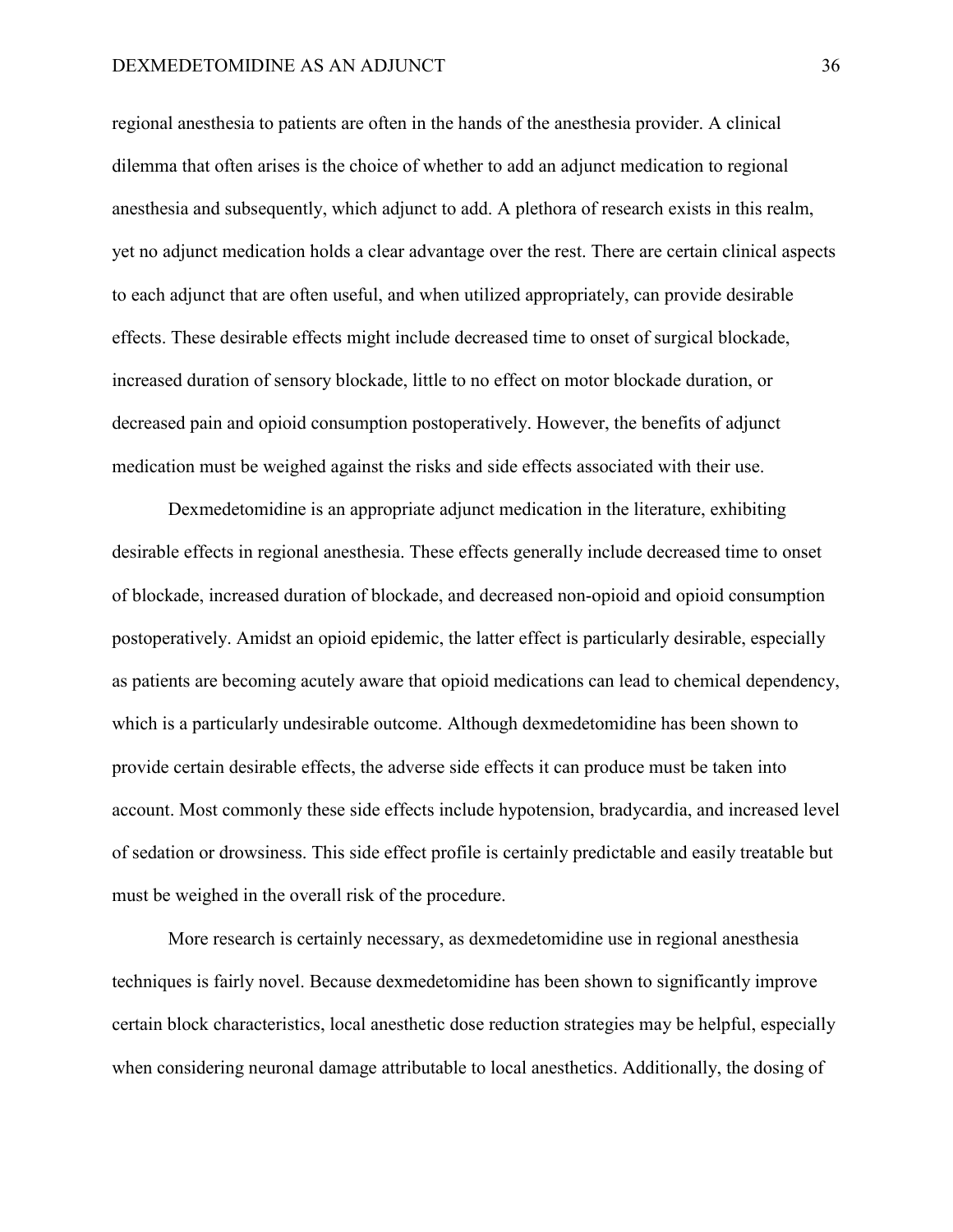dexmedetomidine is variable throughout the literature and future research could focus on optimal doses for use in regional and neuraxial anesthesia.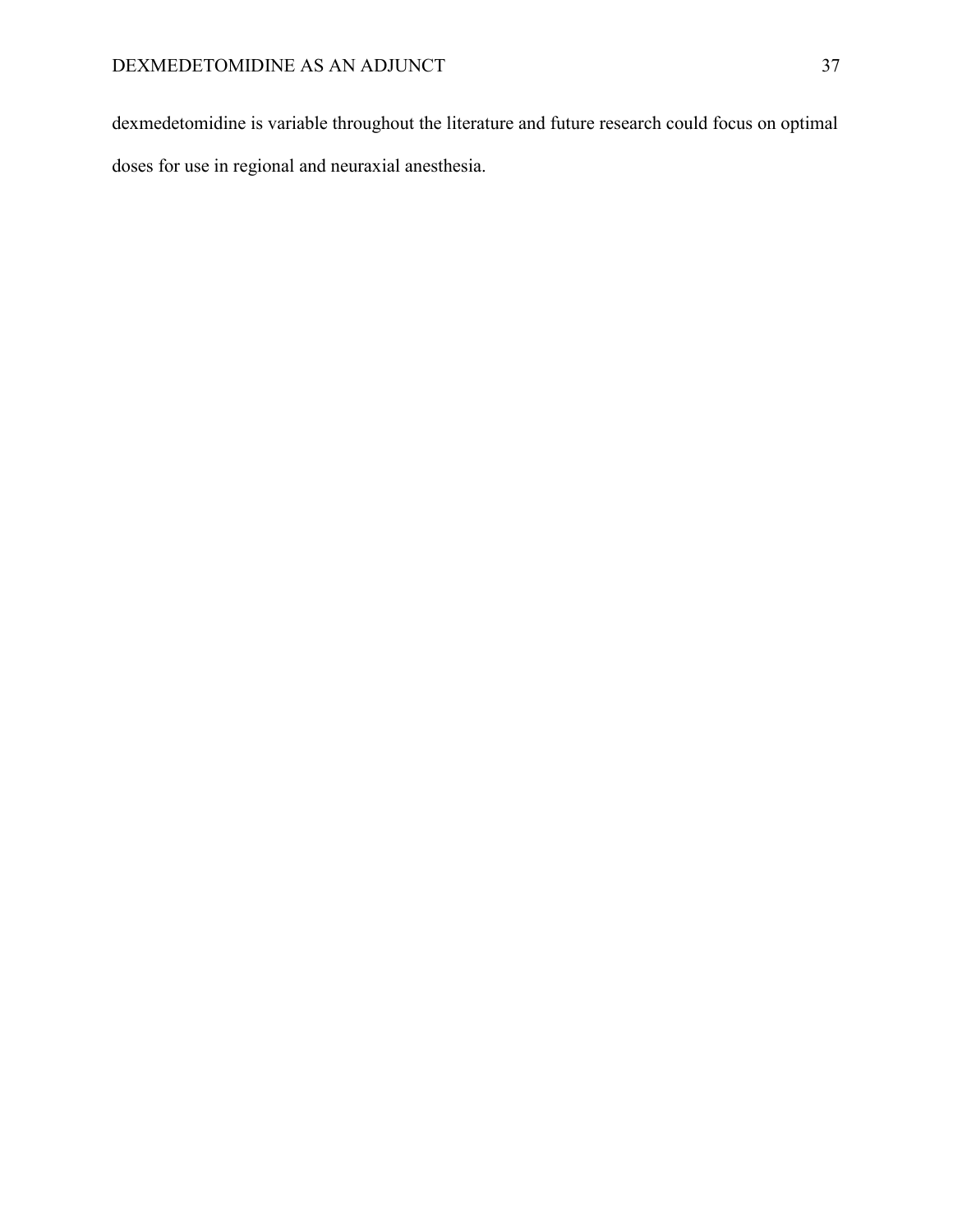# **References**

Abu Elyazed, M. M., & Mogahed, M. M. (2018). Comparison of magnesium sulfate and dexmedetomidine as an adjuvant to 0.5% ropivacaine in infraclavicular brachial plexus block. *Anesthesia: Essays and Researches*, *12*(1), 109–115.

[https://doi.org/10.4103/aer.aer\\_70\\_17](https://doi.org/10.4103/aer.aer_70_17)

B.K., A., Chetan, L., A.S., N., Nagesh, A., & M.C., N. B. (2019). Comparison of dexamethasone 4mg and 8mg as an adjuvant to 0.5% bupivacaine in supraclavicular brachial plexus block for upper limb surgeries- A randomised clinical study. *Journal of Evolution of Medical and Dental Sciences*, *8*(41), 3084–3088.

<https://doi.org/10.14260/jemds/2019/670>

- Barash, P. G., Cullen, B. F., Stoelting, R. K., Cahalan, M. K., Stock, M. C., Ortega, R., Sharar, S. R., & Holt, N. F. (Eds.). (2017). *Clinical anesthesia* (8th ed.). Wolters Kluwer.
- Bharti, N., Pokale, S. N., Bala, I., & Gupta, V. (2018). Analgesic efficacy of dexmedetomidine versus fentanyl as an adjunct to thoracic epidural in patients undergoing upper abdominal surgery: A randomized controlled trial. *Southern African Journal of Anaesthesia and Analgesia*, *24*(1), 16–21.<https://doi.org/10.1080/22201181.2018.1433599>
- Bhaumik, D., Singam, A., & Agrawal, N. K. (2016). The study of effect of dexmedetomidine on the characteristics of Bier's block (intravenous regional anesthesia) when administered in addition to lidocaine for forearm and hand surgeries. *Journal of Evidenced Based Medicine and Healthcare, 3*(90), 4925–4931.<https://doi.org/10.18410/jebmh/2016/1037>
- Butterworth IV, J. F., Mackey, D. C., & Wasnick, J. D. (2013). *Morgan & Mikhail's clinical anesthesiology* (5th ed.). McGraw-Hill Education.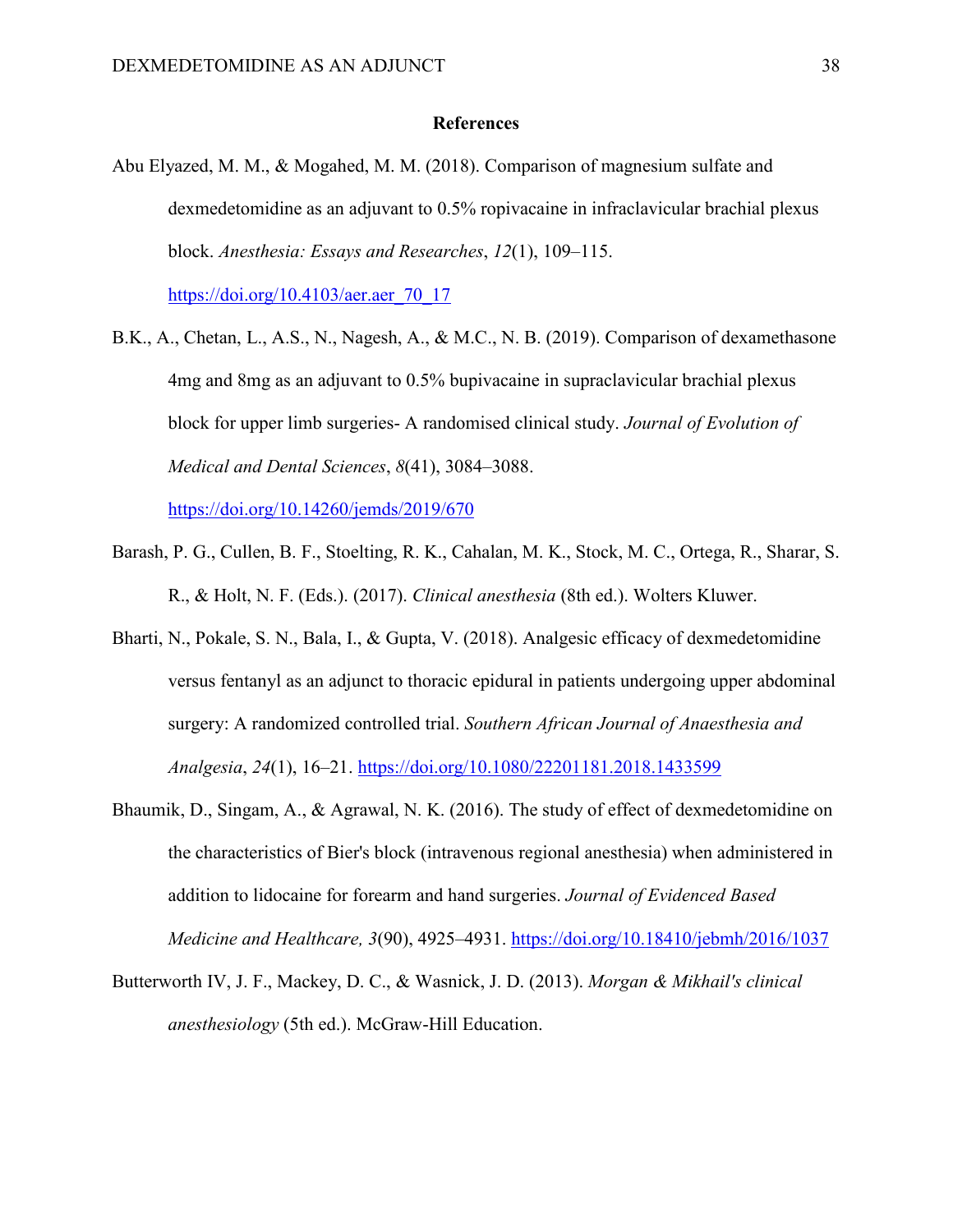Cheng, Q., Bi, X., Zhang, W., Lu, Y., & Tian, H. (2019). Dexmedetomidine versus sufentanil with high- or low-concentration ropivacaine for labor epidural analgesia: A randomized trial. *Journal of Obstetrics and Gynaecology Research*, *45*(11), 2193–2201.

<https://doi.org/10.1111/jog.14104>

- Desai, N., Kirkham, K. R., & Albrecht, E. (2021). Local anaesthetic adjuncts for peripheral regional anaesthesia: A narrative review. *Anaesthesia*, *76*(S1), 100–109. <https://doi.org/10.1111/anae.15245>
- Elmaddawy, A. E., & Mazy, A. E. (2018). Ultrasound-guided bilateral superficial cervical plexus block for thyroid surgery: The effect of dexmedetomidine addition to bupivacaineepinephrine. *Saudi Journal of Anaesthesia*, *12*(3), 412–418. [https://doi.org/10.4103/sja.sja\\_653\\_17](https://doi.org/10.4103/sja.sja_653_17)
- G., A. K., C., B., Sahadevan, S., R., P., & Beegam, S. (2020). Observational study of lignocaine alone and lignocaine with dexmedetomidine for intravenous regional anaesthesia. *Journal of Evidenced Based Medicine and Healthcare*, *7*(11), 553–558. <https://doi.org/10.18410/jebmh/2020/121>
- Hamawy, T. Y., & Bestarous, J. N. (2019). A comparative study on the effect of dexamethasone, dexmedetomidine, and lornoxicam as adjuncts to local anesthetic in intravenous regional anesthesia in forearm and hand surgery. *Research and Opinion in Anesthesia and Intensive Care*, *6*(3), 344–349. [https://doi.org/10.4103/roaic.roaic\\_71\\_18](https://doi.org/10.4103/roaic.roaic_71_18)
- Hetta, D. F., Fares, K. M., Abedalmohsen, A. M., Abdel-Wahab, A. H., Abo Elfadl, G. M., & Ali, W. N. (2018). Epidural dexmedetomidine infusion for perioperative analgesia in patients undergoing abdominal cancer surgery: Randomized trial. *Journal of Pain Research*, *Volume 11*, 2675–2685.<https://doi.org/10.2147/jpr.s163975>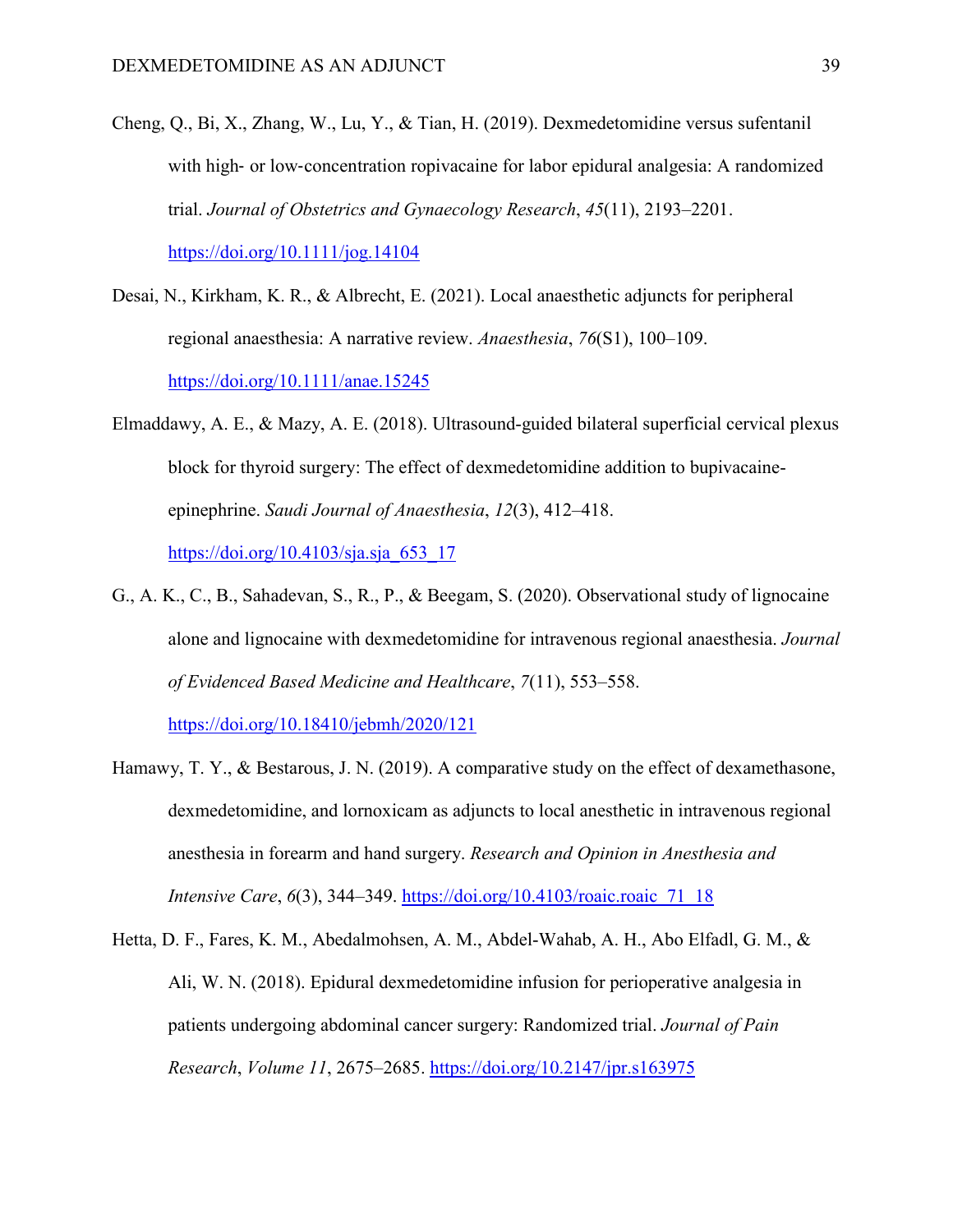- Jandial, K., Kapoor, B., Jamwal, A., & Gupta, V. (2018). A comparative evaluation of calcitonin, dexmedetomidine, and fentanyl used as adjuvants to 0.5% hyperbaric bupivacaine in spinal anaesthesia for lower limb surgeries. *JK Science: Journal of Medical Education and Research*, *20*(2), 84–89.
- Kiran, S., Jinjil, K., Tandon, U., & Kar, S. (2018). Evaluation of dexmedetomidine and fentanyl as additives to ropivacaine for epidural anesthesia and postoperative analgesia. *Journal of Anesthesiology Clinical Pharmacology*, *34*(1), 41–45.

[https://doi.org/10.4103/joacp.JOACP\\_205\\_16:](https://doi.org/10.4103/joacp.JOACP_205_16:)

- Kukreja, P., MacBeth, L., & Feinstein, J. (2019). Local anesthetic additives for regional anesthesia: A review of current literature and clinical application. *Current Anesthesiology Reports*, *9*(3), 314–320.<https://doi.org/10.1007/s40140-019-00334-z>
- Liu, L., Qian, J., Shen, B., Xiao, F., & Shen, H. (2019). Intrathecal dexmedetomidine can decrease the 95% effective dose of bupivacaine in spinal anesthesia for cesarean section. *Medicine*, *98*(9), e14666.<https://doi.org/10.1097/md.0000000000014666>
- Ljungqvist, O., Scott, M., & Fearon, K. C. (2017). Enhanced recovery after surgery: A review. *JAMA Surgery*, *152*(3), 292–298.<https://doi.org/10.1001/jamasurg.2016.4952>
- Lotfy, M. E., Doha, N. M., Elbakry, A.-E. A., & Mohamed, S. S. (2020). Comparative study between dexmedetomidine and fentanyl added to bupivacaine for ultrasound-guided brachial plexus block. *Research and Opinion in Anesthesia and Intensive Care*, *7*(1), 25– 30. [https://doi.org/10.4103/roaic.roaic\\_92\\_18](https://doi.org/10.4103/roaic.roaic_92_18)
- Manzoor, S., Taneja, R., Sood, N., Puri, A., & Kadayaprath, G. (2018). Comparative study to assess the quality of analgesia of bupivacaine and bupivacaine with dexmedetomidine in ultrasound-guided pectoral nerve block type I and II in breast surgeries. *Journal of*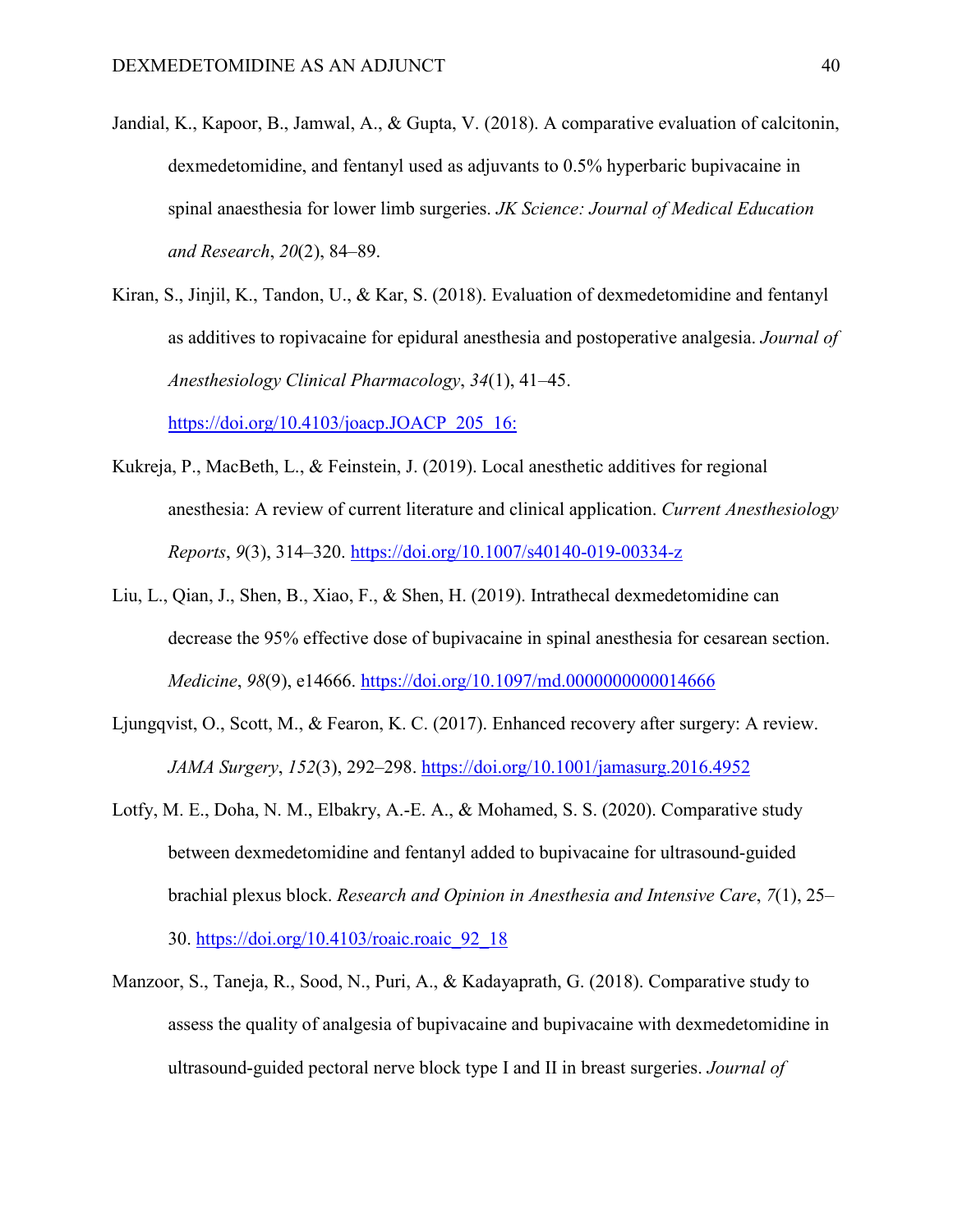*Anaesthesiology Clinical Pharmacology*, *34*(2), 227–231.

[https://doi.org/10.4103/joacp.JOACP\\_366\\_16:](https://doi.org/10.4103/joacp.JOACP_366_16:)

Marhofer, P., & Brummett, C. M. (2016). Safety and efficiency of dexmedetomidine as adjuvant to local anesthetics. *Current Opinion in Anaesthesiology*, *29*(5), 632–637. <https://doi.org/10.1097/aco.0000000000000364>

Miao, S., Shi, M., Zou, L., & Wang, G. (2018). Effect of intrathecal dexmedetomidine on preventing shivering in cesarean section after spinal anesthesia: A meta-analysis and trial sequential analysis. *Drug Design, Development and Therapy*, *12*, 3775–3783.

<https://doi.org/10.2147/dddt.s178665>

- Miller, R. D., Cohen, N. H., Eriksson, L. I., Fleisher, L. A., Wiener-Kronish, J. P., & Young, W. L. (Eds.). (2015). *Miller's Anesthesia* (8th ed.). Elsevier Saunders.
- Modir, H., Yazdi, B., Talebi, H., Eraghi, M. G., Behrouzi, A., & Modir, A. (2017). Analgesic effects of ketorolac/lidocaine compared to dexmedetomidine/lidocaine in intravenous regional anesthesia. *Annals of Tropical Medicine and Public Health*, *10*(3), 715–20. [https://doi.org/doi:10.4103/ATMPH.ATMPH\\_263\\_17](https://doi.org/doi:10.4103/ATMPH.ATMPH_263_17)

Nagelhout, J., & Elisha, S. (Eds.). (2018). *Nurse Anesthesia* (6th ed.). Elsevier Health Sciences.

- Nilekani, E., Menezes, Y., & D'Souza, S. A. (2016). A study on the efficacy of the addition of low dose dexmedetomidine as an adjuvant to lignocaine in intravenous regional anaesthesia (ivra). *Journal of Clinical and Diagnostic Research*, *10*(10), UC01–UC05. <https://doi.org/10.7860/jcdr/2016/20826.8724>
- Sekhar, D. P., Kumar, L., Kesavan, R., Purushottaman, S., Mohammed, Z. U., & Rajan, S. (2019). Comparison of the analgesic efficacy of a single dose of epidural dexmedetomidine versus fentanyl as an adjuvant to bupivacaine in abdominal surgery.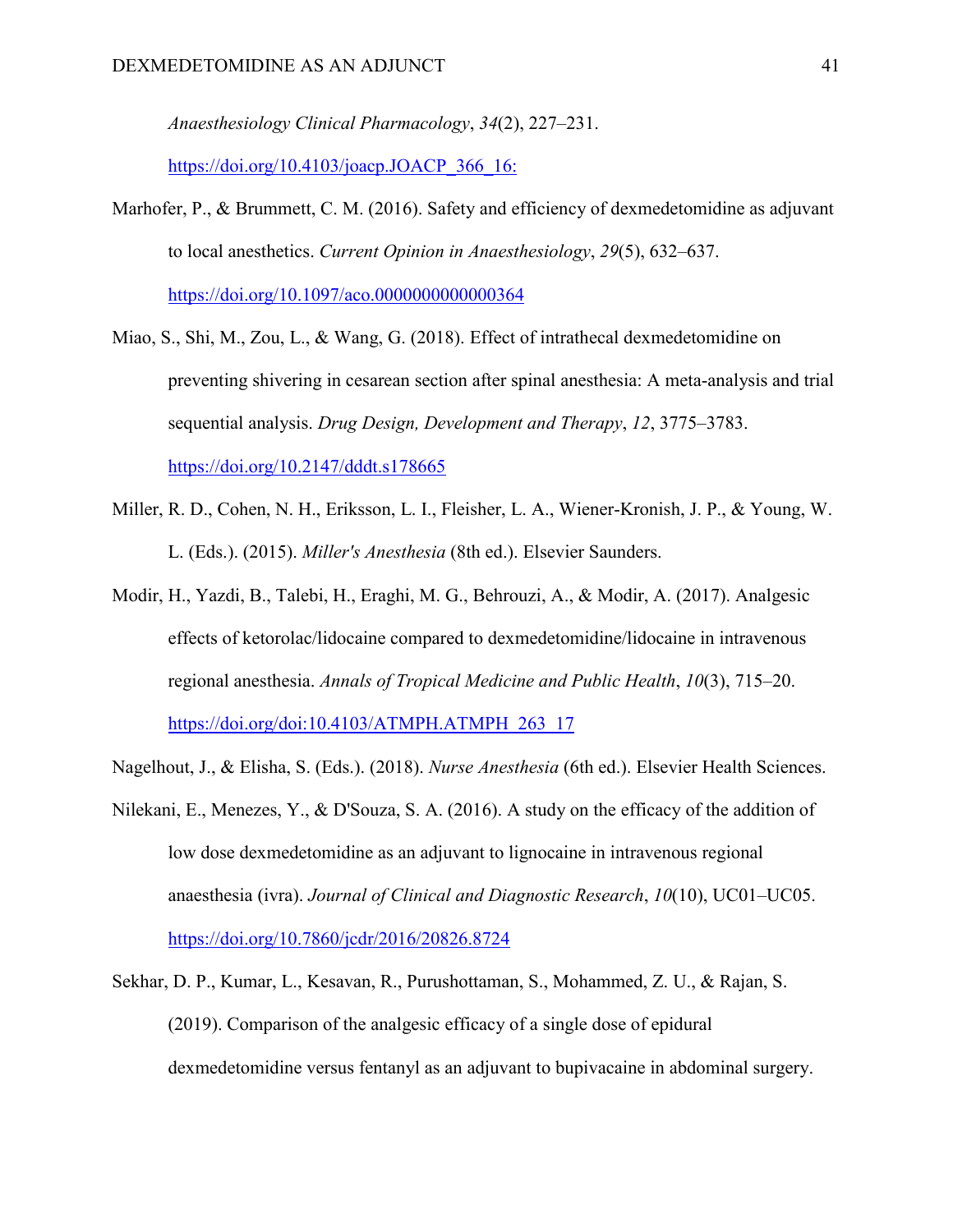*Anesthesia: Essays and Researches*, *13*(3), 465–470.

[https://doi.org/10.4103/aer.aer\\_102\\_19](https://doi.org/10.4103/aer.aer_102_19)

- Shaikh, S. I., & Mahesh, S. B. (2016). The efficacy and safety of epidural dexmedetomidine and clonidine with bupivacaine in patients undergoing lower limb orthopedic surgeries. *Journal of Anaesthesiology Clinical Pharmacology*, *32*(2), 203–209. <https://doi.org/10.4103/0970-9185.182104>
- Sharma, I., Rana, S., Choudhary, B., Dhiman, T., Sharma, S., & Kumar, M. (2020). Comparative analgesic efficacy of intravenous vs intrathecal dexmedetomidine as an adjuvant to hyperbaric bupivacaine in subarachnoid block for below knee orthopaedic surgery. *Indian Journal of Anaesthesia*, *64*(6), 463–469. [https://doi.org/10.4103/ija.ija\\_219\\_20](https://doi.org/10.4103/ija.ija_219_20)
- Srinivas Rao, C., Rao, M. P., Kumar, B. G., & Sujani, K. (2016). Comparison of 0.5% ropivacaine with dexmedetomidine and 0.5% bupivacaine with dexmedetomidine for epidural anaesthesia in lower abdominal and lower limb surgeries. *Journal of Evolution of Medical and Dental Sciences*, *5*(14), 620–622.

<https://doi.org/10.14260/jemds/2016/141>

Stuart, P. (2011). Novel additives to neuraxial blockade. *Southern African Journal of Anaesthesia and Analgesia*, *17*(1), 86–89.

<https://doi.org/10.1080/22201173.2011.10872740>

Subramanya, V., Kapinigowda, S. T., Math, A. T., & Chennaiah, V. B. (2017). Dexmedetomidine as an adjuvant for intravenous regional anesthesia in upper limb surgeries. *Anesthesia: Essays and Researches*, *11*(3), 661–664. Retrieved September 17, 2020, from<https://doi.org/10.4103/0259-1162.206851>